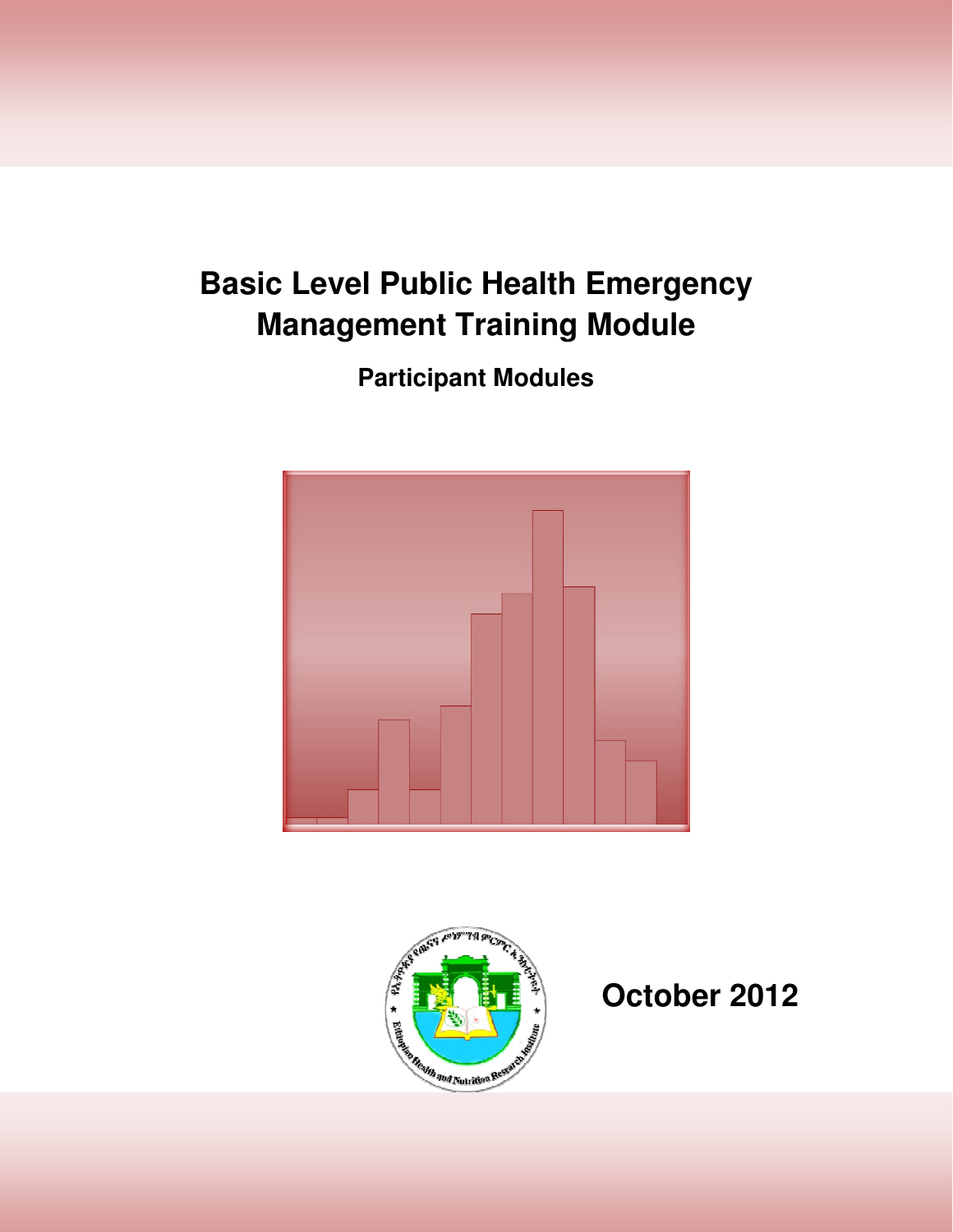# **Basic Level Public Health Emergency Management Training Module**

# **Participant Modules**

**Module 1: Introduction to the modules Module 2: Early warning and Surveillance Module3: Public Health Emergency Response Module 4: Public Health Emergency Preparedness Module 5: Recovery from Public Health Emergency** 

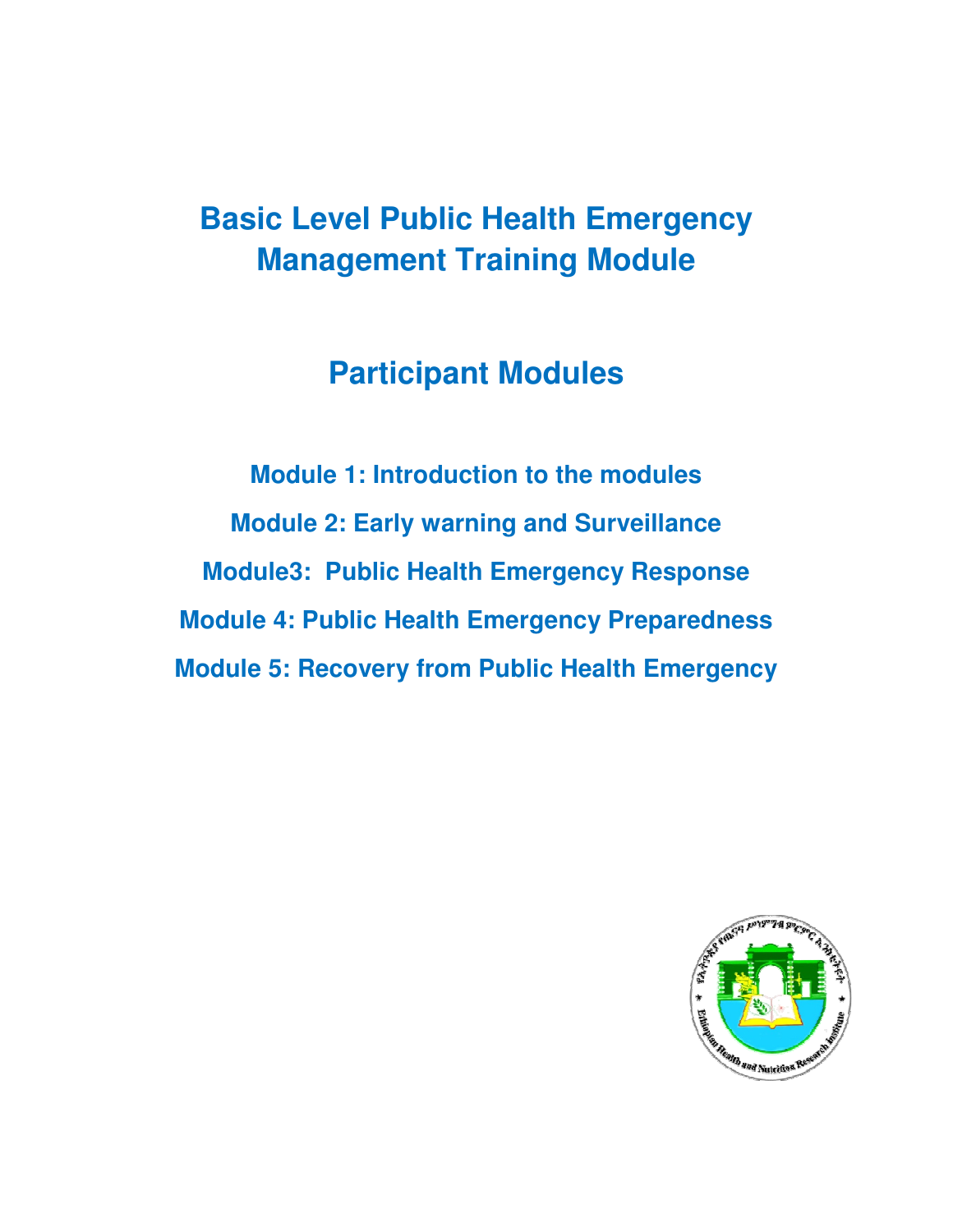## **Abbreviations**

| <b>ANGT</b>  | <b>Adult Nasogastric Tube</b>                            |
|--------------|----------------------------------------------------------|
| <b>CRF</b>   | Case Fatality rate                                       |
| DERF-R       | Daily Epidemic Reporting Format for Region               |
| DERF-W       | Daily Epidemic Reporting Format for Woreda               |
| <b>EHNRI</b> | <b>Ethiopian Health and Nutrition Research Institute</b> |
| <b>EPRP</b>  | Emergency Preparedness and response plan                 |
| <b>FETP</b>  | <b>Field Epidemiology Training Program</b>               |
| <b>HEW</b>   | <b>Health Extension Worker</b>                           |
| <b>ICT</b>   | Information Communication technology                     |
| <b>IDSR</b>  | Integrated Disease Surveillance and Response             |
| IV           | Intra venous                                             |
| <b>MOH</b>   | Ministry of Health                                       |
| <b>ORS</b>   | Oral rehydration salt                                    |
| <b>PEA</b>   | <b>Post Epidemic Assessment</b>                          |
| <b>PHEM</b>  | Public Health Emergency management                       |
| <b>PHEMC</b> | <b>Public Health Emergency Management Committee</b>      |
| <b>PNGT</b>  | Pediatric Nasogastric Tube                               |
| <b>RRT</b>   | Rapid Response Team                                      |
| <b>TTC</b>   | Tetracycline                                             |
| <b>WHO</b>   | <b>World Health Regulation</b>                           |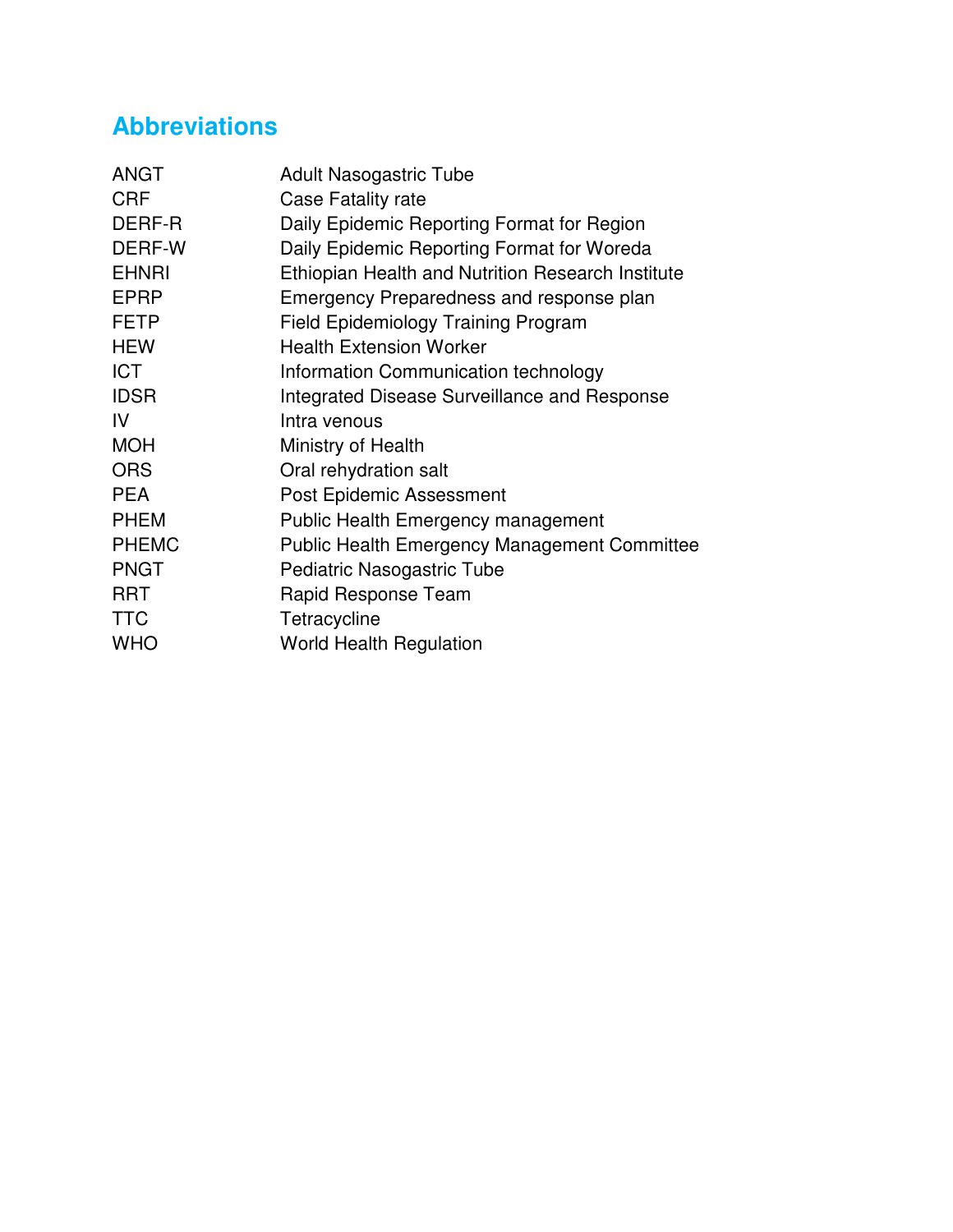#### Acknowledgment

The Ethiopian Health and Nutrition Research Institute (EHNRI) would like to express its gratitude to all those who has been working towards the preparation of this training module. EHNRI would also like to thank Center for Diseases Prevention and Control (CDC), Ethiopian Public Health Association (EPHA), World Health Organization (WHO), United Nation Children's Fund (UNICEF) and Addis Ababa University School of Public Health for their technical contribution.

Finally, we extend our gratitude to EPHA, CDC and UNICEF for financial and administrative support.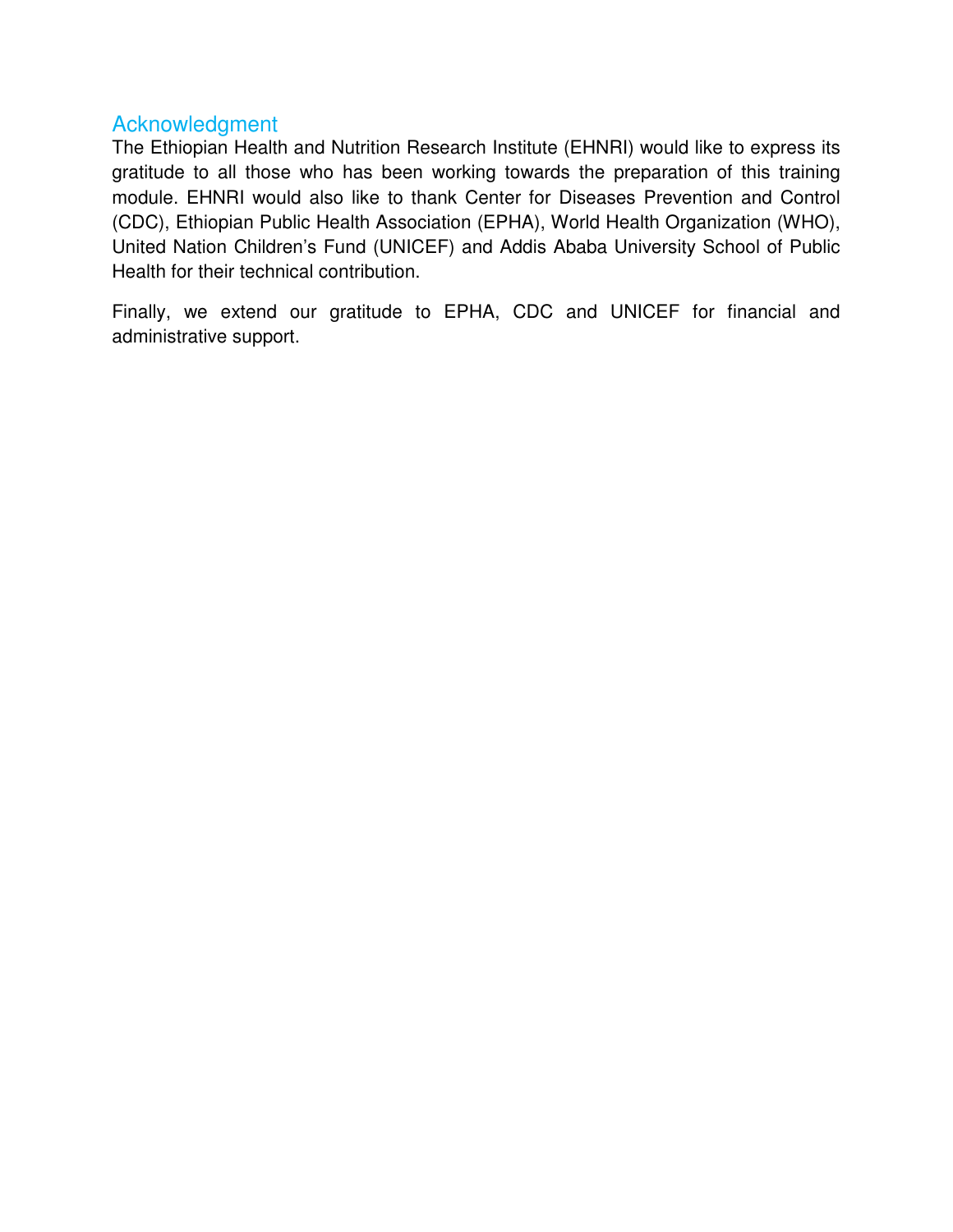#### Lists of Development Team

Dr. Daddi Jima, MD, MPH (EHNRI)

Mr. Abdi Ahemed, BSc, MPH (EHNRI)

Mr. Abyot Bekele, BSc, MPH (EHNRI)

Dr. Zegeye Hailemariam, DVM, MPH (FETP)

Dr. Getahun Aynalem, MD, MPH (CDC-FITP)

Dr. Getnet Mitike, MD, MPH, PhD (AAU-School of Public Health)

Mr. Alemayehu Bekele, BSc, MPH (EPHA-FETP)

Mr. Getachew Haile, BSc, MPH (UNICEF)

Dr. Esrael Tareke, MD, MPH (WHO)

Dr. Lucy Boulanger, MD (CDC-FITP)

Dr. Adamu Adissie, MD, MPH, MA (AAU-School of Public Health)

Dr. Negussie Deyessa, MD, MPH, PhD (AAU-School of Public Health)

All Regional PHEMs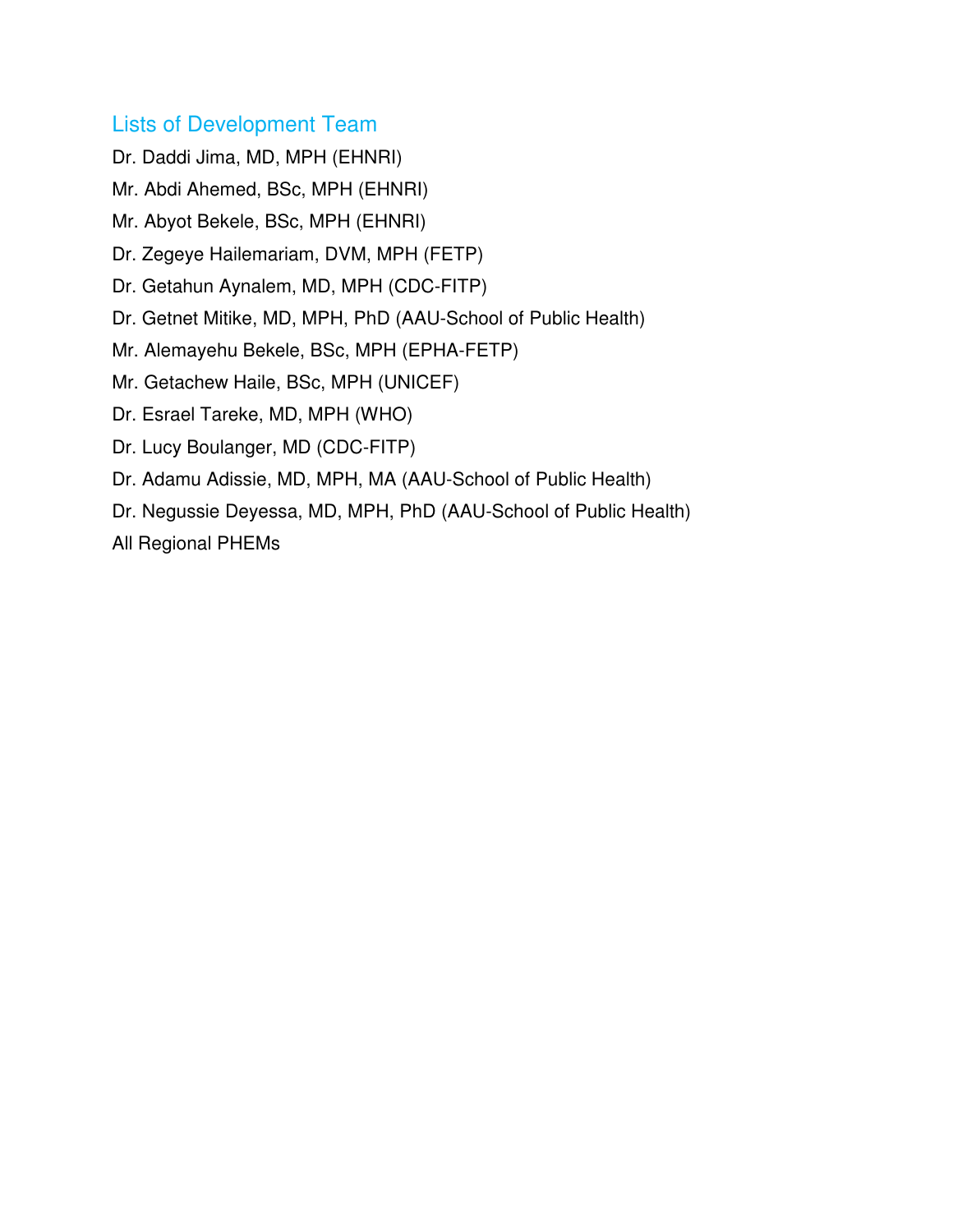| <b>Table of Contents</b> |  |
|--------------------------|--|
|                          |  |
|                          |  |
|                          |  |
|                          |  |
|                          |  |
| 1.1                      |  |
| 1.2                      |  |
| 1.3                      |  |
| 1.3.1                    |  |
| 1.3.2                    |  |
| 1.3.3                    |  |
| 1.4                      |  |
| 1.5                      |  |
| 1.6                      |  |
| 1.6.1                    |  |
| 1.6.2                    |  |
| 1.7 <sub>2</sub>         |  |
| 1.8                      |  |
| 1.9                      |  |
|                          |  |
|                          |  |
| 2.1                      |  |
| 2.2                      |  |
| 2.3                      |  |
| 2.3.1                    |  |
| 2.3.2                    |  |
|                          |  |
| 2.4.1                    |  |
| 2.4.2                    |  |
| 2.4.3                    |  |
| 2.5                      |  |
|                          |  |
| 3.1                      |  |
| 3.2                      |  |
| 3.3                      |  |
| 3.3.1                    |  |
| 3.3.2                    |  |
| 3.4                      |  |
| 3.4.1                    |  |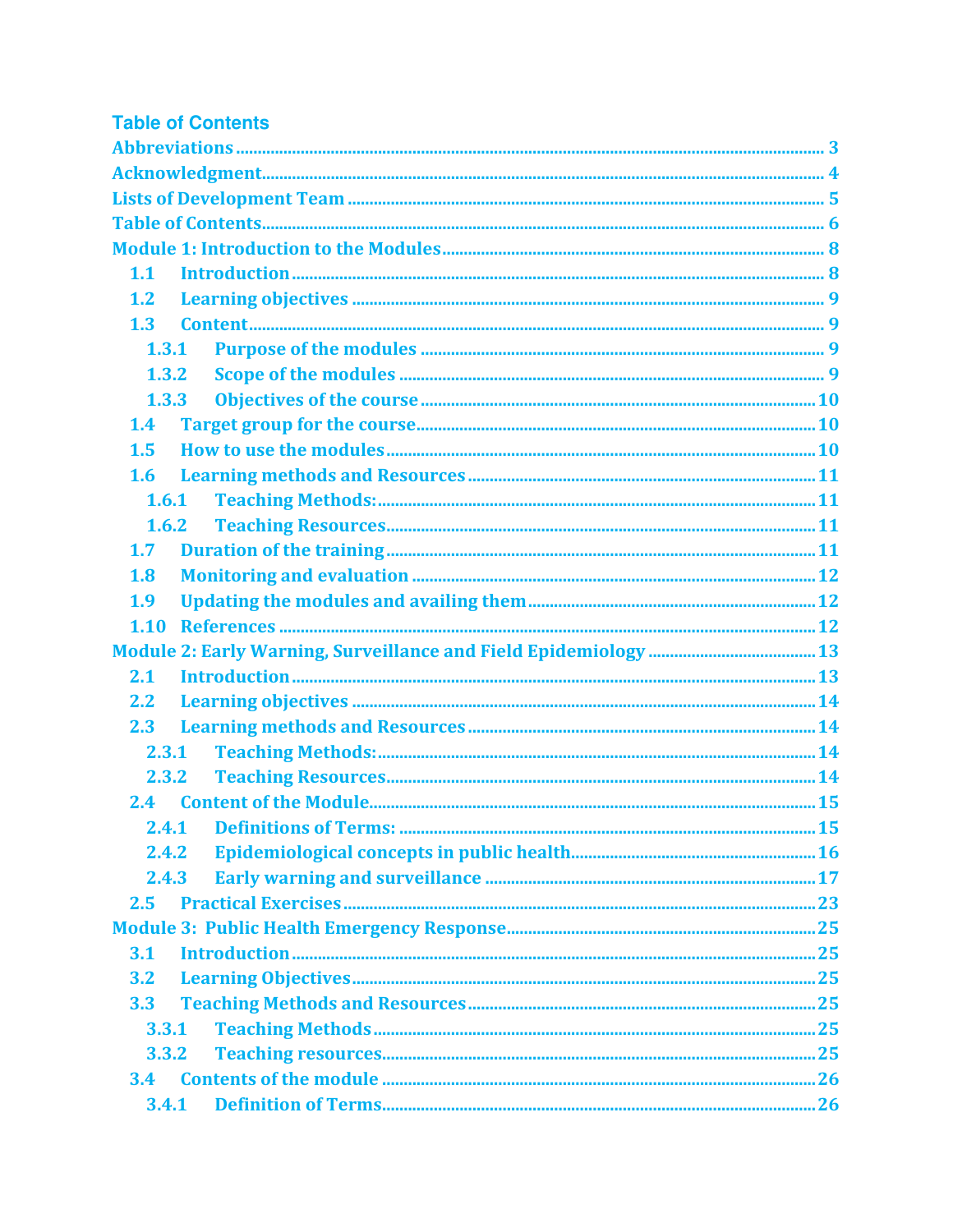| 3.4.2 |                                                                    |  |
|-------|--------------------------------------------------------------------|--|
| 3.4.3 |                                                                    |  |
| 3.4.4 |                                                                    |  |
| 3.4.5 |                                                                    |  |
| 3.5   |                                                                    |  |
|       |                                                                    |  |
| 4.1   |                                                                    |  |
| 4.2   |                                                                    |  |
| 4.3   |                                                                    |  |
| 4.3.1 |                                                                    |  |
| 4.3.2 |                                                                    |  |
|       |                                                                    |  |
| 4.4.1 |                                                                    |  |
| 4.4.2 |                                                                    |  |
| 4.4.3 |                                                                    |  |
| 4.4.4 |                                                                    |  |
| 4.4.5 |                                                                    |  |
|       |                                                                    |  |
|       |                                                                    |  |
| 1.1   |                                                                    |  |
| 1.2   |                                                                    |  |
| 1.3   |                                                                    |  |
| 1.3.1 |                                                                    |  |
| 1.3.2 |                                                                    |  |
| 1.4   |                                                                    |  |
| 1.4.1 |                                                                    |  |
| 1.4.2 |                                                                    |  |
| 1.4.3 |                                                                    |  |
| 1.4.4 |                                                                    |  |
| 1.4.5 |                                                                    |  |
| 1.4.6 | <b>Monitoring and Evaluation of Recovery and Rehabilitation 47</b> |  |
|       |                                                                    |  |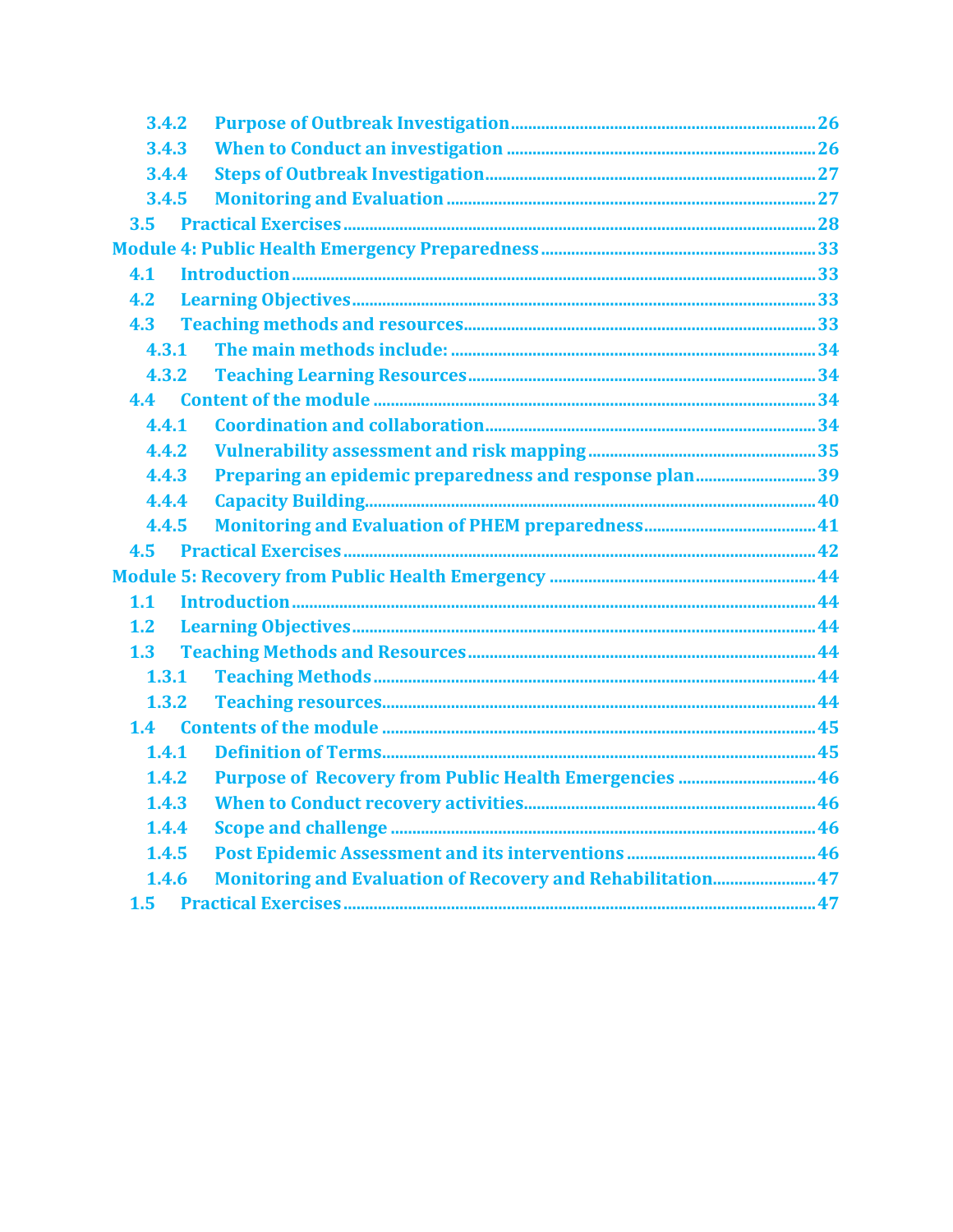## **Module 1: Introduction to the Modules**

## **1.1 Introduction**

Since the past decade, the African region has faced challenges with new diseases, conditions and events that resulted in revision of public health priorities. Although communicable diseases have predominated as the leading cause of illness, death and disability in African setting, non-communicable diseases such as hypertension and diabetes are emerging as threats to the well-being of its communities. For instance the lessons learned from the emergence of pandemic influenza have casted the importance of building a strong surveillance system at the grass root level involving community surveillance. In recent years, the concept of one health through the integration of human and animal health surveillance has become a high priority for many countries demonstrating the relevance of extending multi sectoral and multidisciplinary approach. Moreover, the adoption of the International Health Regulations (2005) by countries in the African region including Ethiopia has underscored the need to strengthen national core capacities for surveillance and response across all health systems.

In Ethiopia the ability to detect problems and respond to health emergencies through proper surveillance system has been largely limited. As a result prevention and control of epidemics was weak and this was partly due to lack of skilled personnel. The Federal Ministry of Health identified Public Health Emergency Management as one of the core processes for intervention during its Business Process Reengineering exercise.

PHEM is designed to ensure rapid detection of any public health threats, preparedness related to logistic and fund administration, and prompt response to and recovery from various public health emergencies in Ethiopia. It is the process of anticipating, preventing, preparing for, detecting, responding to, controlling and recovering from consequences of public health threats in order that health and economic impacts are minimized. In view of this, PHEM guideline was developed as a working document.

In order to address the human resource needs of PHEM, the Federal Ministry of Health in collaboration with partners established the Ethiopia Field Epidemiology Training Program (FETP) in 2009. Based on the lessons learned from other successful programs over the globe, the pyramidal model has been adopted and tailored to the needs of the country. Hence, the advanced training is designed and given at the top of the pyramid for addressing human resource needs at higher level. However, it is realized that the advanced training could not address the high demand for human resource at all levels of the PHEM system of Ethiopia. Therefore, PHEM has designed the basic level training to strengthen the capacity of the PHEM system at Woreda and zone level where there is a huge gap in implementing its activities.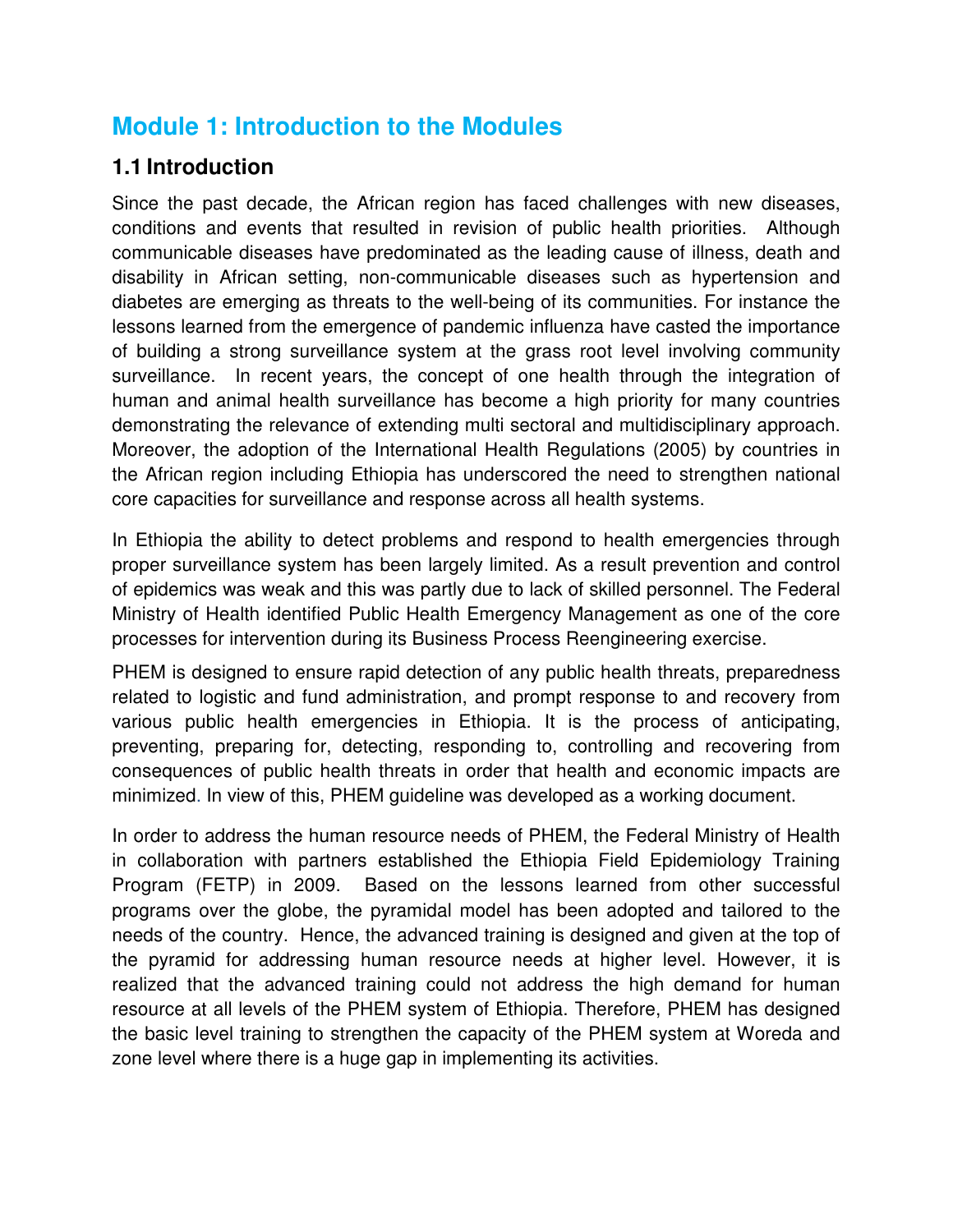The training strategy in the modules has been adapted from the experiences and materials in field epidemiology programs, PHEM and the WHO IDSR guidelines.

#### **Generally, the modules of the training course introduce you to:**

- 1. The objectives of Public Health Emergency Management (PHEM)
- 2. The objectives for this training course and how to participate in the course
- 3. How to apply the skills learned in the course to implement the activities of PHEM

## **1.2 Learning objectives**

By the end of the training, you will be able to

- Describe the background for developing each of the modules
- Acquire knowledge and skill related to the the objectives of the course and types of training modules
- Familiarize yourselves with the purpose of the modules, scope, and be able to use of the modules and training methods and resources

## **1.3 Content**

## **1.3.1 Purpose of the modules**

The purpose of the PHEM modules is to provide guidance on how to implement the designed Public Health Emergency Management using the skills and knowledge of the basics of field epidemiology training at woreda level which is the lowest functional unit. The modules are designed in such a way that they serve to capacitate all midlevel public health professionals. The public health system, stakeholders and partners who take part in public health emergency management and in the implementation of the new approach are taken into consideration when designing the training curriculum.

## **1.3.2 Scope of the modules**

The training will equip and extend opportunities for you and other health workers to obtain knowledge and skills of PHEM through sharing knowledge. As a trainee you will be able to use the data you collect from the system, detect and respond to priority diseases, risks, conditions and events and thereby contributing to reduction of the burden of illness, death and disability in the Ethiopian Communities.

As indicated in the PHEM guideline, the modules emphasize and include nine major health risks:

These include:

- Epidemics of communicable diseases
- Drought conditions with malnutrition
- Food contamination
- Flood
- Pandemic influenza
- Diseases that affect people during conflicts and in displaced populations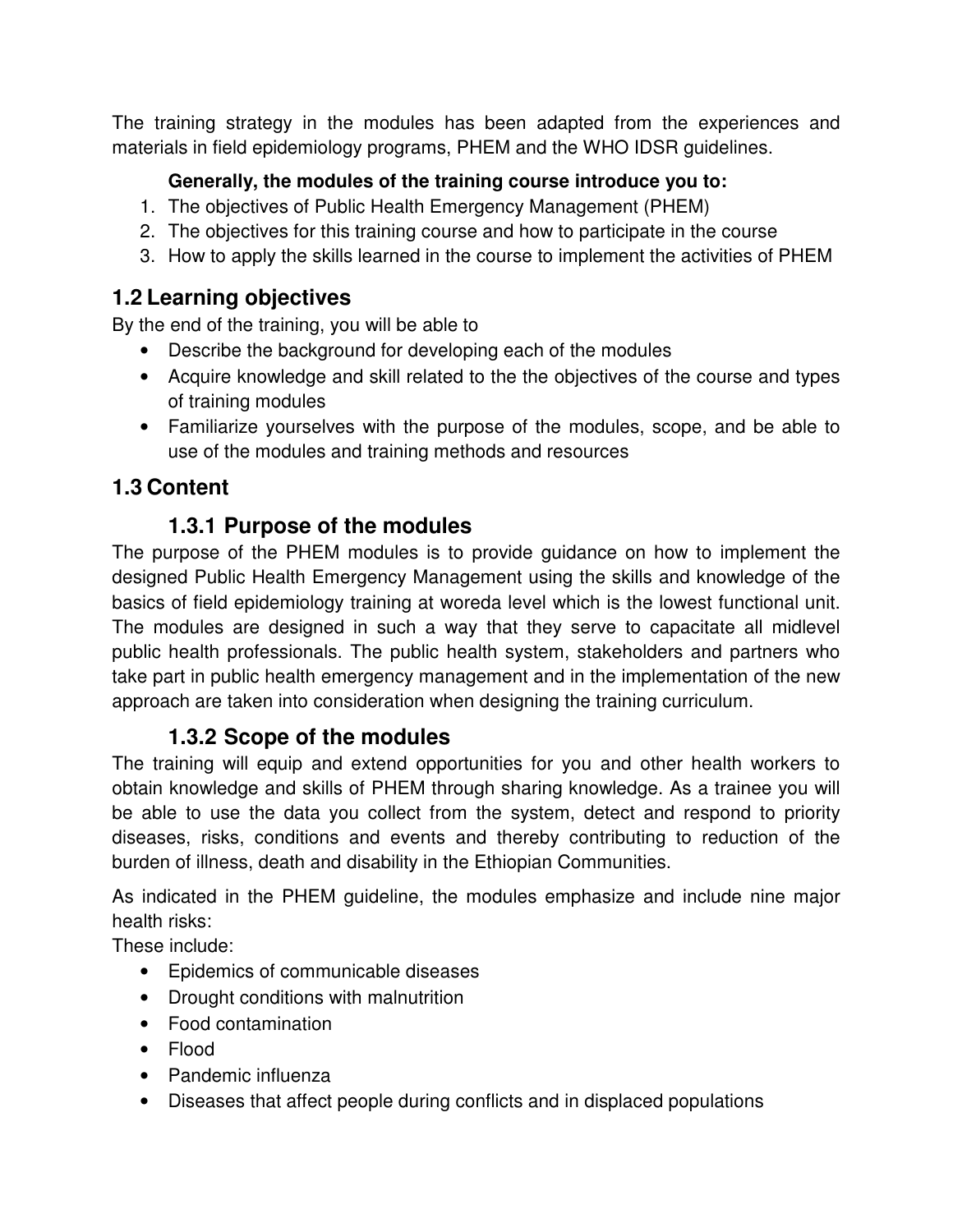- Accidents including chemical spills
- Earthquake and volcanic eruptions
- Bioterrorism

## **1.3.3 Objectives of the course**

The training will enable you to:

- strengthen capacity in recognizing and responding to public health emergencies during the pre-emergency phase
- strengthen the early warning & surveillance system and conduct effective surveillance activities
- Introduce modern multi hazard approach and PHEM system specific to protection, prevention and response.
- improve the use of information for detecting, investigating and responding to public health threats and recovery
- improve the flow and use of surveillance information throughout the health system
- manage coordination and collaboration with partners and stakeholders to avoid crisis and catastrophes through mobilizing resources and capacity building
- acquire basic skills learn in applied epidemiology i.e. : 1) how to plan for, conduct, interpret the results of the investigation, and communicate the results to those with a need to know; 2) the application of descriptive epidemiology (time, place, person, agent, transmission, host, and environment) to investigating disease in communities; 3) the application of analytic epidemiology as appropriate to developing data in the field, including how to collect the data, analyze the data, and interpretation of the data; 4) the application of the descriptive epidemiology and analytic epidemiological data to developing control and prevention measures

In this course, you have an opportunity to know and use skills that are relevant to carrying out PHEM activities especially at the zonal and woreda level.

## **1.4 Target group for the course**

The training is intended to build the skills and knowledge of the Public Health Emergency Management teams at woreda and zonal level with special emphasis on woreda PHEM staff, surveillance officers/focal points and health facilities. Therefore the modules will help to improve your knowledge and practice at your working environment in PHEM. Public health officers, environmental health technologists, laboratory technologists, nurses and others who are assigned as focal points at the woreda health system including personnel at health facilities are target groups for the training.

#### **1.5 How to use the modules**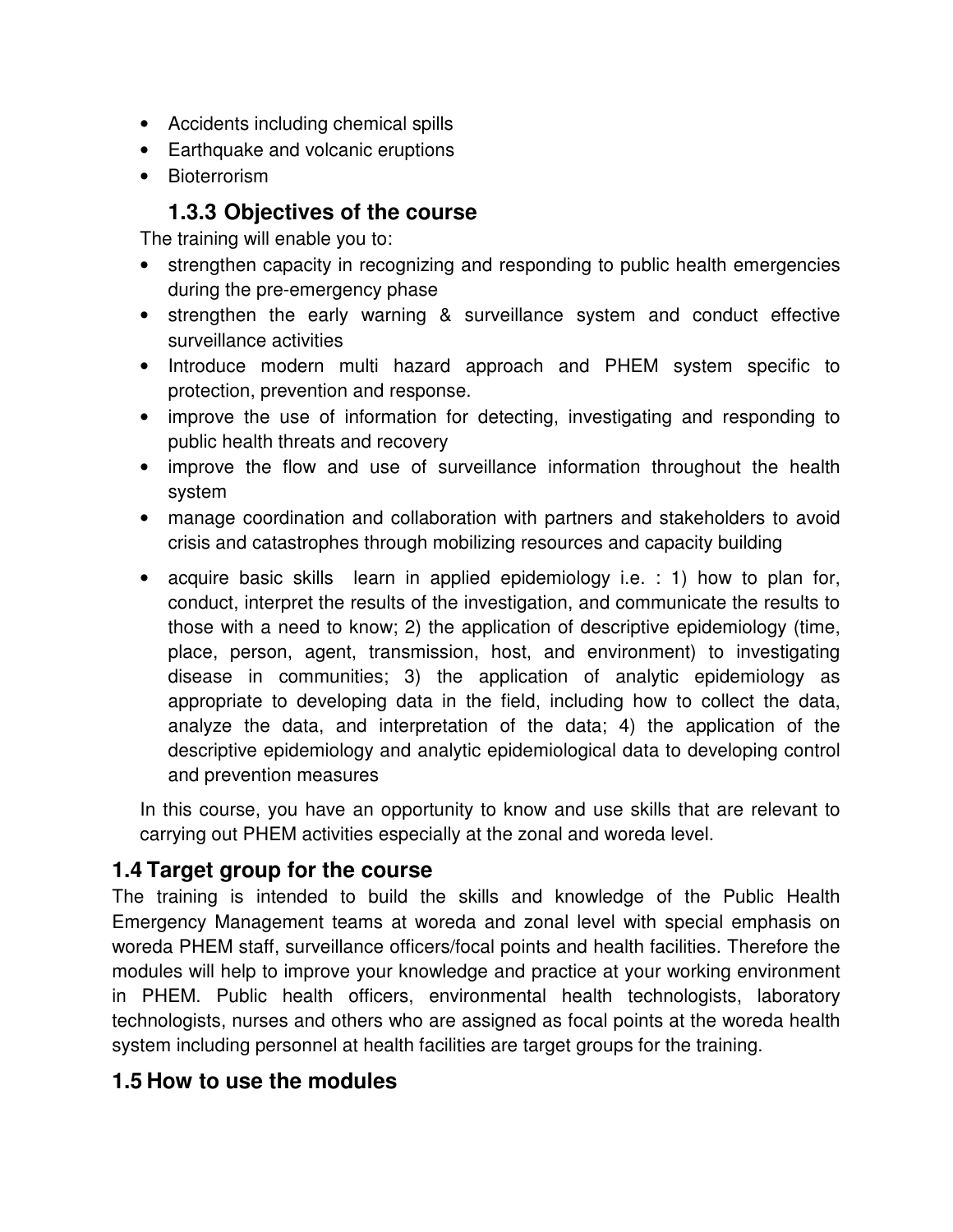In order to meet the training objectives, the course consists of 5 modules. These include: Module 1 Introduction, Module 2 Early warning & Surveillance, Module 3 Response, Module 4 Preparedness and Module 5 Recovery. The modules are interrelated to one another and are provided in sequence for a complete understanding of PHEM with the provision of concepts of Basic Field Epidemiology. Hence, each preceding module is a prerequisite for the subsequent module. Each module consists of learning objectives, course content, training methods, exercises or case studies, reference materials and subject specific guidelines or modules for further reading. You are expected to attend all the sessions, do all the exercises, read the participant modules and reference materials as instructed in the modules.

## **1.6 Learning methods and Resources**

The learning approach follows that of an adult learning indicating that it is learnercentered. You are expected to share your experiences and challenges in the PHEM system for obtaining maximum benefit from the course.

## **1.6.1 Teaching Methods:**

- Lecture with discussion by facilitators
- Exercises (individual and group)
- Case studies
- Reading assignments (Individual and group reading)
- Mentorship during on-job-training

## **1.6.2 Teaching Resources**

- PHEM guideline
- Specific reference materials/guidelines
- Other reading materials
- Case studies
- PHEM data
- PowerPoint slides
- Video films
- Pictures
- Computer
- Flipchart
- Markers
- White or black board

## **1.7 Duration of the training**

The training has two parts. Part I, the intensive phase is a 07-day training that requires classroom-based teaching -learning and dedicated time for undergoing through the 5 modules of the training. Part II is an on-job training which is part and parcel of the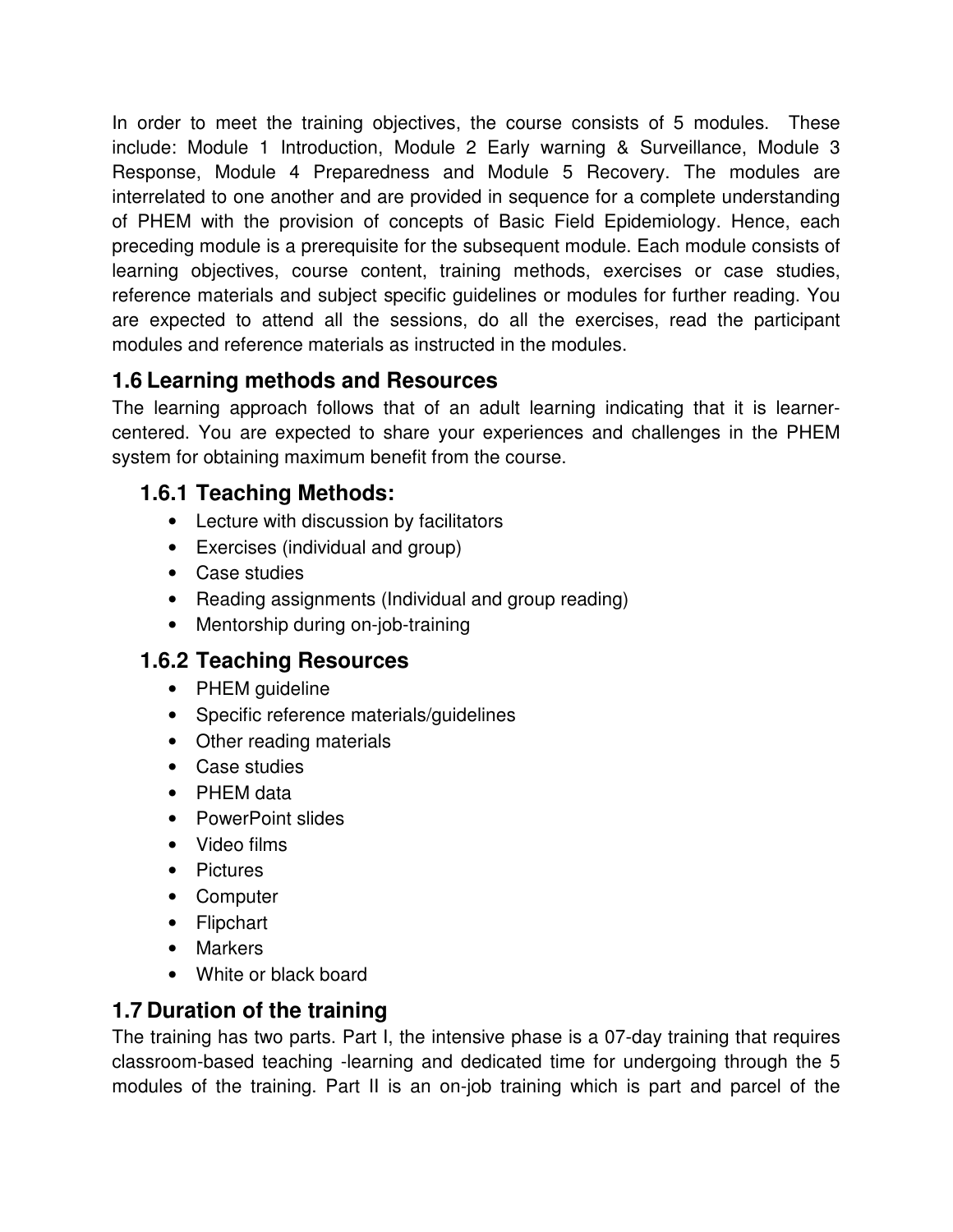PHEM activities in the respective woredas. This phase of the training is assisted by mentors who are experts in the field epidemiology including the respective PHEM staff. Two different outputs are expected from the on-job training (E.g. surveillance data analysis and outbreak investigation or woreda health profile or any other combination suggested by mentors). The outputs will be presented and delivered to zonal or regional PHEM with approval of the respective mentors. A description of the mentorship is provided as part of the participant modules.

## **1.8 Monitoring and evaluation**

Indicators for monitoring and evaluation of the PHEM activities are included in each module. Therefore you are expected to study and use them as part of the training and activities of PHEM at the woreda including zonal and regional level.

In addition to PHEM monitoring, the progress of the training will be evaluated on daily basis in order to improve the quality of the training and solve day-to-day problems. Specific forms are prepared that will be filled by the participants at the end of the daily activities.

## **1.9 Updating the modules and availing them**

The modules will be live and updated regularly. When there are some changes of policies concepts and practices it is the responsibility of course facilitators and program owners to include updated versions in the PowerPoint presentations as well as including corresponding references and guidelines for the updates.

The modules would be printed and provided to each participant in hard and soft copies.

## **1.10 References**

- 1. Federal Democratic Republic of Ethiopia, EHNRI PHEM, Public Health Emergency Management: Guidelines for Ethiopia, February 2012, Addis Ababa, Ethiopia. Pp 1- 5.
- 2. The WHO, Regional Office for Africa, Integrated Disease Surveillance and Response: District Level Training Course, July 2011. Pp 3-11.
- 3. WHO, International Health Regulation, 2005.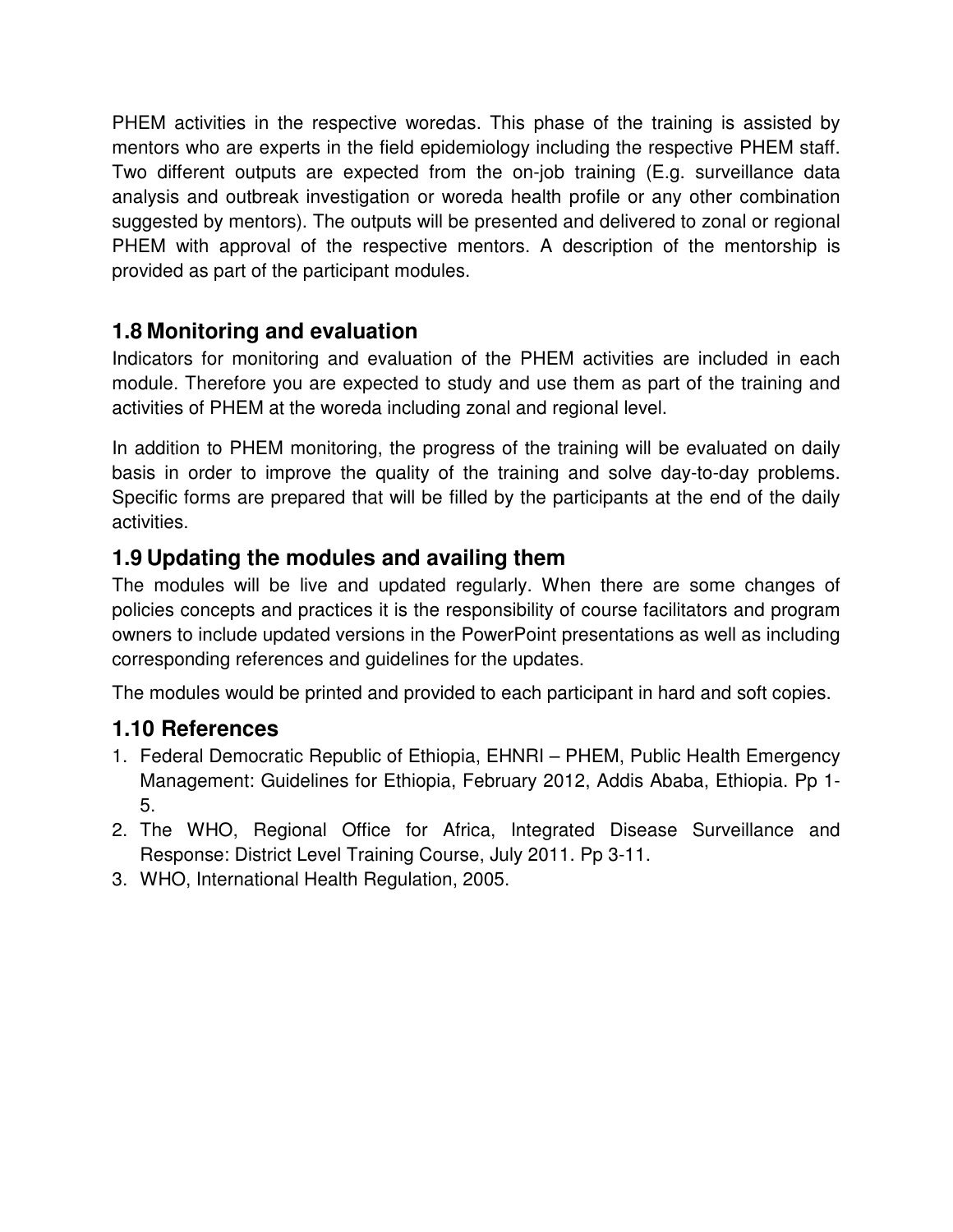## **Module 2: Early Warning, Surveillance and Field Epidemiology**

## **2.1 Introduction**

**Early Warning** is a process with set of defined activities that helps to provide advance information of an incoming threat in order to facilitate the adoption of measures to reduce its potential health impact.

The purpose of early warning is to enable the provision of timely and effective information to the public and to responders, through identified institutions that allow preparing for effective response or taking action to avoid or reduce risk.

**Surveillance** is the process of gathering, analyzing, and dissemination of information for the purpose of proper planning, implementation, and evaluation of health services/interventions. It is also defined as "Information for Action". A functional disease surveillance system is essential for defining problems and taking action. Proper understanding and use of this essential epidemiological tool (public health surveillance) helps health workers at the woreda and health units to set priorities, plan interventions, mobilize and allocate resources, detect epidemics early, initiate prompt response to epidemics, and evaluate and monitor health interventions. It also helps to assess long term disease trends.

**Field Epidemiology in Public Health Practice -** is the study of the distribution and determinants of health-related states or events in specified populations, and the application of this study to the control of health problems. The term Field Epidemiology is sometimes used to describe the application or practice of epidemiology in the field to address public health issues by carrying out simple data collection, analysis, and reporting in support of surveillance and epidemiologic investigations. The skills that you will learn in applied epidemiology will be: 1) how to plan for, conduct, interpret the results of the investigation, and communicate the results to those with a need to know; 2) the application of descriptive epidemiology (time, place, person, agent, transmission, host, and environment) to investigating disease in communities; 3) the application of analytic epidemiology as appropriate to developing data in the field, including how to collect the data, analyze the data, and interpretation of the data; 4) the application of the descriptive epidemiology and analytic epidemiological data to developing control and prevention measures. Applied epidemiology is best learned by doing, which is actually conducting an investigation

For this modules the emphesise is on the concepts of basic epidemiology and the following functions of surveillance:

• Identifying priority disease and conditions for surveillance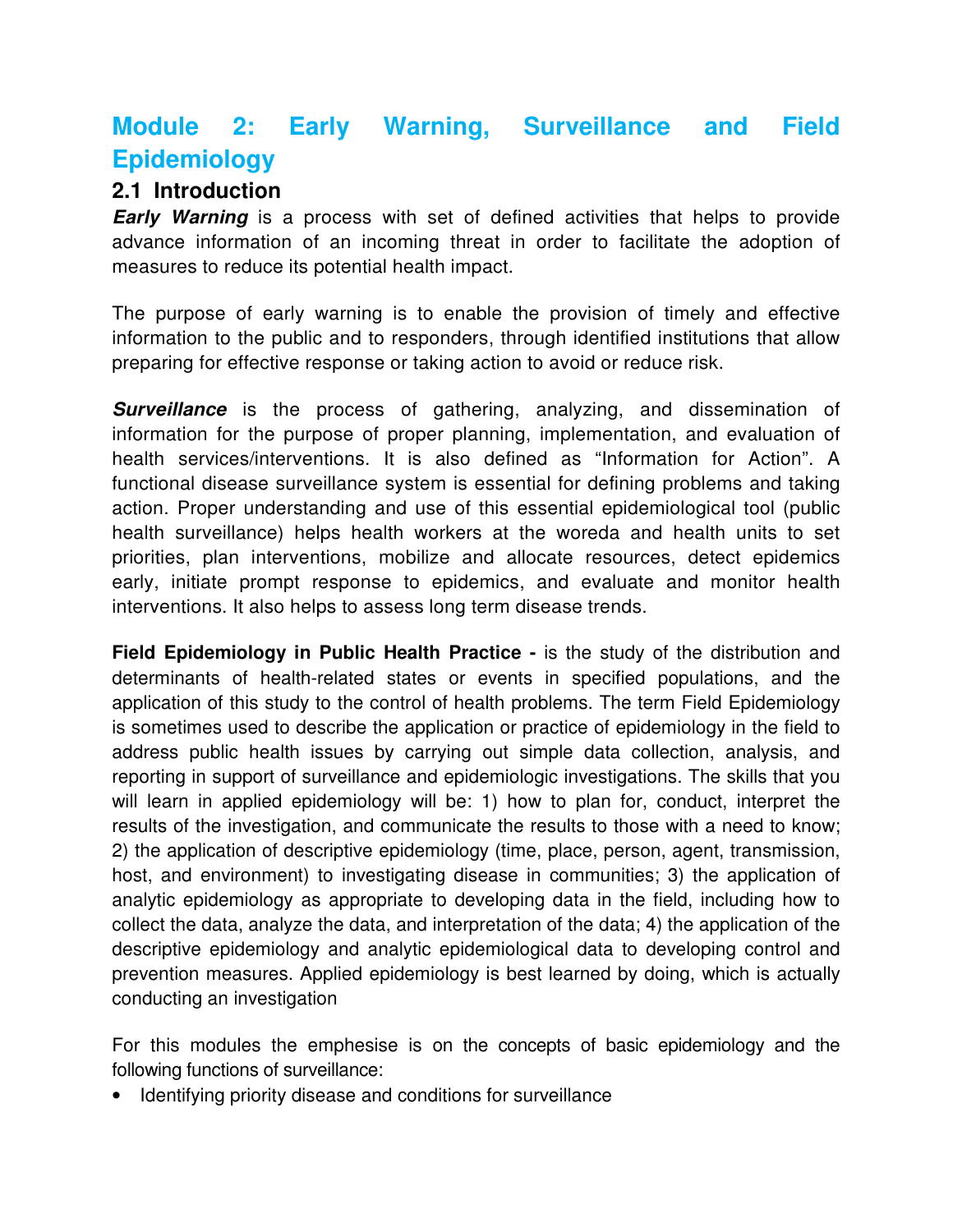- Reporting priority disease and conditions under surveillance
- Data analysis, interpretation and communication of findings

## **2.2 Learning objectives**

#### **The general objective:**

The general objective of this training is as Woreda PHEM officers you will have the opportunity to acquire basic skills for the activities involved in surveillance and disease control. You will gain appropriate knowledge and skills for using data to identify report and analyze priority diseases, conditions and events and thereby help for response and control. You are expected to share your experiences and challenges in the PHEM system for obtaining maximum benefit from the training program.

The specific objectives:

- Identify cases and events of public health importance
- Report suspected cases or conditions or events of public health importance
- Analyze and interpret data on priority diseases and events

By the end of this module, you will be able to:

- Explain the basic concepts of applied epidemiology
- Describe early warning and surveillance systems
- Identify priority diseases and conditions for surveillance and define reportable disease based on standard and community case definitions
- Identify sources of information for event base surveillance
- Describe laboratory based surveillance
- Describe reporting of priority diseases, conditions, and events under surveillance,
- Perform surveillance data analysis, interpretation, and communicate results

## **2.3 Learning methods and Resources**

The learning approach follows that of an adult learning indicating that it is learnercentered. You are expected to share your experiences and challenges in the PHEM system for obtaining maximum benefit from the course.

## **2.3.1 Teaching Methods:**

- Lecture with discussion by facilitators
- Exercises (individual and group)
- Case studies
- Reading assignments (Individual and group reading)
- Mentorship during on-job-training

## **2.3.2 Teaching Resources**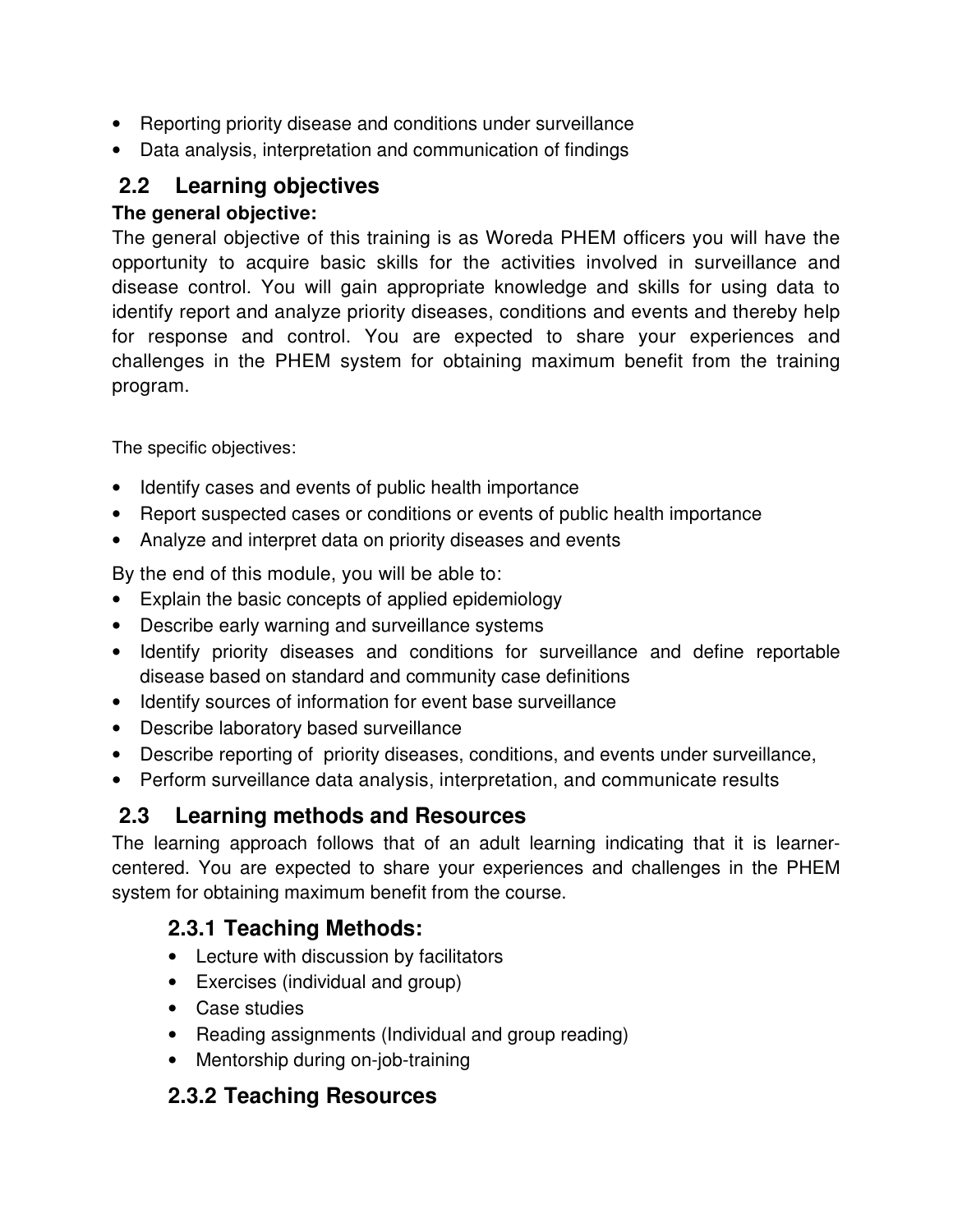- Participants training module for early warning and surveillance
- PHEM guideline
- Case studies
- PHEM data
- PowerPoint slides
- Pictures
- Computer
- Flipchart
- Markers
- White or black board

### **2.4 Content of the Module**

- Definitions of Terms
- Epidemiological concepts in public health
- Early warning and surveillance

## **2.4.1 Definitions of Terms:**

**Attack rate:** The number of new cases during specified period divided by the number of persons at risk

**Case definition:** A set of criteria used to decide if a person has particular disease or if the case can be considered for reporting and investigation.

**Case-Fatality Rates (CFR):** Then number of disease from specified disease divided by total number of cases from that specific disease.

**Completeness of a report:** The number of health facilities reported by that week divided by total number of health facilities expected to report.

**Distribution:** Frequency and pattern by time place and person.

**Epidemiology:** The study of the distribution and determinants of health related states in populations.

**Incidence:** The number of new cases or events for a given time interval divided by the total population at risk.

**Morbidity rate:** The number of diseases occurring in a population in a specific period (usually a year) divided by the number of persons at risk of being sick during that period

**Mortality rate:** The number of deaths occurring in a population in a specific period (usually a year) divided by the number of persons at risk of dying during that period.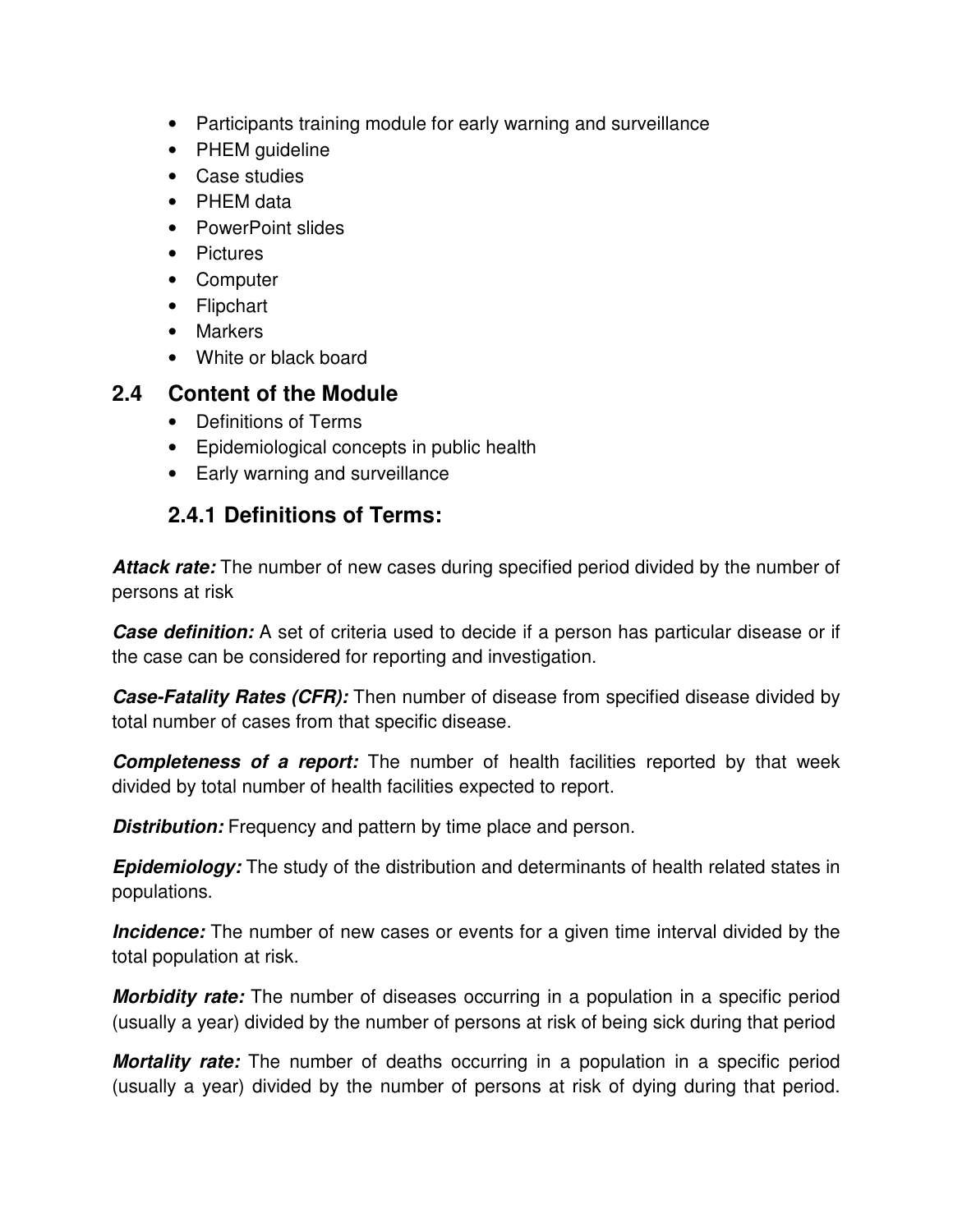**Prevalence:** The number of cases of disease or event at a specific time divided by the proportion at risk at that time.

**Threshold:** The level or marker that should be reached to indicate that something should happen or change.

## **2.4.2 Epidemiological concepts in public health**

What is epidemiology?

Epidemiology is the study of the distribution and determinants of disease in human populations.

#### What are epidemiological concepts and Principles?

The core concepts and principles that guide the discipline of epidemiology are:

- Health events and diseases are not randomly distributed in a population, but rather that they occur according to a pattern or patterns of some sort.
- Observing and recording these patterns allows us to identify the determinants, or causes, of health events and diseases.
- The focus is not on individuals, but rather on entire populations, in which the distribution and determinants of events and diseases are studied.
- Epidemiology uses rates to compare distributions and determinants of events and diseases among populations of different sizes, providing the basis for the development of public health prevention and control programs.

#### What are rates commonly used in Epidemiology?

The three key rates commonly used in public health are:

- Mortality rates relates the frequency of these deaths to the size of the population, allowing comparison of the mortality occurrence in populations of different sizes.
- Incidence rates New cases in a time period divide by total number people at risk
- Prevalence is the proportion of the population that has a certain disease or characteristic at one point in time.

#### What do we mean by distribution?

There are four aspects distribution:

1. The first aspect is the burden of the disease —"how many persons are affected?" although numbers, or counts, are the raw data from which we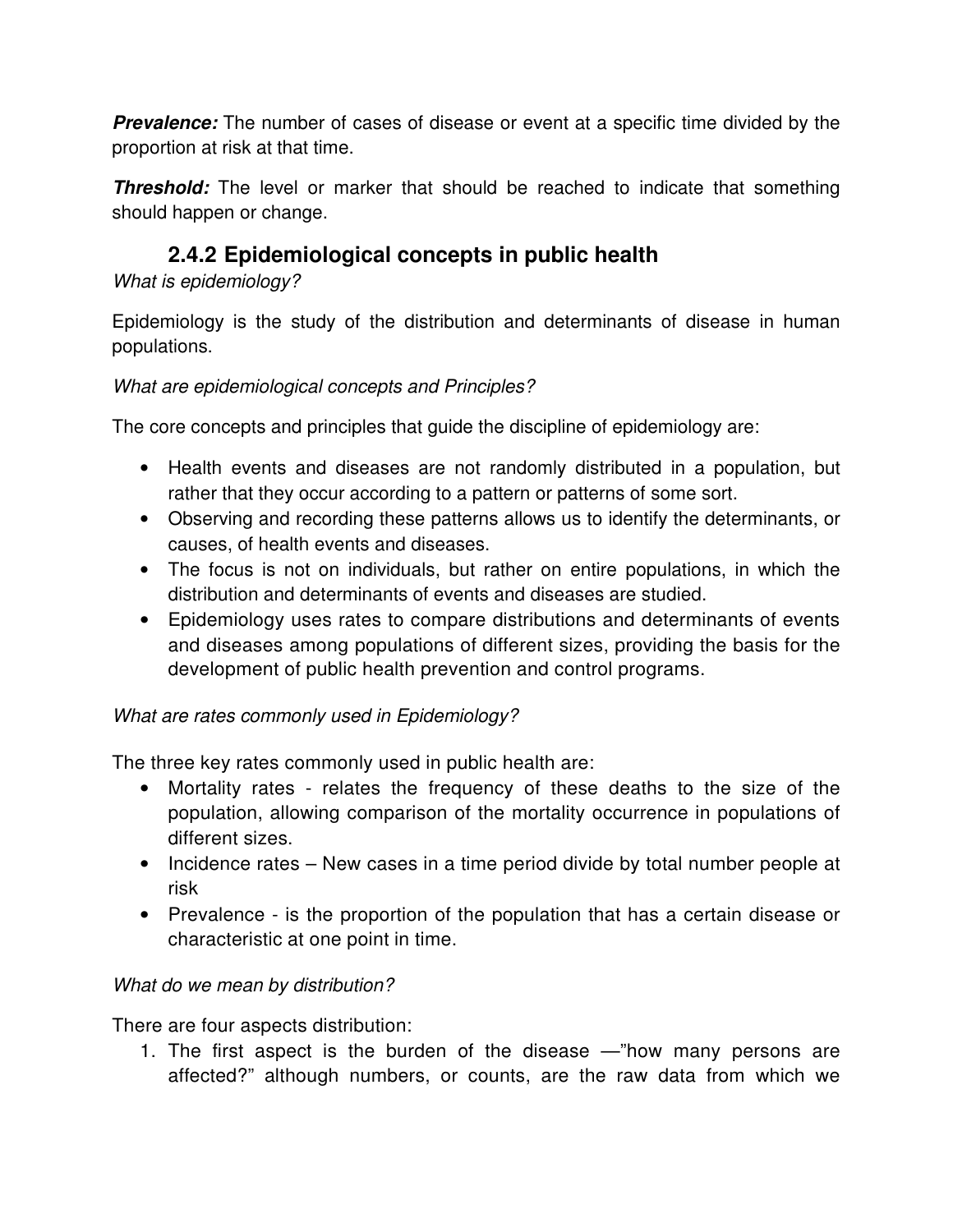begin, usually describing the burden of disease in terms of an incidence or mortality rate or prevalence is preferable.

- 2. The second aspect of the distribution of a disease is the question "who is getting the disease, or who are the persons affected?" in basic descriptive epidemiology we often use information readily available from disease reports, vital statistics, or other sources (such as age, race, gender, or sometime marital status) to describe who is getting the disease or experiencing the event.
- 3. Third, we describe disease or health in terms of place—"where are the affected persons?" This description can be as broad as noting in which woredas the disease rates are highest.
- 4. Finally, we ask questions about the disease in relation to time—"when are persons most commonly affected or when is the disease most common, and is the frequency or distribution changing over time?"

The answers to these epidemiological questions about a disease or event can be useful in many ways; they can provide us with information to better predict and therefore provide a response to outbreaks, and can also provide clues to the determinants, or causes, of a disease.

## **2.4.3 Early warning and surveillance**

What is Early Warning and Public Health Surveillance?

- **Early Warning** 
	- $\circ$  Is the identification of a public health threat by closely and frequently monitoring identified indicators and predicting risk it poses on the health of the public and the health system
- **Public Health Surveillance** 
	- o Systematic collection of information on a specific disease or other healthrelated event
	- o Must occur on an ongoing basis with sufficient accuracy and completeness for data analysis
	- o Utilization of information for disease prevention and control

#### What are the major indicators of early warning system?

- An increase in the number of cases beyond expected/occurrence of outbreaks
- Unexplained morbidity and mortality
- Malnutrition
- Evidence of increase in zoonotic disease and/or related vectors
- Environmental changes such as air pollution, water quality change, contamination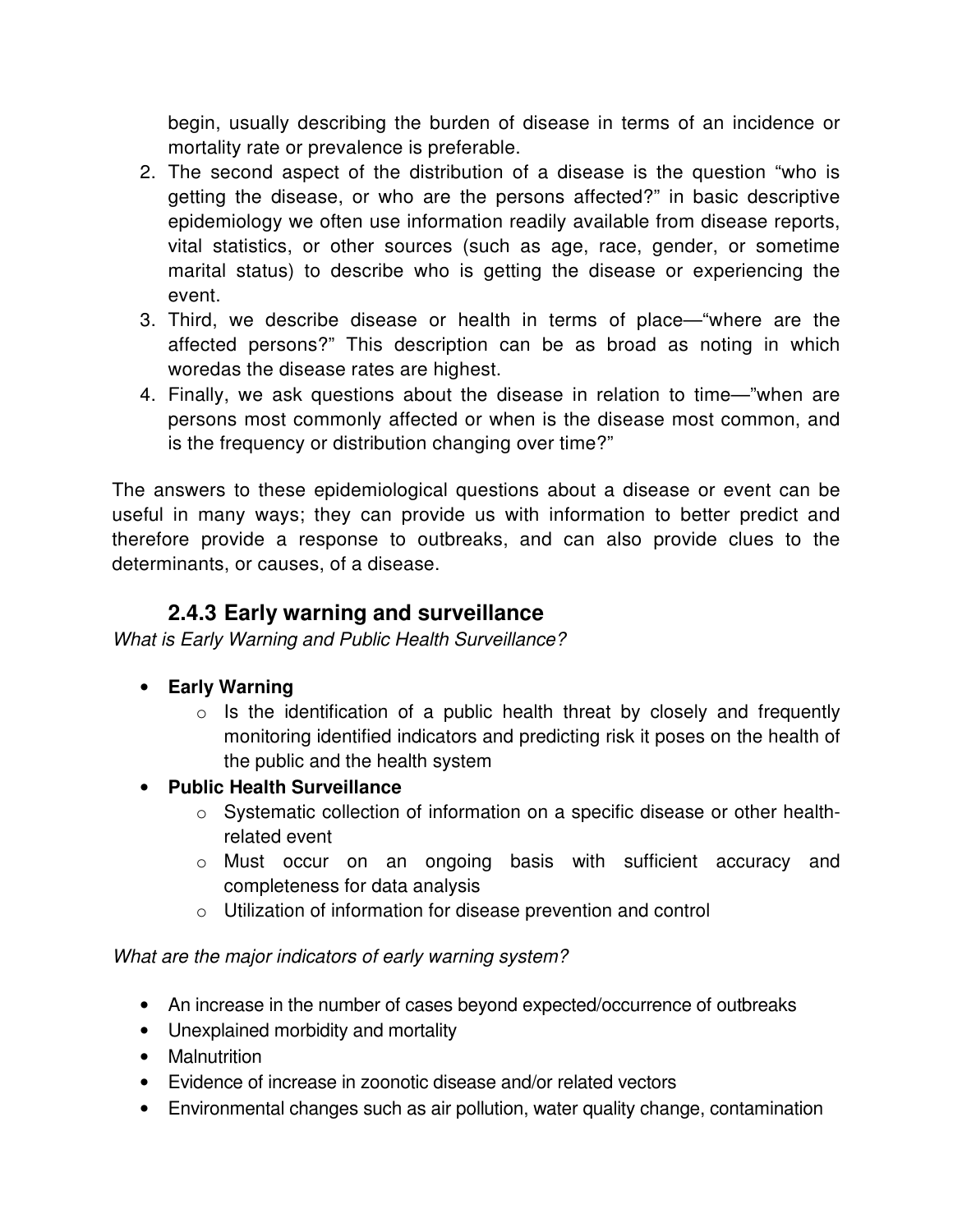- Drought, flood, severe weather (metrological information)
- Agricultural events such as reduced harvest, occurrence of pets or disease
- Refugees, internally displaced people, disruption of health services, and infrastructure
- Important industrial accidents, chemical spills etc.

#### What are the two components of early warning system?

- 1. Indicator-based surveillance refers to structured data collected through routine integrated disease surveillance, nutritional and laboratory surveillance.
- 2. Event-based surveillance refers to unstructured data gathered from sources such as media reports, community concern, and rumours etc.



#### **Objectives of Surveillance:**

What are the objectives of public health surveillance?

- To detect epidemics/outbreaks so that they can be controlled in a timely manner,
- To predict epidemics so that health services can plan to respond, prevent where possible, treat and control priority diseases,
- To monitor trends of priority diseases in order to facilitate policy decision,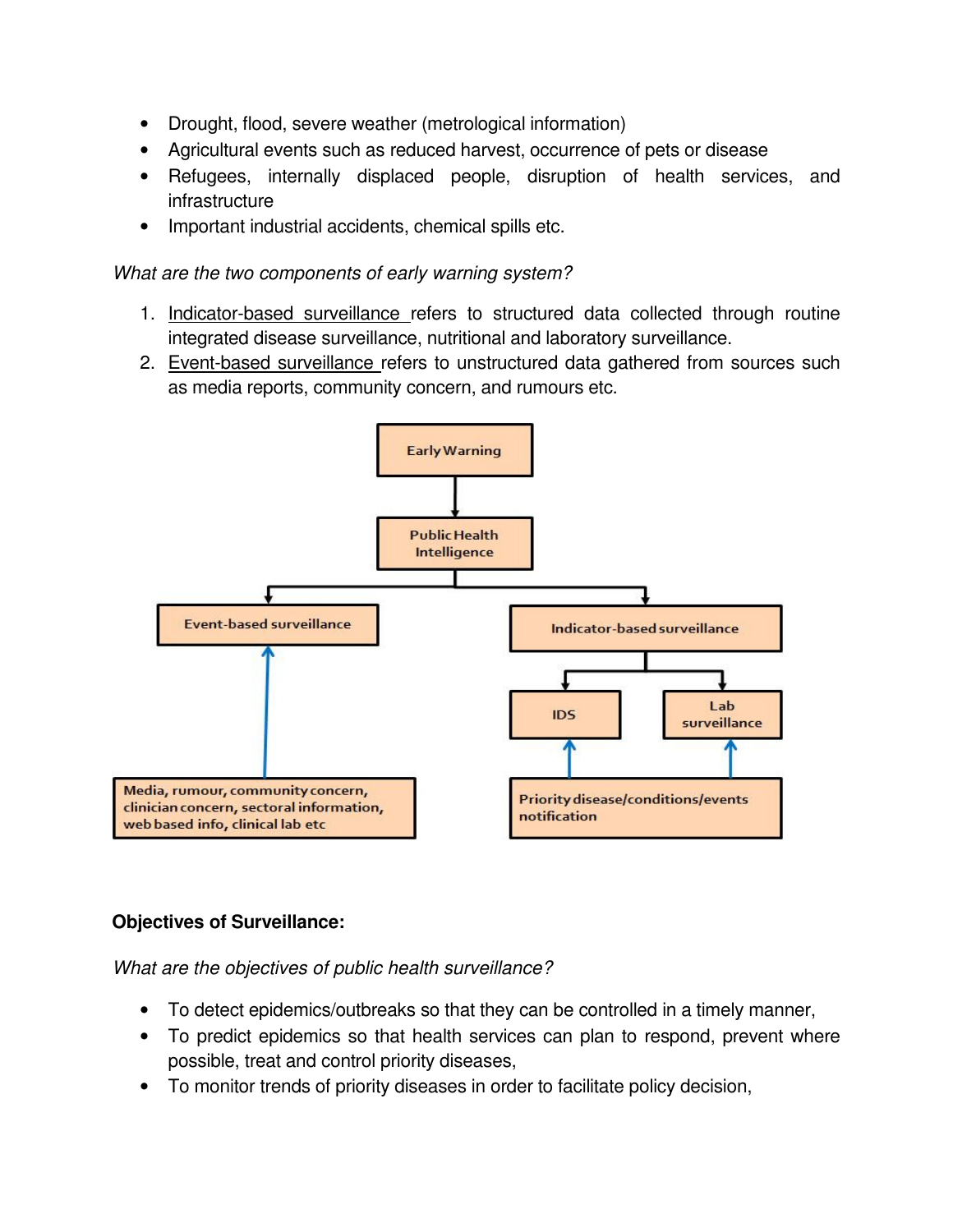• To evaluate an intervention so that effective and efficient actions/policies are identified and supported.

#### What are the definitions of disease surveillance for different health levels?

Surveillance is the ongoing, systematic collection, analysis, and interpretation of health data. It includes the timely dissemination of the resulting information to those who need it for action. Surveillance is also used for planning, implementation, and evaluation of public health practices at any level of the health system. There are several types of surveillance used in disease programs:

- **Health facility or community-based surveillance:** a term to describe when a particular location is the focus of surveillance activities
- **Sentinel surveillance**: a health facility or reporting sit designated for early warning of pandemic or epidemic events. The site is usually designated because it is representative of an area or is in an area of likely risk for a disease or condition of concern.
- **Laboratory-based surveillance**: surveillance conducted at laboratories for detecting events or trends that may not be seen as a problem at other locations
- **Disease-specific surveillance**: This is surveillance that involves activities aimed at targeted health data for a specific disease.

#### What are the core functions of surveillance?

The PHEM Guidelines for Ethiopia (2012) presents a comprehensive vision of a disease surveillance and response system. In PHEM, all levels of the health system are involved in surveillance activities for responding to priority diseases and conditions. These activities include the following core functions:

- Identify cases and events
- Report suspected cases, conditions or events to the next level
- Analyze and interpret findings
- Investigate and confirm suspected cases, outbreaks or events
- Prepare to respond to public health events
- Respond to public health events
- Communicate with and provide feedback to health workers and the community
- Evaluate and improve the system.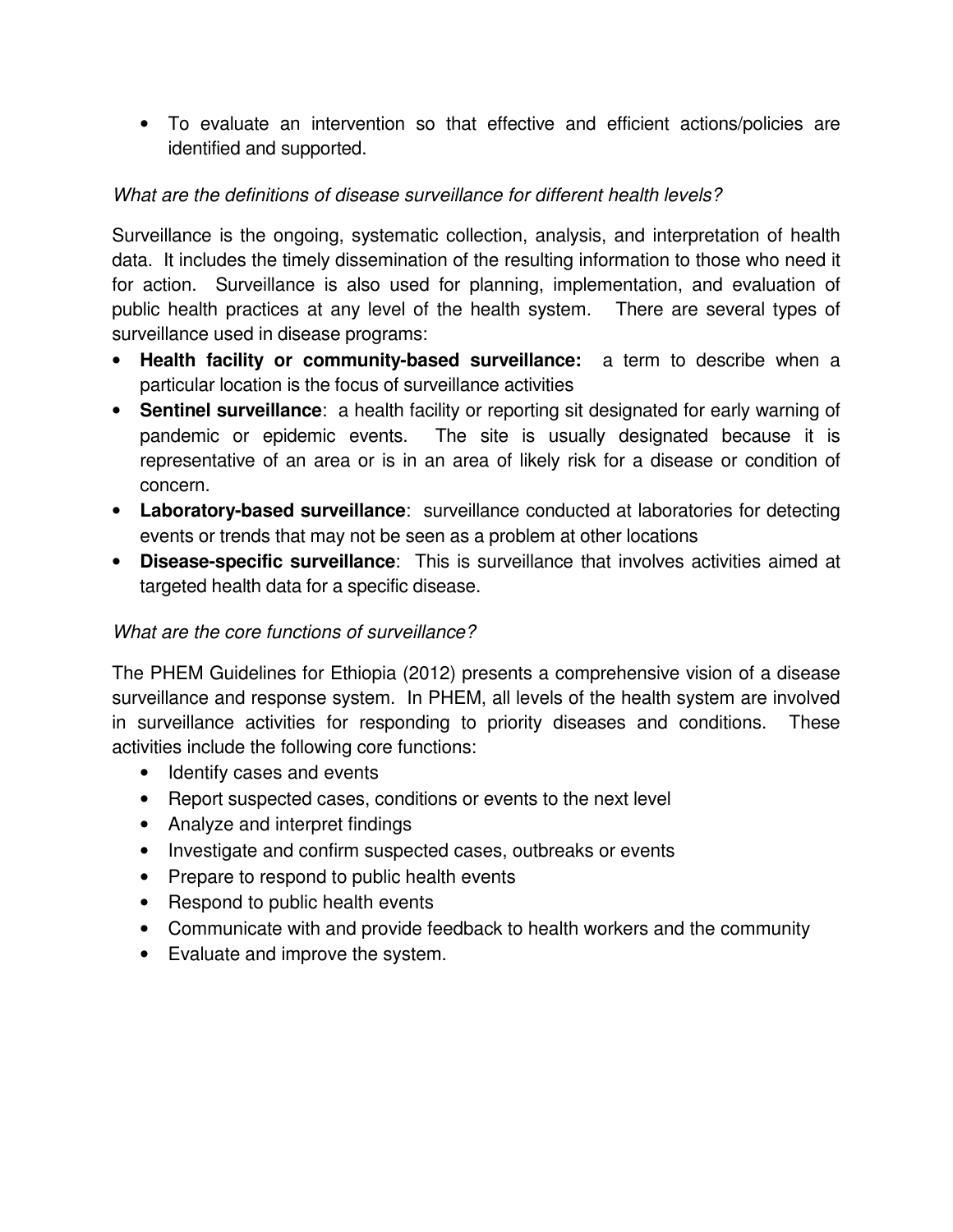

What is the impact of early and late detection of an outbreak?

Early detection can have a major impact in reducing the numbers of cases and deaths during an outbreak.

The surveillance system will ideally have detected an outbreak in the early stages. Once an outbreak occurs, investigation will be required to:

- Confirm the outbreak,
- Identify all cases and contacts,
- Detect patterns of epidemic spread,
- Estimate potential for further spread,
- Determine whether control measures are working effectively.

The impact of EARLY detection and response in reducing the disease burden caused by an outbreak in an emergency situation is WIDE OPPORTUNITY FOR CONTROL.

#### What is the reporting periodicity of surveillance data in Ethiopia?

The identified 20 disease and conditions in Ethiopia are classified in the PHEM guideline in to two reporting periods depending on their epidemic potential, diseases targeted for elimination and eradication (see table 2.2)

**Immediate reporting:** Currently 13 diseases are identified to be reported immediately to next reporting level. Notification of the suspected identified outbreak should be notified to the next level within 30 minutes as follows:

- From community or health post or health centre to woredas health office within 30 minutes,
- From Woreda health office to zone/region within another 30 minutes,
- From Zone to regional within another 30 minutes,
- From Region health bureau to Federal level within another 30 minutes,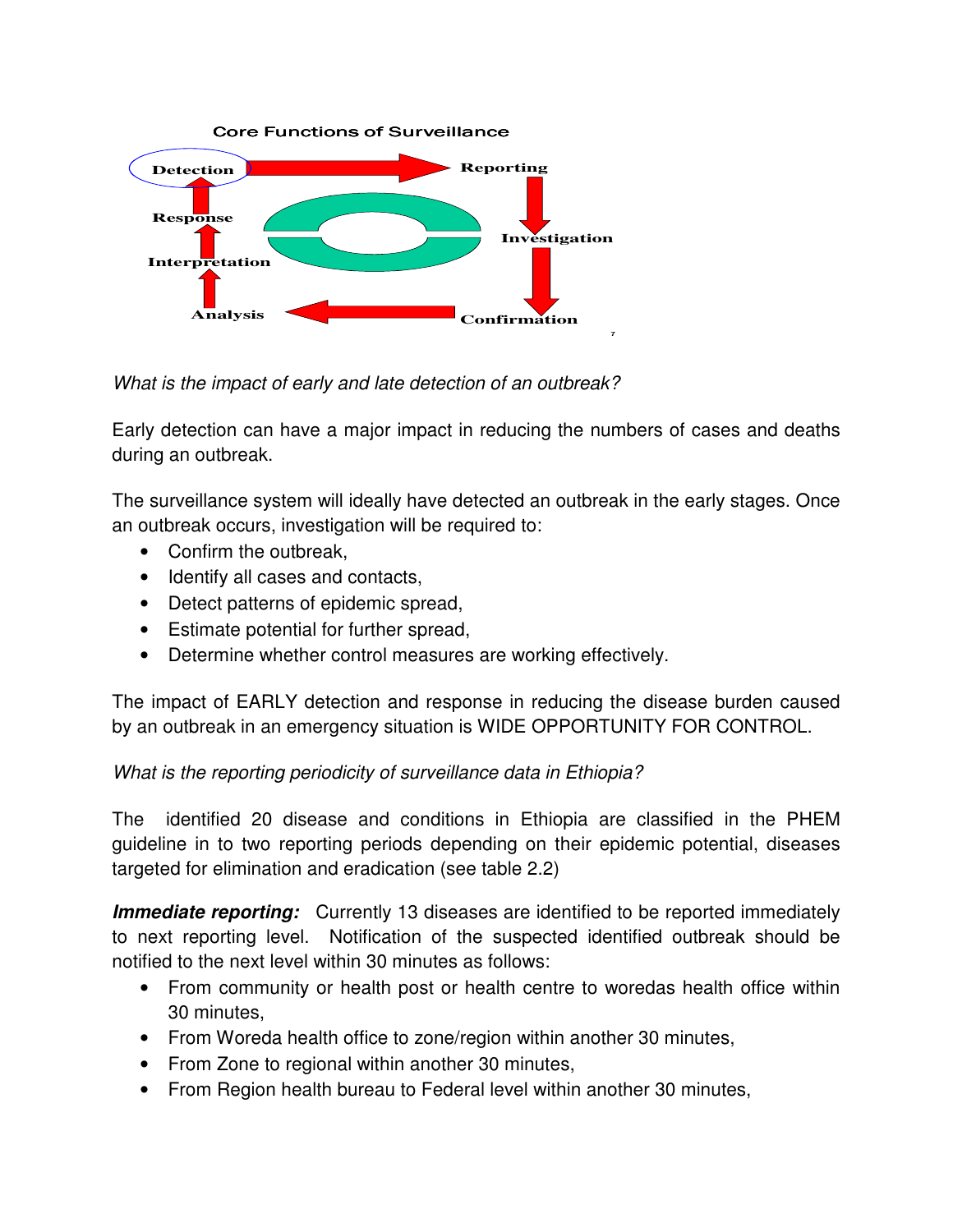• MOH to WHO within 24 hrs of detection.

You can report the information verbally or by telephone, radiophone or use an electronic methods such as email, fax, mobile short message service, tall free call service (a service doesn't charge you when you call and accessible 24 hr a day. The **number for this service at Federal level is 971.** Official reporting using Case Based Reporting format or line listing should follow immediately.

**Weekly reporting:** Currently 7 diseases and conditions are identified to be reported weekly to the next reporting level in Ethiopia. Reporting of the total number of cases and deaths seen within a week (Monday to Sunday) and should be reported to the next level as follows:

- Health facilities report data from Monday to Sunday to Woreda every Monday till midday;
- Woredas to zone/region every Tuesday till midday;
- Zone to region every Wednesday till midday;
- Region to EHNRI every Thursday,
- EHNRI to WHO every Friday.

#### **What are the reporting data tools of surveillance**?

Different reporting tools are developed to facilitate the reporting of the identified diseases and conditions to be utilized at different levels of the health system. These include:

- Weekly reporting form for health post / HEW
- Weekly reporting format for other levels)
- Daily epidemic reporting format for Woreda (DERF-W)
- Daily epidemic reporting format for Region (DERF-R)
- Case based reporting format (CRF) for many diseases
- AFP case investigation form
- Guinea worm case based reporting format
- Guinea worm line list
- Influenza case based reporting format
- Line list (for all diseases)
- Rumor log book for suspected epidemics (for any type of public health rumors).

Page 32 Table3- 4 of the PHEM guideline shows different formats to be used by different levels of the health system and periodicity of reporting.

#### **Surveillance data analysis, interpretation**

Measuring events, such as disease or health events through data analysis, is at the heart of public health surveillance and resource allocation. One of the simplest methods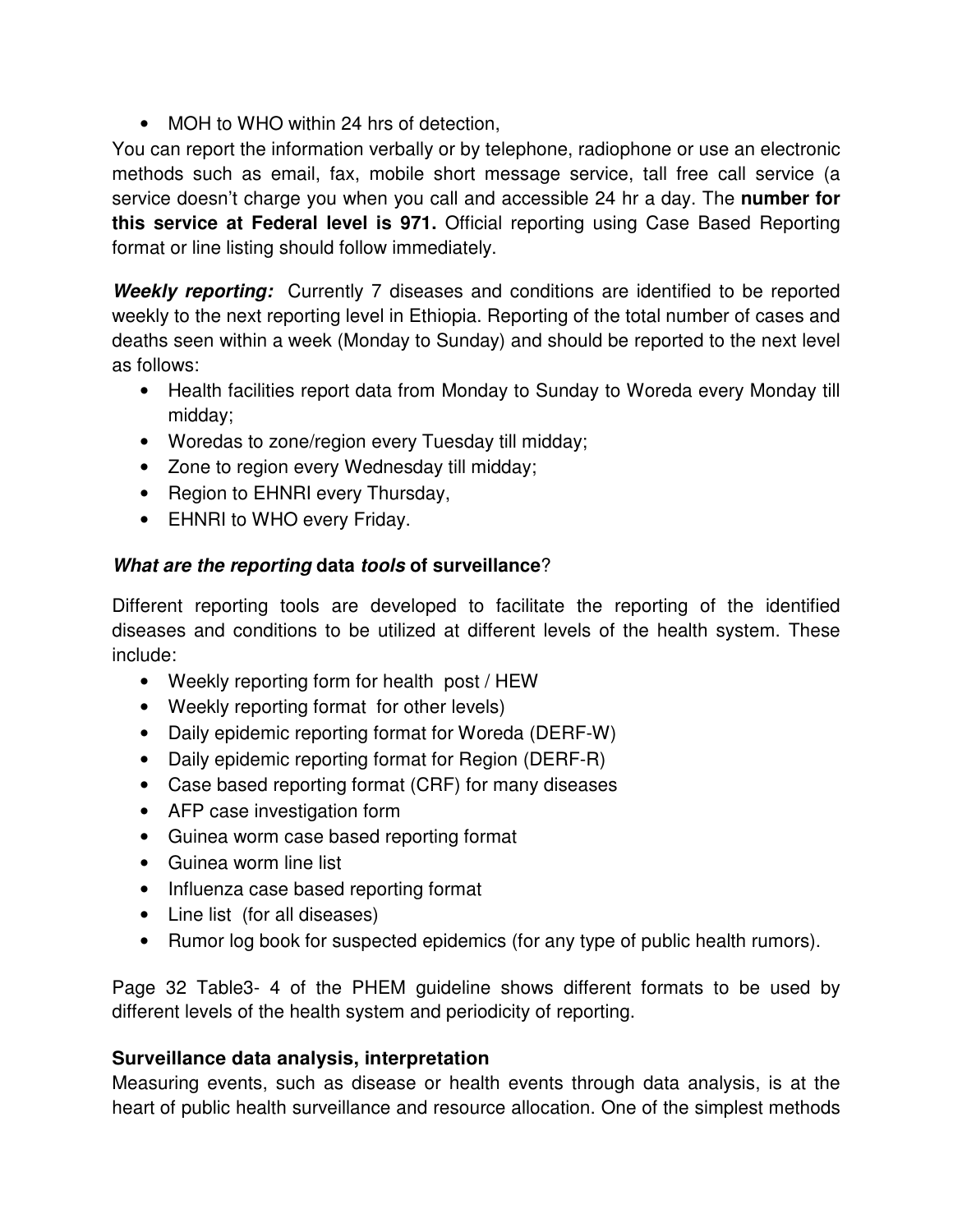of measuring is just simply counting. However, simple counts often do not provide all of the information needed to understand the relationship of a health event to the population in which the event occurred. Counts alone are also insufficient for describing the characteristics of a population and for determining risk.

The key is to relate the frequency of an event to an appropriate population. For this purpose we use:

- **Ratios** A ratio is obtained by dividing one quantity by another. For example, to find the ratio of woreda x women ages 65 and older to woreda x men ages 65 and older, we would divide the number of women by the number of men.,
- **Proportions** A proportion is a ratio in which the numerator is included in the denominator.
- **Rates** Rates measure the frequency at which a health event occurs over a period of time. Later, we'll go through examples of how rates are calculated, but for now, let's just say that a rate is a numerator divided by a denominator times a standard unit of population size (like 100 or 1000 or 100,000 people). A rate represents the burden of disease or other health related outcome during a specific time period.

The four measures of disease frequency or severities that are commonly used in public health are: Prevalence, incidence, mortality, and case-fatality.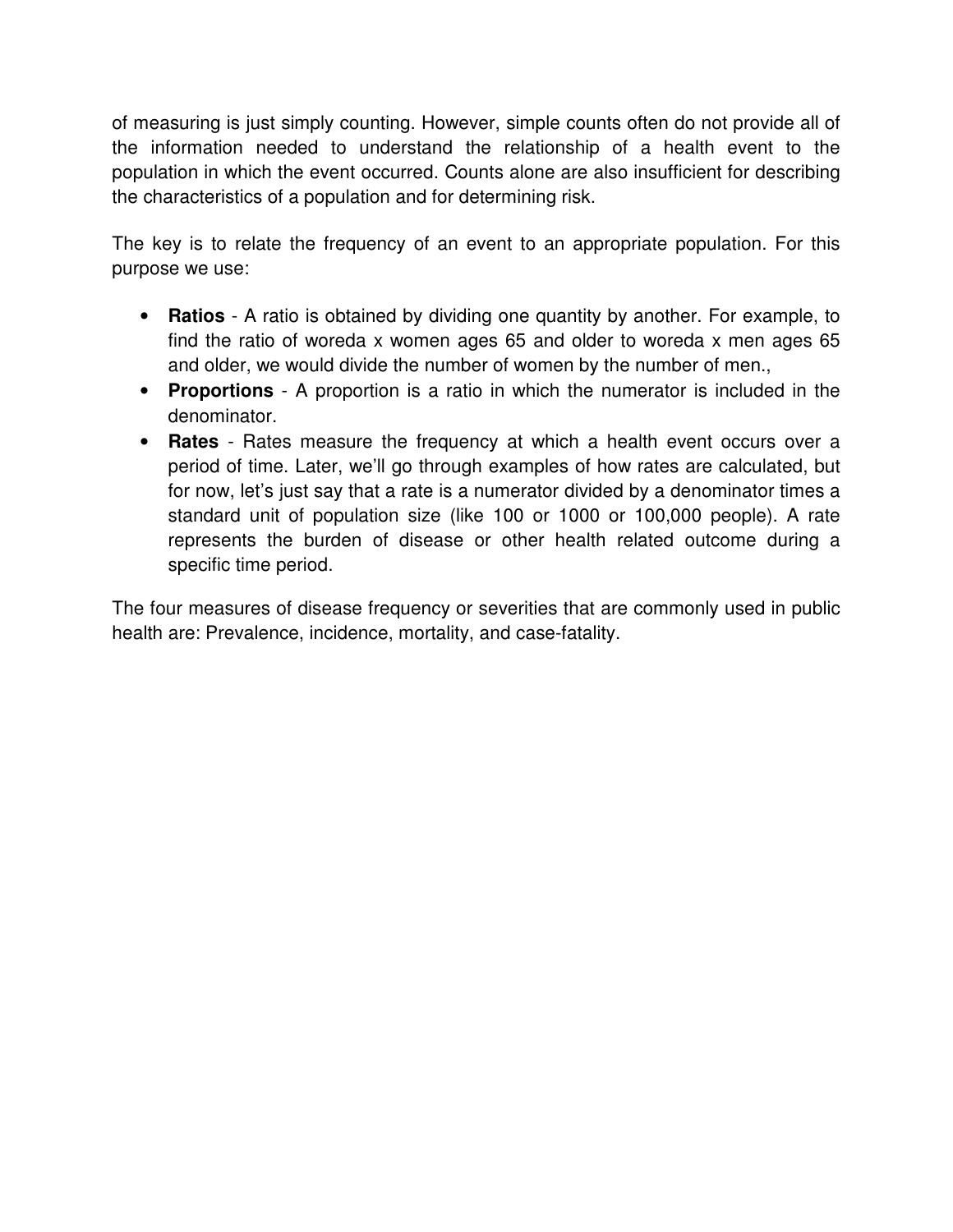## **2.5 Practical Exercises**

## **Case Study 1:**

- 1. In a country X, in 2004, 44,770 residents died and the country's population was 6,207,046 that year. Calculate the mortality rate for country X?
- 2. From Meskerem 1 to Pagumen 5 in 2003, there were 586 cases of new cases of measles diagnosed in Woreda X, and the Woreda population 935,670 that year. What is the incidence rate of measles in Woreda X in 2003?
- 3. In Woreda Y there were 20,000 residents living with diabetes, and the total population that year was 663,661. What is the prevalence of diabetes in Woreda Y?
- 4. Bases on your experience of reporting diseases and conditions under surveillance in your Woreda:
	- a What diseases or conditions do you report to the next level immediately or weekly?
	- b How do you report immediately and weekly data to the next level?
	- c Is there a standard form that you use?
	- d What methods of communication do you normally use for immediately or weekly reporting?
- 5. Have you ever needed to report an unusual event or cluster due to an unknown cause? What were the signs and symptoms that you reported?
- 6. Use the information on your 1st case (Worknesh) above fill in the cases based reporting format (CRF) on page 109 of the PHEM gridline.
- 7. What other different reporting tools are being used in your woreda to facilitate the reporting of identified diseases and conditions to the next level?
- 8. The reportable 20 disease and conditions in Ethiopia are classified in to two reporting periods depending on their epidemic potential, diseases targeted for elimination and eradication (see page 23 and 30).
	- a. What steps and procedures do you follow for immediate reporting:
	- b. What steps and procedures do you follow for weekly reporting:

## **Case Study 2:**

A number of Meningococcal Meningitis cases are being reported from 2 adjacent health posts in your woreda which has a total of 1 government hospital, 2 government health centres, 34 health posts, 2 missionary health centres, and 1 police hospital. The same week 35 health facilities reported to you on time. The number of Meningococcal Meningitis cases were; week1 it was 4; week2 also 4, week3=3; week4=4; week5=5; week6=7; week7=8; week8=10; week9=9; week10=8 and week11=6. The Meningococcal Meningitis cases were 40 males and 28 females. There age groups were: 0-4 years were 8. 5-14 years were 20, 15-30 years were 25, and 15 were above 30 years old. 38 were from Kebele X and 30 were from Kebele Y. The total population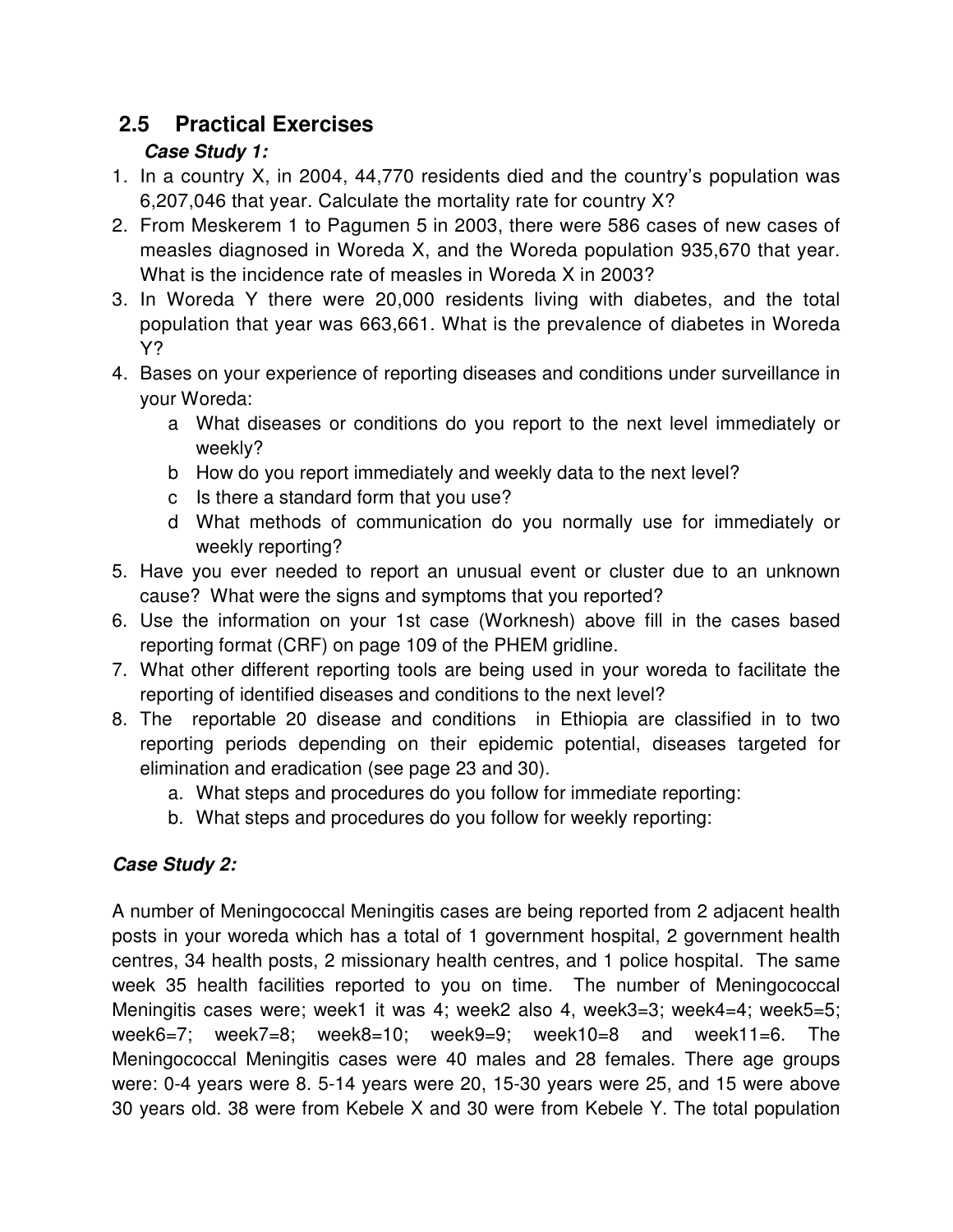of the 2 kebeles where the report come from is 27000 (Kebele X=15,000, Kebele Y=12,000). From the information given:

- 1. Before you analyze the Meningococcal Meningitis cases you received for your Woreda, you need to check the completeness of the data. Calculate the **completeness** of the report?
- 2. On which day of the week (**timeliness**) do you have to report your Woreda meningitis cases to the Zonal health department?
- 3. Draw a line graph showing the trend of Meningococcal Meningitis cases in your Woreda?
- 4. Bases on the above data do you suspect an outbreak of Meningococcal Meningitis cases in your Woreda? If yes what is your justification?
- 5. Calculate the attack rate of Meningococcal Meningitis for Kebele X, Y and your Woreda as a whole?
	- a. Analyze the meningitis data of your Woreda by place, person and time.
	- b. Place Calculate the percentage and rates of meningitis by the two kebeles and compare?
	- c. Person Calculate the percentage and rates of meningitis by age groups and sex in your Woreda and compare?
	- d. Time Compare the number of meningitis cases reported in your Woreda by week of report and draw a histogram and compare?
- 6. Draw
	- a. A bar graph by age group
	- b. A pie chart by sex
- 7. How do you interpret the finding?
- 8. How do you communicate about your finding with Your Woreda RRT?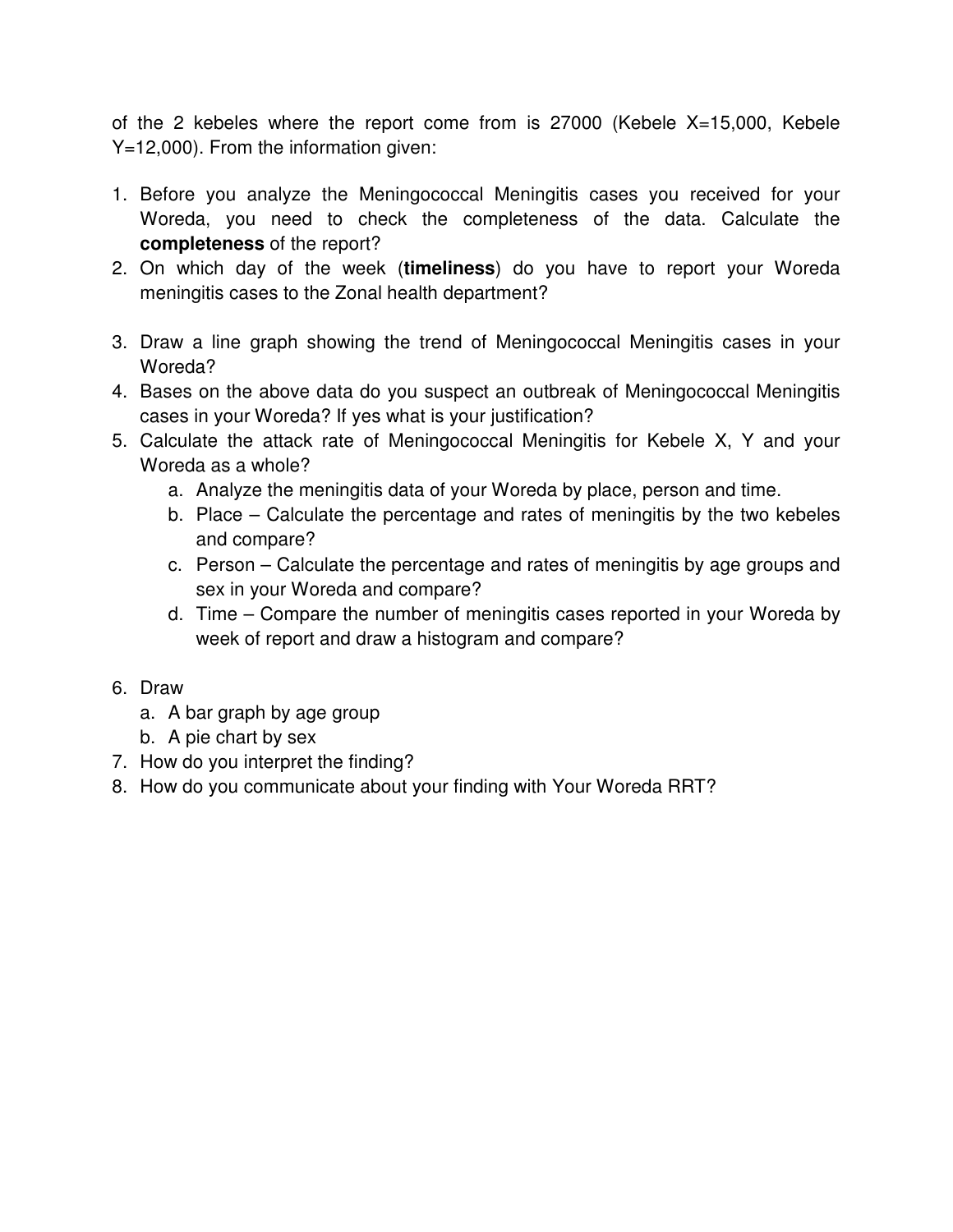## **Module 3: Public Health Emergency Response**

## **3.1 Introduction**

Public health emergency response comprises from case investigation to result communication. Rapid response limits the number of cases and geographical spread, shortens the duration of the outbreak and reduces fatalities. These benefits not only help save resources that would be necessary to tackle public health emergencies, but also reduce the associated morbidity and mortality. It is therefore important to strengthen epidemic response, particularly at woreda and community levels.

Public health emergency response has to be initiated upon receipt of an alert or rumor, or detection of a deviation of the disease trends from the expected trend while performing weekly surveillance data analysis.

## **3.2 Learning Objectives**

At the end of this training module you will be able to:

- Define cluster, outbreak, and epidemic
- List the reasons that health agencies investigate reported outbreaks
- List and describe the steps in the investigation of an outbreak
- Draw and interpret an epidemic curve
- Calculate the appropriate measure of the association from two by two table
- Identify Interventions of specific outbreak
- Communicate findings of outbreak investigation in scientific way

## **3.3 Teaching Methods and Resources**

#### **3.3.1 Teaching Methods**

- Brainstorming
- Lecture presentation
- Exercises
- Group presentations

#### **3.3.2 Teaching resources**

- Participants Basic Level PHEM Training Module
- PHEM guideline
- LCD projector
- Computer
- Flip chart
- Marker
- Notebook and pen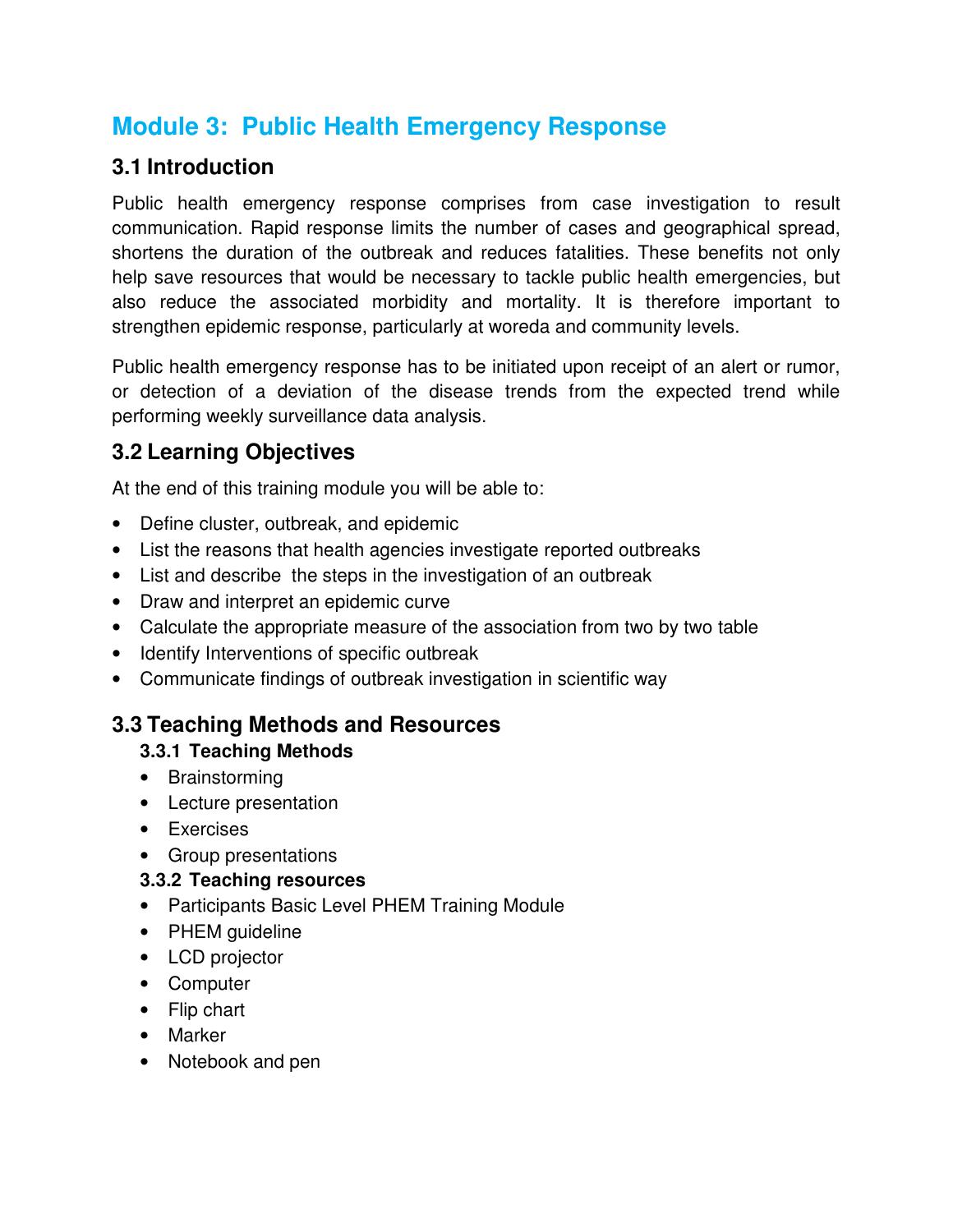## **3.4 Contents of the module**

The major contents of this module are the following:

- Definition of Terms
- Purpose of outbreak investigation
- When to conduct an outbreak investigation
- Steps of outbreak investigation
- Monitoring and Evaluation
- Practical Exercises

#### **3.4.1 Definition of Terms**

**Epidemic:** the occurrence of more cases of disease than expected in a given area or among a specific group of people over a particular period of time. Usually, the cases are presumed to have a common cause or to be related to one another in some way

**Outbreak:** epidemic limited to localized increase in the incidence of disease **Cluster:** aggregation of cases in a given area over a particular period without regard to whether the number of cases is more than expected

#### **3.4.2 Purpose of Outbreak Investigation**

- Verify the outbreak or the public health event and risk.
- Identify and treat additional cases that have not been reported or recognized.
- Collect information and laboratory specimens for confirming the diagnosis.
- Identify the source of infection or cause of the outbreak.
- Describe how the disease is transmitted and the populations at risk.
- Select appropriate response activities to control the outbreak or the public health event
- Communication

#### **3.4.3 When to Conduct an investigation**

Conduct an outbreak investigation when:

- A report of a suspected epidemic of an immediately notifiable disease is received,
- An unusual increase is seen in the number of deaths during routine analysis of data,
- Alert or action thresholds have been reached for specific priority diseases,
- Communities report rumors of deaths or about a large number of cases that are not being seen in the health facility,
- A cluster of deaths occurs for which the cause is not explained or is unusual (for example, an adult death due to bloody diarrhea).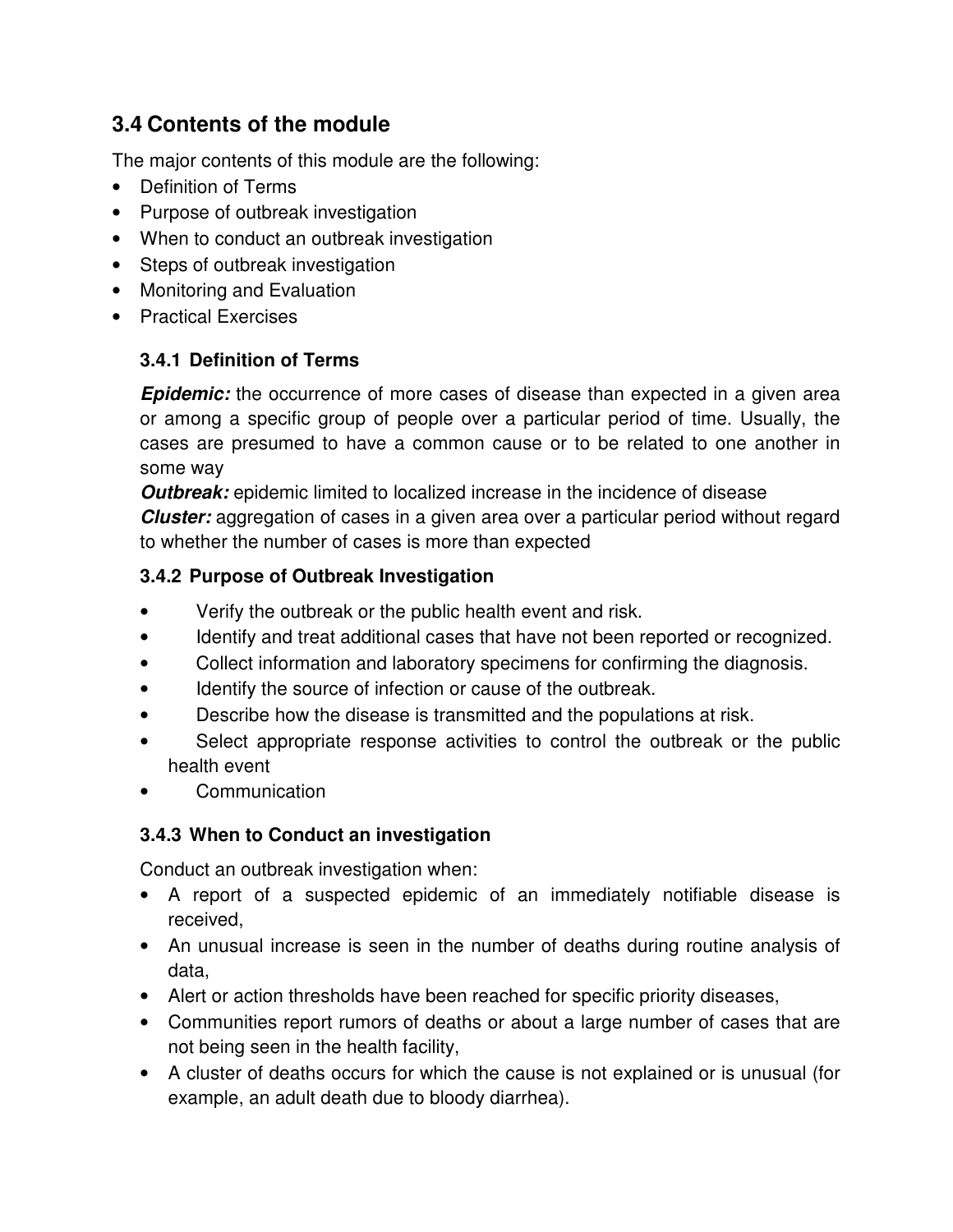It is important that after receiving the alert report the Woreda PHEM Committee or Taskforce need to be activated. Note that woreda should aim to initiate investigation of the suspected outbreaks within three hours.

#### **3.4.4 Steps of Outbreak Investigation**

In investigating an outbreak it is an important to follow the following steps. However, in reality it might not follow the steps mentioned

- 1. Prepare for fieldwork
- 2. Establish the existence of an outbreak
- 3. Verify the diagnosis
- 4. Define and identify cases
- 5. Analyze data collected in terms of time, place and person
- 6. Develop hypotheses
- 7. Evaluate hypotheses
- 8. Refine hypotheses and carry out additional studies
- 9. Implement control and prevention measures
- 10. Communicate findings

Read the detail of these steps from PHEM guideline section 4 (Page 49-67).

#### **3.4.5 Monitoring and Evaluation**

As woreda PHEM Officer you have to closely monitor and evaluate the response activities during emergency to ensure the effectiveness of the intervention and to support resource mobilization efforts. Read the detail from PHEM Guideline page 87- 88.

What elements are to be monitored for response activities?

#### **The following are some of the elements to be monitored:**

- Disease trends in order to assess the effectiveness of the response measures, the extension of the outbreak and risk factors
- Resources assessment of the rational utilization, adequacy and sufficiency and determination of additional needs
- Effectiveness of the response: case fatality rate, incidence rate
- Implementation status of the identified intervention activities (program coverage, safe water coverage, immunization, hygiene and sanitation activities, public communication and education, ITNs distribution, etc.

What are the key monitoring indicators for public health emergency response?

#### **Monitoring indicators for public health emergency response**

- Proportion of rumors of PHE verified within 3 hours of initial notification
- Percentage of woredas with functional RRTs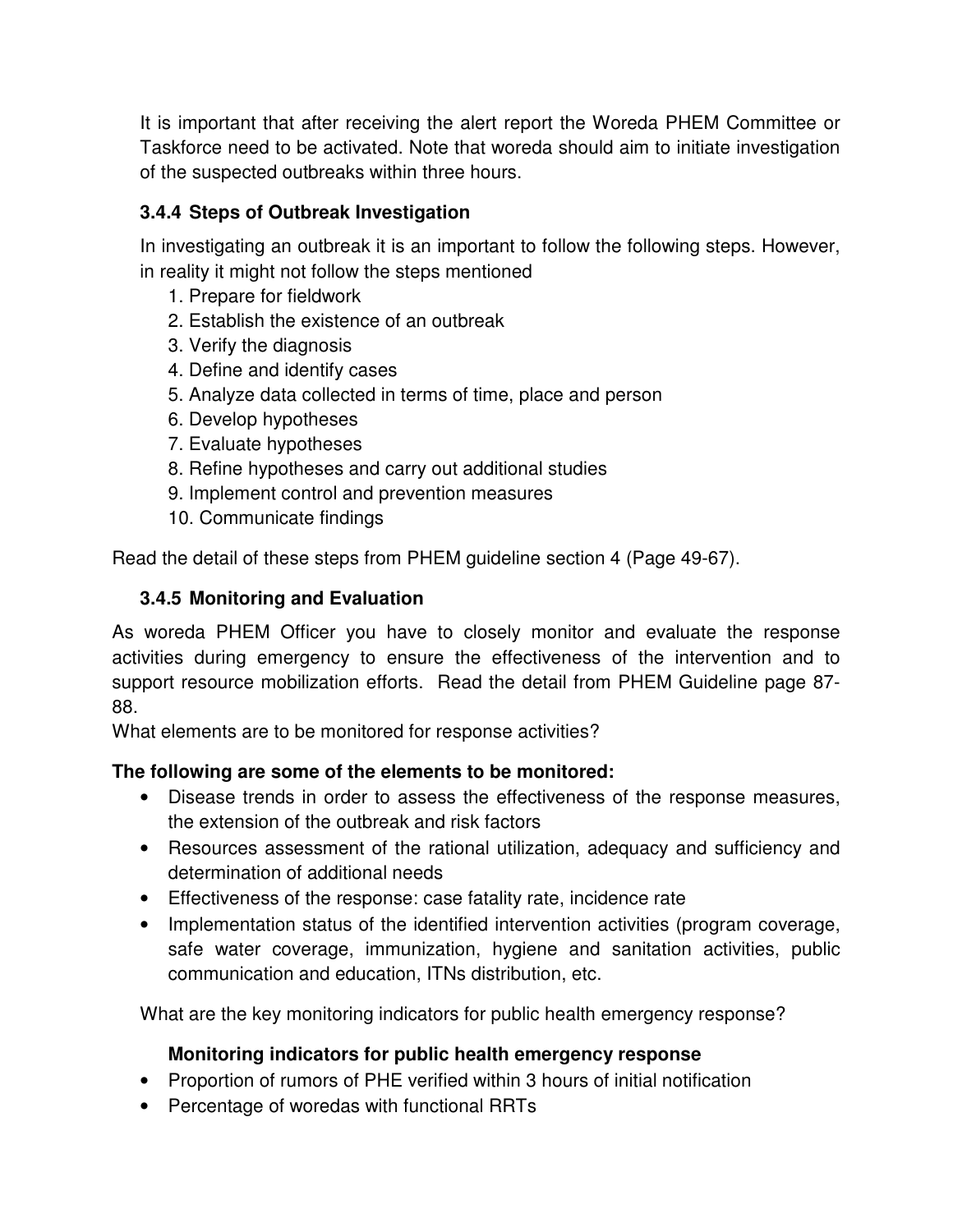- Percentage of out breaks that have been investigated within 48 hours
- Percentage of outbreaks that have CFR within the accepted norm
- Proportion of suspected outbreaks of epidemic prone diseases in which lab confirmation are completed according to the guideline
- Proportion of PHE with prevention and control measures initiated within 48 hours of identification of risks and characterization of threats
- Percentage of out breaks contained with an acceptable containment time (as per specific guidelines recommendation)

#### **3.5 Practical Exercises**

In this exercise, you will read about an outbreak and the steps that were taken to investigate it and then answer the questions that follow each section. Your facilitator may suggest that participants do this exercise in pairs or small groups of 3 to 4 people.

#### **Case study 1**

**Scenario 1**: A suspected outbreak of a food borne disease which occurred after attending a wedding ceremony on morning of Tir 27, 2003 in a small town X was reported to your Woreda health office on the same day in the afternoon. The patients present with vomiting, diarrhea and abdominal pain.

- 1. As Woreda PHEM Officer what first actions do you take?
- 2. What is the composition of the team that you need to send to the field to investigate the situation? Why?

**Scenario 2**: The Woreda RRT who went to the site (town X) has found the list of25cases who have the symptoms mentioned above form Health Center record and 5 more cases by searching among of most of the attendants of the wedding ceremony. Part of the line list of the suspected cases is as follows.

| SN             | Name      | Town | Sex | Age            | Time<br>of<br>onset | Vomiting     | Diarrhea    | Abdominal<br>pain | Others       |
|----------------|-----------|------|-----|----------------|---------------------|--------------|-------------|-------------------|--------------|
| $\mathbf{1}$   | GK        | X    | F   | 20             | 7:30                |              | 1           |                   | $\mathbf 0$  |
| $\overline{2}$ | PG        | X    | M   | 44             | 8:00                |              | 1           |                   | $\mathbf 0$  |
| 3              | JK        | X    | M   | $\overline{7}$ | 8:30                | 1            | $\mathbf 0$ |                   | 1            |
| $\overline{4}$ | WL        | X    | F   | 47             | 8:45                | 1            | $\mathbf 0$ |                   | $\mathbf 0$  |
| 5              | <b>WW</b> | X    | F   | 10             | 8:45                | 1            | $\mathbf 0$ |                   | $\mathbf{1}$ |
| 6              | <b>OM</b> | X    | M   | 13             | 8:45                |              | 1           |                   | 0            |
| $\overline{7}$ | <b>SO</b> | X    | F   | 20             | 7:30                | 1            | 1           |                   | $\mathbf 0$  |
| 8              | OD        | X    | F   | 39             | 7:30                | 1            | 1           |                   | $\mathbf 0$  |
| 9              | ER        | X    | F   | 17             | 7:30                | 1            | $\mathbf 0$ |                   | $\mathbf 0$  |
| 10             | DS        | X    | M   | 44             | 7:00                | $\mathbf{1}$ | 1           |                   | $\mathbf 0$  |
| 11             | LK        | X    | M   | 46             | 8:30                | $\mathbf 0$  | 1           |                   | $\mathbf 0$  |
| 12             | <b>RE</b> | X    | M   | 38             | 9:00                | 1            | $\mathbf 0$ |                   | $\mathbf 0$  |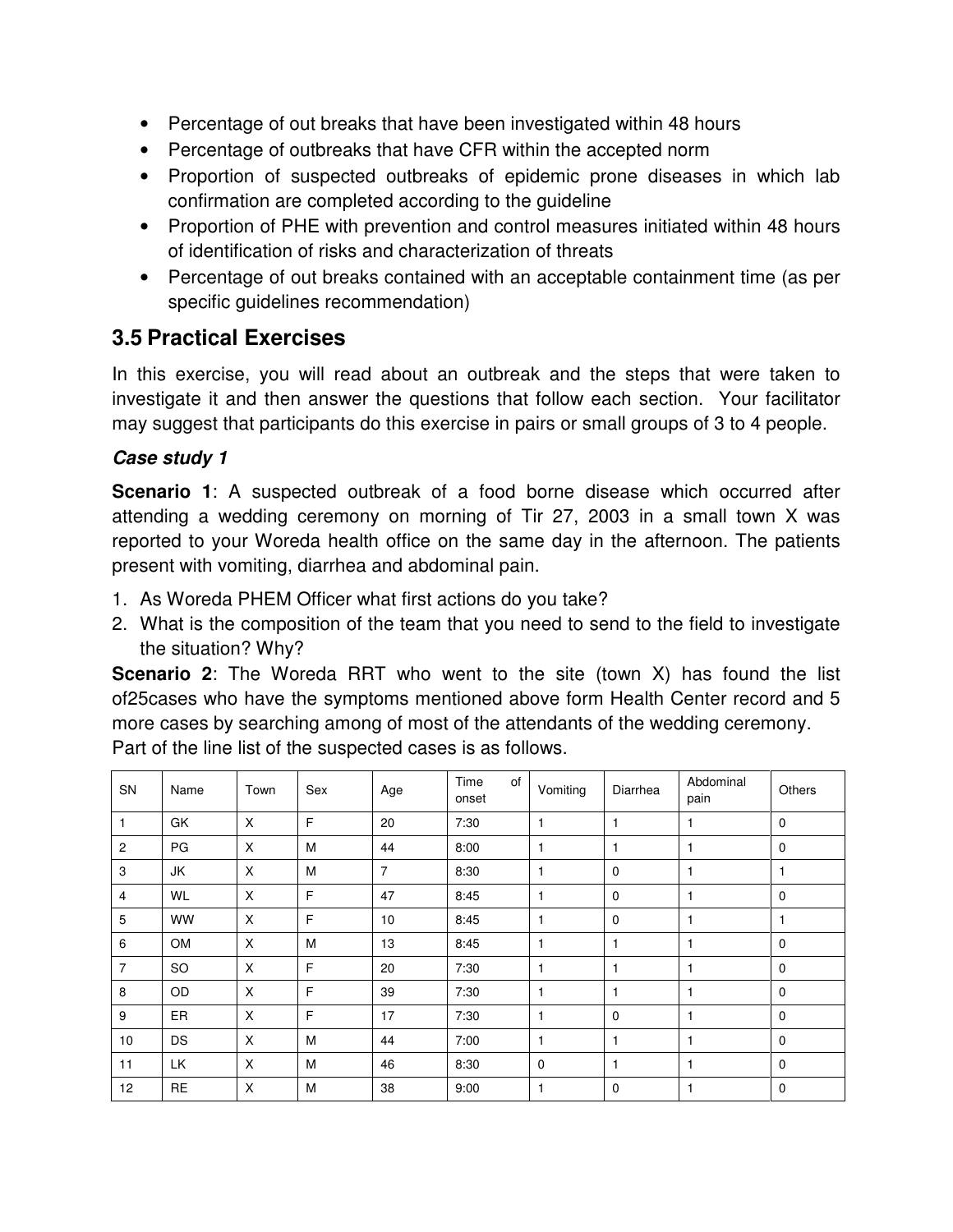| 13     | LO        | X           | M           | 40             | 8:00 | $\mathbf 0$  | $\mathbf{1}$ | $\mathbf{1}$ | $\pmb{0}$    |
|--------|-----------|-------------|-------------|----------------|------|--------------|--------------|--------------|--------------|
| 14     | KO        | X           | F           | 60             | 8:00 | $\mathbf{1}$ | $\mathbf 0$  | $\mathbf{1}$ | $\mathbf 0$  |
| 15     | PO        | X           | M           | 22             | 7:00 | 0            | $\mathbf{1}$ | $\mathbf{1}$ | $\mathbf 0$  |
| 16     | DE        | X           | $\mathsf F$ | 28             | 8:45 | $\mathbf 0$  | $\mathbf{1}$ | $\mathbf{1}$ | $\mathbf 0$  |
| 17     | GS        | X           | $\mathsf F$ | 20             | 7:30 | $\mathbf{1}$ | $\mathbf{1}$ | $\mathbf{1}$ | $\mathbf 0$  |
| $18\,$ | FK        | X           | F           | 44             | 7:00 | $\mathbf 0$  | $\mathbf{1}$ | $\mathbf{1}$ | $\pmb{0}$    |
| 19     | <b>NU</b> | $\mathsf X$ | M           | $\overline{7}$ | 8:00 | $\mathbf{1}$ | $\mathbf 0$  | 1            | $\mathbf{1}$ |
| 20     | PQ        | X           | F           | 47             | 7:30 | $\mathbf{1}$ | $\mathbf 0$  | $\mathbf{1}$ | $\mathbf 0$  |
| 21     | KS        | X           | M           | 40             | 8:30 | $\mathbf{1}$ | $\mathbf 0$  | $\mathbf{1}$ | $\mathbf 0$  |
| 22     | KA        | X           | F           | 40             | 8:00 | $\mathbf 0$  | $\mathbf{1}$ | $\mathbf{1}$ | $\mathbf 0$  |
| 23     | NΚ        | X           | F           | 20             | 7:30 | $\mathbf 0$  | $\mathbf{1}$ | 1            | $\mathbf 0$  |
| 24     | HD        | X           | M           | 24             | 8:00 | $\mathbf{1}$ | $\mathbf{1}$ | $\mathbf{1}$ | $\mathbf 0$  |
| 25     | XE        | X           | M           | 22             | 7:00 | $\mathbf{1}$ | $\mathbf{1}$ | $\mathbf{1}$ | $\mathbf 0$  |
| 26     | МA        | X           | M           | 20             | 6:00 | $\mathbf{1}$ | $\mathbf 0$  | $\mathbf{1}$ | $\mathbf 0$  |
| 27     | ER        | $\mathsf X$ | F           | 50             | 8:30 | $\mathbf{1}$ | $\mathbf{1}$ | $\mathbf{1}$ | $\mathbf 0$  |
| 28     | <b>BN</b> | X           | M           | 26             | 7:30 | $\mathbf{1}$ | $\mathbf 0$  | $\mathbf{1}$ | $\mathbf 0$  |
| 29     | MZ        | X           | F           | 16             | 7:00 | $\mathbf{1}$ | $\mathbf 0$  | $\mathbf{1}$ | $\mathbf 0$  |
| 30     | МX        | X           | M           | 10             | 8:30 | $\mathbf{1}$ | $\mathbf 0$  | 1            | $\mathbf{1}$ |

- 3. What could be the case definition that was used by the Woreda RRT? What information helped them to generate case definition?
- 4. Draw an epidemic curve of the outbreak and tell the type of "source of outbreak" it was.
- 5. What further information the RRT need to collect to know the possible source of infection?
- 6. To identify the cause of the outbreak what kind of the samples and at least how many samples the RRT should collect? To which laboratory they could send?

**Scenario 3**: The Woreda RRT was informed that 80 people attended the wedding. The teams managed to interview 72 of them, 30 met the case definition. All cases ate from 7 items served at wedding. The investigation team identified the number of wedding attendees those ate and did not eat from each food items according to the table below.

| <b>Exposed to</b> | <b>People Who Ate</b> |         |                |             | People Who Did not Eat | <b>RR</b> |               |             |       |
|-------------------|-----------------------|---------|----------------|-------------|------------------------|-----------|---------------|-------------|-------|
|                   | Ш                     | Not III | <b>Total</b>   | AR (%)      | Not III<br>Ш           |           | <b>Total</b>  | AR (%)      |       |
|                   | (a)                   | (b)     | (c<br>$\equiv$ | $(d = a/c)$ | (e)                    | (f)       | $(g = e + f)$ | $(h = e/g)$ | (d/h) |
|                   |                       |         | $a+b$          |             |                        |           |               |             |       |
| Doro wat          |                       | 35      | 42             |             |                        | 23        | 30            |             |       |
| Kitfo             | 10                    | 26      | 36             |             | 8                      | 28        | 36            |             |       |
| Kurt (Beef)       | 8                     | 36      | 44             |             | 6                      | 22        | 28            |             |       |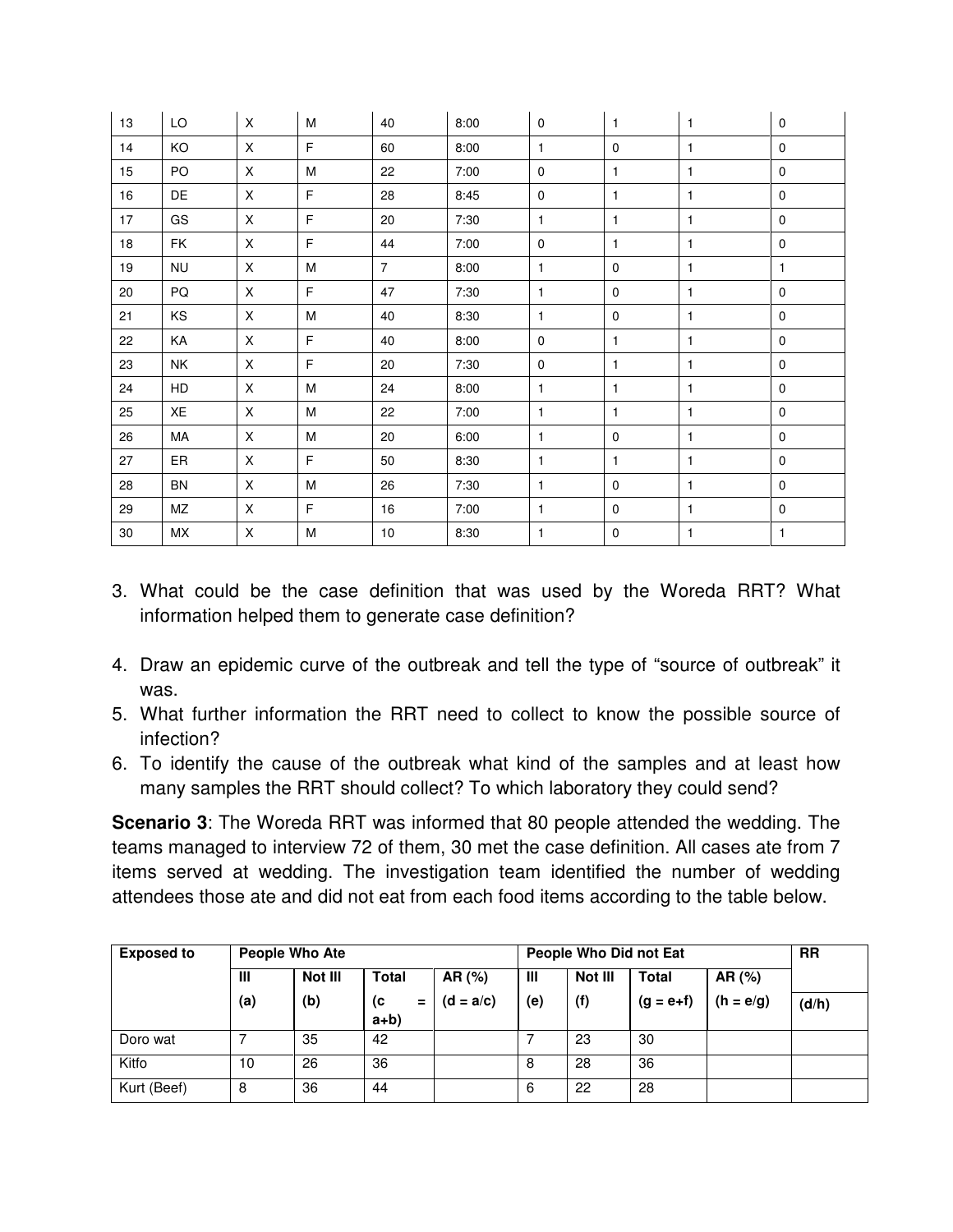| Tibs            | ∽<br>J | 45 | 50             |    | 18 | 22  |  |
|-----------------|--------|----|----------------|----|----|-----|--|
| Rice            | U      | 33 | 4 <sup>1</sup> |    | 24 | -31 |  |
| Fruits cocktail | ь      | 22 | 28             | .ט | 35 | 44  |  |
| Mixed salad     | 20     |    | 31             | ں  | 38 | -41 |  |

- 7. To test the association between exposure and the illness, what kind of analytical study is more appropriate? What is the appropriate measure of the association?
- 8. Calculate the attack rate for all food items.
- 9. Which food item shows the highest attack rate?
- 10. Is the attack rate low among persons not exposed to that item?
- 11. Calculate and interpret the relative risk for each food items?
- 12. Which items were associated with the illness? Interpret it
- 13. If the lunch was served at 6:30 and the source of the outbreak is mixed salad, what could be the possible explanation for the case happened at 6:00?

#### **Case Study 2**

**Scenario 1**: On 17 Meskerem 2004, the health officer working in Y Health Center reported one death associated with acute watery diarrhea and vomiting. By 20 Meskerem, the health officer reported 6 cases and 3 deaths to you, as Woreda PHEM Officer, by telephone. Since 2 weeks ago, you also have previous report that there was a confirmed cholera outbreak in neighboring Woreda X.

- 1. List all possible reasons that might justify initiation of an investigation?
- 2. How do you verify the existence of the outbreak?
- 3. List all materials you must have before deployed to field?
- 4. If the laboratory personnel have no this information so far, what kind of information do you give so that he or she has to prepare to take all laboratory materials required?
- 5. To whom do you talk after you arrived at affected site?
- 6. How do you verify the diagnosis?

**Scenario 2:** The Woreda RRT reached the site on 23 Meskerem and developed a summary of information about cases and deaths that occurred during the outbreak. The RRT identified a total of 33 cases and 8 deaths since the onset of the first case. To have more information they talked to some patients in the community. Up on the discussion, one of the patients told them that on 16 Meskerem 2004 one of their Kebele resident was died of diarrhea and vomiting after returning back from funeral ceremony of his relative in Woreda X. Following the funeral ceremony of his dead body on 18 Meskerem 2004,the cases were more expanded in the community by affecting new villages.The RRT sent five stool specimens to regional public health laboratory, four of them were tested positive for Vibrio-Cholera.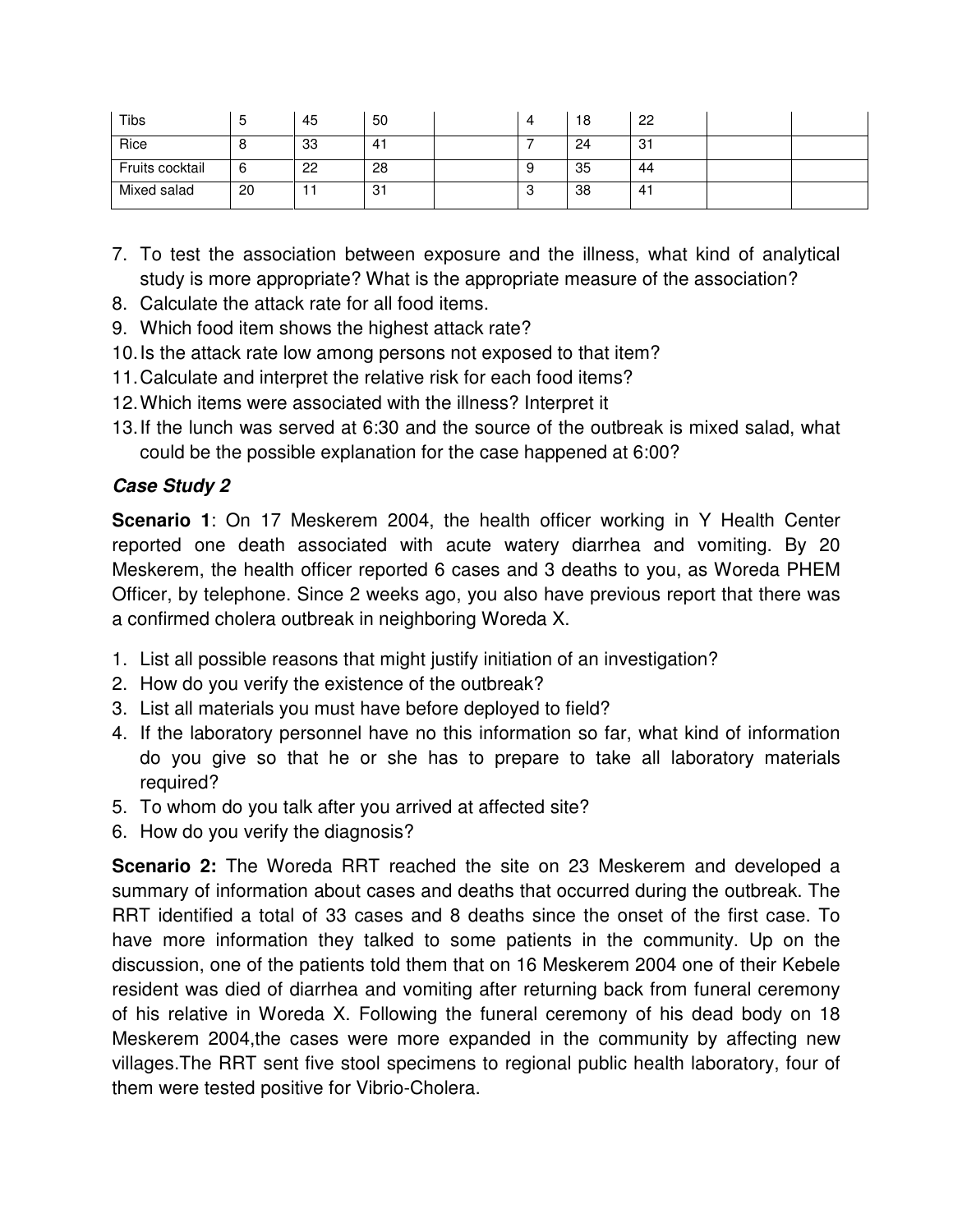- 7. Q1. What prevention and control measures should RRT take at this stage? When?
- 8. How frequently should they communicate with Woreda Health Office?

**Scenario 3**: The RRT together with Kebele Administration, start providing health education to the community at large, provide case management training for health workers and established cholera treatment center (CTC) on 24 Meskerem. On Tikimt 3, 2004 heavy rain occurred and the area was flooded. Following this situation the number of cases had been increasing and the RRT widely distribute water purification chemicals and kebele administration together with HEW conduct social mobilization on latrine construction, hand washing and utilization of water chemicals starting on Tikimt 6, 2004. At the end of the outbreak the RRT identified and summarized a total of 113 cases with 14 deaths from four villages in which a total of 6176 population lives. Review the tables below and then answer the questions that follow.

| Village   | Population |      |        | Case |    |    |  |
|-----------|------------|------|--------|------|----|----|--|
|           | Total      | Male | Female |      | M  | F  |  |
|           |            |      |        |      |    |    |  |
| Village A | 1300       | 663  | 637    | 29   | 13 | 16 |  |
| Village B | 789        | 454  | 436    | 26   | 15 | 11 |  |
| Village C | 1987       | 526  | 505    | 39   | 16 | 23 |  |
| Village D | 2100       | 1071 | 1029   | 39   | 20 | 19 |  |
| Total     | 6176       | 2714 | 2607   | 133  | 64 | 69 |  |

9. By looking at the table which village do you think is most affected?

- 10. Calculate crude and sex specific attack rates and interpret the findings? Which Village is most affected?
- 11. Look at the following graph and interpret. Why most of the deaths happened at the beginning of the outbreak? Why the trends is decreasing after 24-Meskerem? Why it rises again on 5-Tikimt? Why do cases kept decreasing significantly after Tik-8? What is the possible explanation for the occurrence of this outbreak?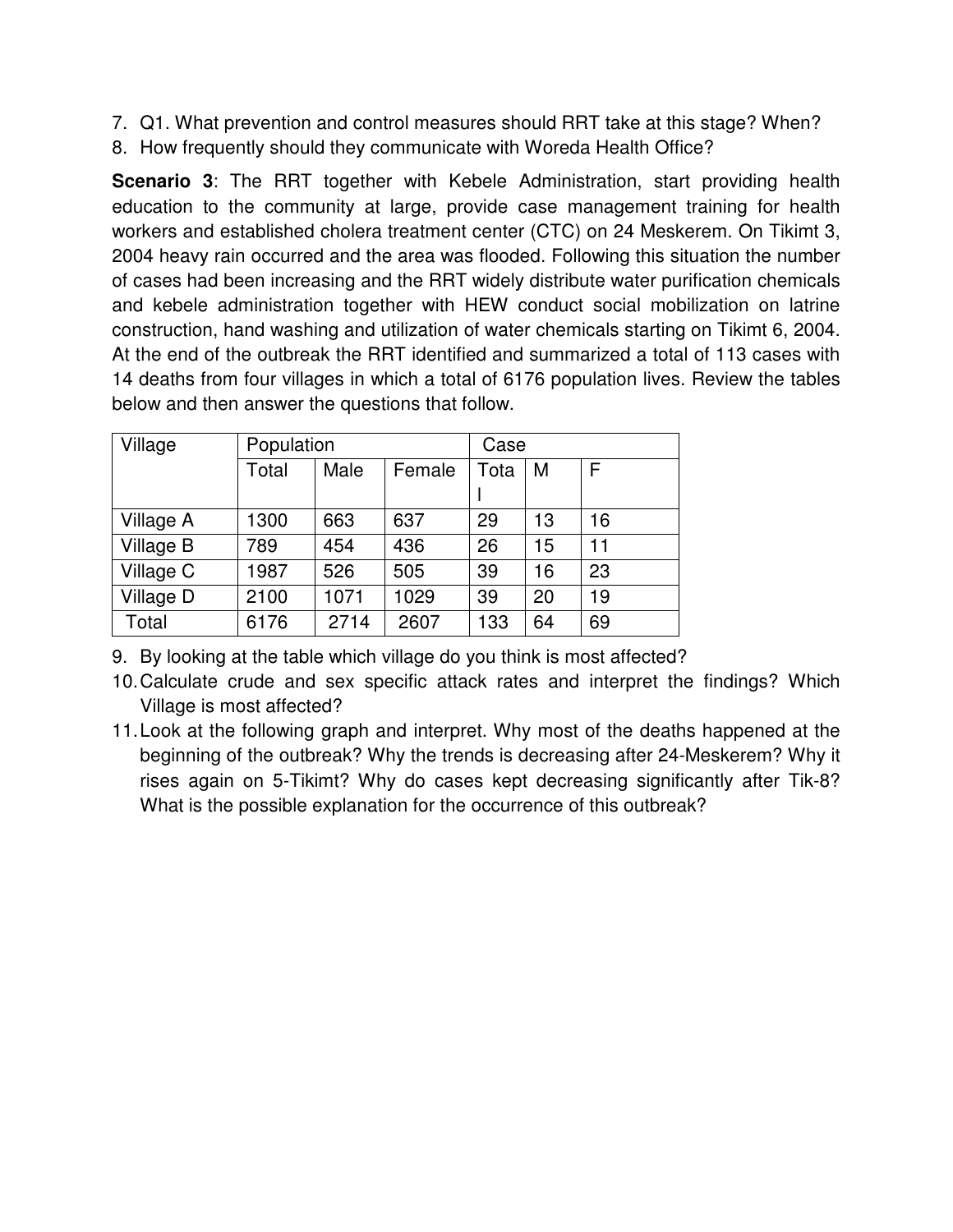

12. To whom do you report the findings of the outbreak investigation and how? 13. Mention the major components of outbreak reporting format.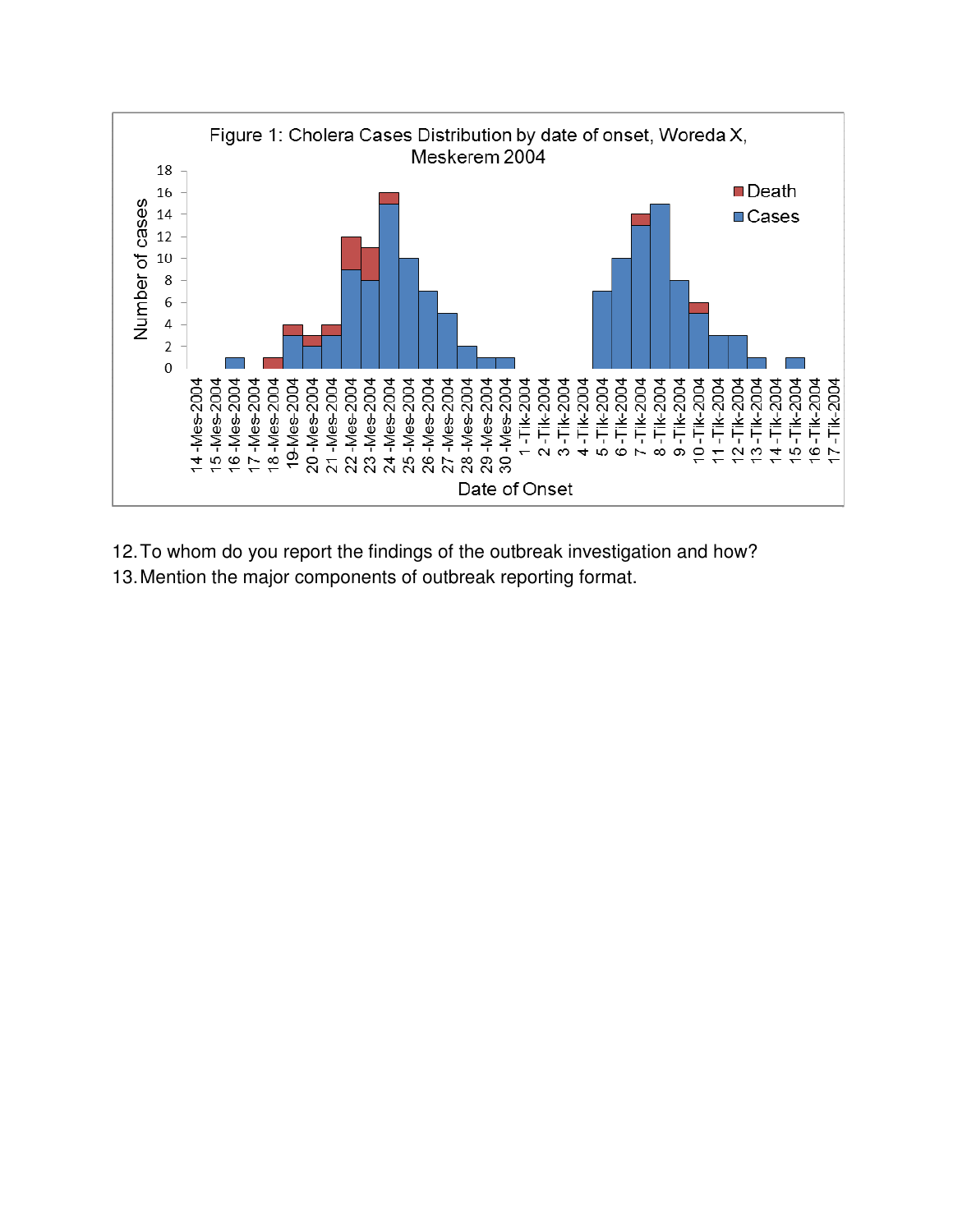## **Module 4: Public Health Emergency Preparedness**

## **4.1 Introduction**

A public health emergency such as an acute outbreak or public health event calls for an immediate response. Preparedness is defined as "the range of deliberate, critical tasks and activities necessary to build, sustain, and improve the operational capability to prevent, protect against, respond to, and recover from incidents". Being prepared to detect and respond to such an event is an essential role of the PHEM. **Preparedness**  helps the health workers, communities and individuals to effectively anticipate, respond to, and recover from, the impacts of likely, imminent or current hazard events or conditions

This module describes steps for organizing preparedness activities in the woreda/ zone. Preparedness involves a range of players and partners engaging in initiatives that promote health prevent and control diseases and conditions and protect people from the consequences of health emergencies due to man-made and natural causes. Therefore, preparedness is a responsibility shared by all levels of government sectors, private sectors, not-for profit sectors, research and academic institutes, and professionals associations. The way forward to implement sound preparedness measures is to accomplish first and foremost a paradigm shift from managing emergencies to managing risks. The aims of public health emergency preparedness include: Preventing avoidable crisis and catastrophes; reducing morbidity, mortality and disability effects; mobilizing and availing resources; minimizing disruption to health services; maintaining business continuity as far as possible and reducing disruption to society as much as possible

## **4.2 Learning Objectives**

This module describes and allows you to practice the following skills:

- 1. identify government sectors and other partners, with respect to their areas of intervention , functions and roles and responsibilities
- 2. identify focal points and mechanisms for coordination
- 3. explain the steps in vulnerability and risk mapping for public health events
- 4. describe the content of an epidemic preparedness and response plan
- 5. define capacity required for public health emergency preparedness
- 6. identify indicators to monitor and evaluate level of preparedness of PHEM

## **4.3 Teaching methods and resources**

The learning approach follows that of an adult learning indicating that it is learnercentered. You are expected to share your experiences and challenges in the PHEM system for obtaining maximum benefit from the training program.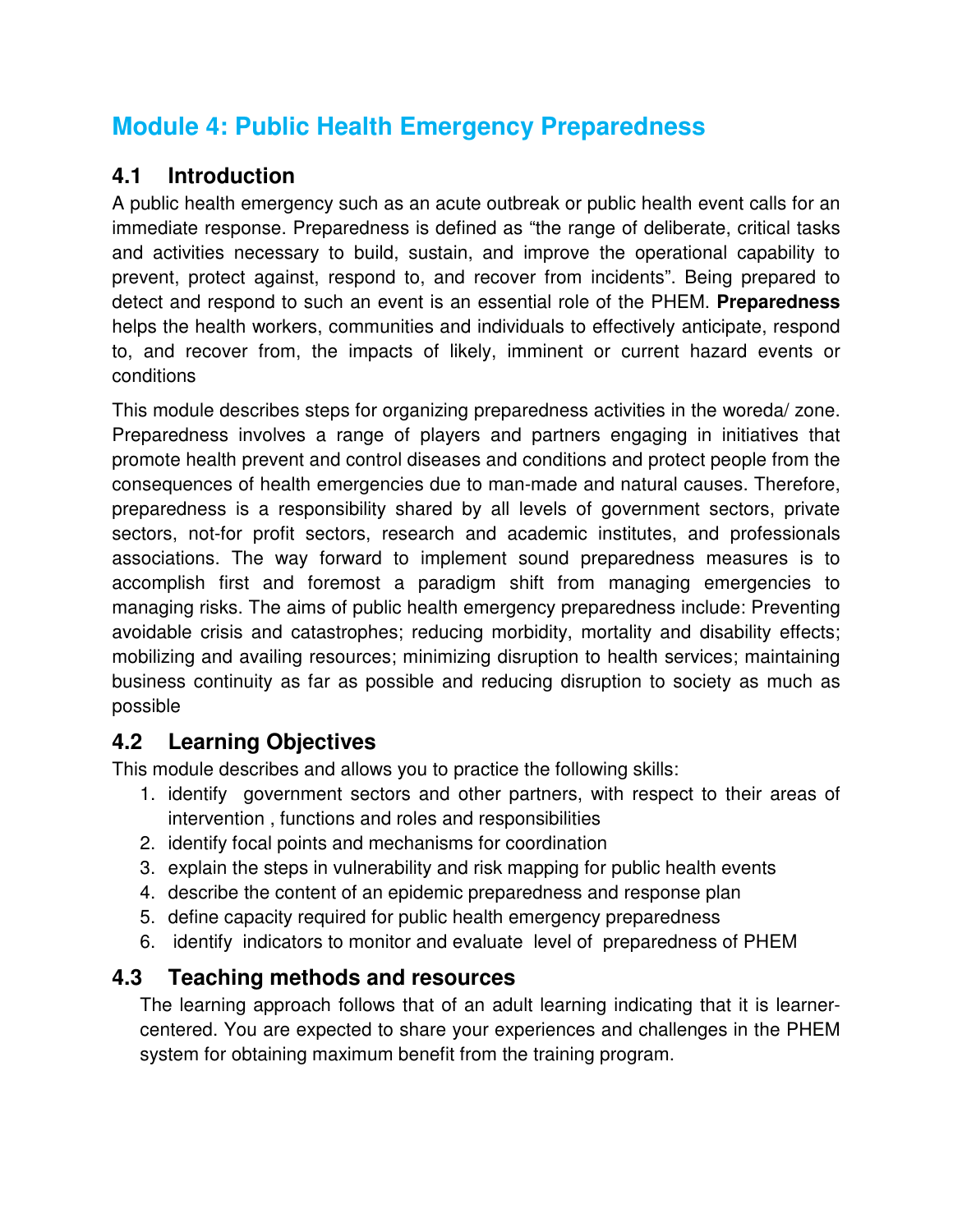### **4.3.1 The main methods include:**

- Lecture discussion by facilitators
- Exercises (individual and group)
- Case studies
- Reading assignments (Individual and group reading)

## **4.3.2 Teaching Learning Resources**

- PHEM guideline
- LCD projector
- Flip Chart
- Markers
- Other reading materials
- Case studies
- PowerPoint slides

## **4.4 Content of the module**

- Coordination and collaboration
- Vulnerability assessment and risk mapping
- Planning for identified risks
- Capacity building
- Monitoring and Evaluation
- Exercises

## **4.4.1 Coordination and collaboration**

A coordinated disaster preparedness and response system is an essential condition for effective management of public health emergencies. **Horizontal coordination** addresses links between among different sectors and institutions at national, regional, zone, woreda and kebele levels. Horizontal coordination also includes cross-border coordination with neighboring countries and inter-regional, between zones or woredas or kebeles within the country. **Vertical coordination** addresses the hierarchy from the national level to the Kebele level. There is no need of creating new committee for emergency preparedness. Instead, work within established structures and systems such as Public Health Emergency Management Task Force, outbreak committee, or health committee etc. This committee should be, as much as possible, led by the correspondent administrative authority at different levels and will include representatives from relevant sectors and institutions such as water, agriculture, health facilities, universities, and partners to ensure comprehensive preparedness.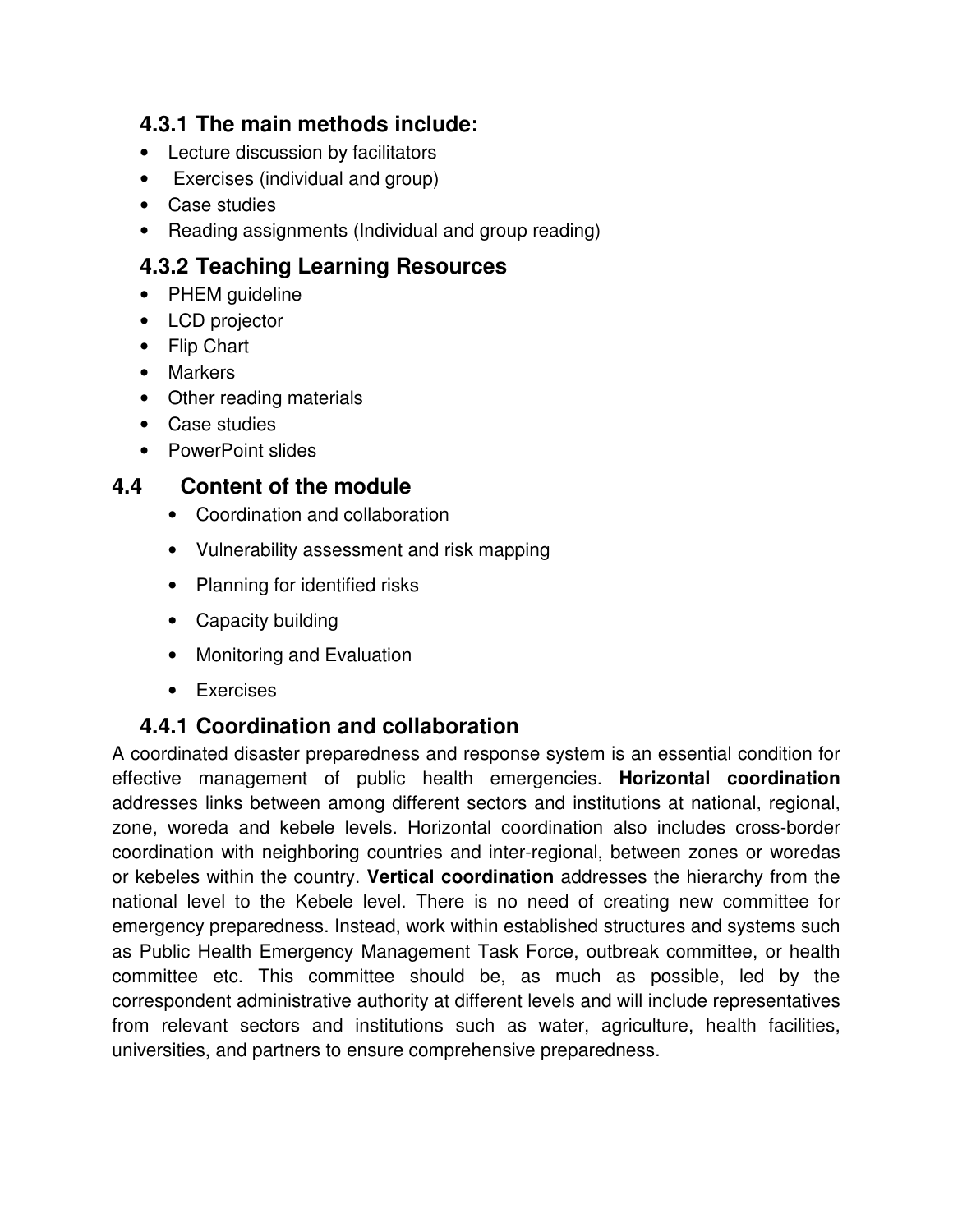Coordination will be better managed if a committee or task force of all the stakeholders is established. Existing structures at woreda and zonal level may include the following:

 **Public Health Emergency Management Committee:** The Woreda-level public health emergency management committees (PHEMC) work closely with their counterparts at different levels to plan and monitor the implementation of public health emergency plans. PHEMCs are coordinating committees composed of technical and non-technical members from health and other sectors. The role of the PHEMC is to develop and oversee the implementation of emergency preparedness and response plans, and achievements of the PHEM unit.

**PHEM – Technical committee:** This committee focuses on information sharing, technical issues and other interests to its member agencies. Participating members represent selected sectors and partners working in the area of emergency.

**Rapid Response Team:** A Rapid Response Team is a technical, multi-disciplinary team that carries out activities of emergency and epidemics Preparedness and Response at different levels.

#### **4.4.2 Vulnerability assessment and risk mapping**

It is indispensable to undertake vulnerability assessment and risk mapping as essential components of preparedness.

**Vulnerability:** The susceptibility of a community, service, or infrastructure to damage or harm by a realized hazard or threat.

**Vulnerability Assessment:** A vulnerability assessment is a continuing, dynamic process of assessing hazards and risks that threaten the population and the health system and determining what can be done about it. Vulnerability assessments also include a method of structured data collection geared towards understanding the levels of potential threats, population likely to be affected, coping capacity, relief needs and available resources to address them.

**Risk:** The probability of harmful consequences or expected loss (of lives, people injured, economic activity disrupted or environment damaged) resulting from interactions between natural or human induced hazards conditions.

Risk mapping of exposure and vulnerability including the physical, social, health, economic and environmental dimensions; and the evaluation of the effectiveness of prevailing and alternative coping capacities in respect to likely risk scenarios. For example: Measles epidemic (hazard) in a community - The potential impact (and risk) will depend on vulnerability based on the immunization level, nutrition status etc. Floods (hazard) - the lower in altitude and closer to a river, the more susceptible to flooding.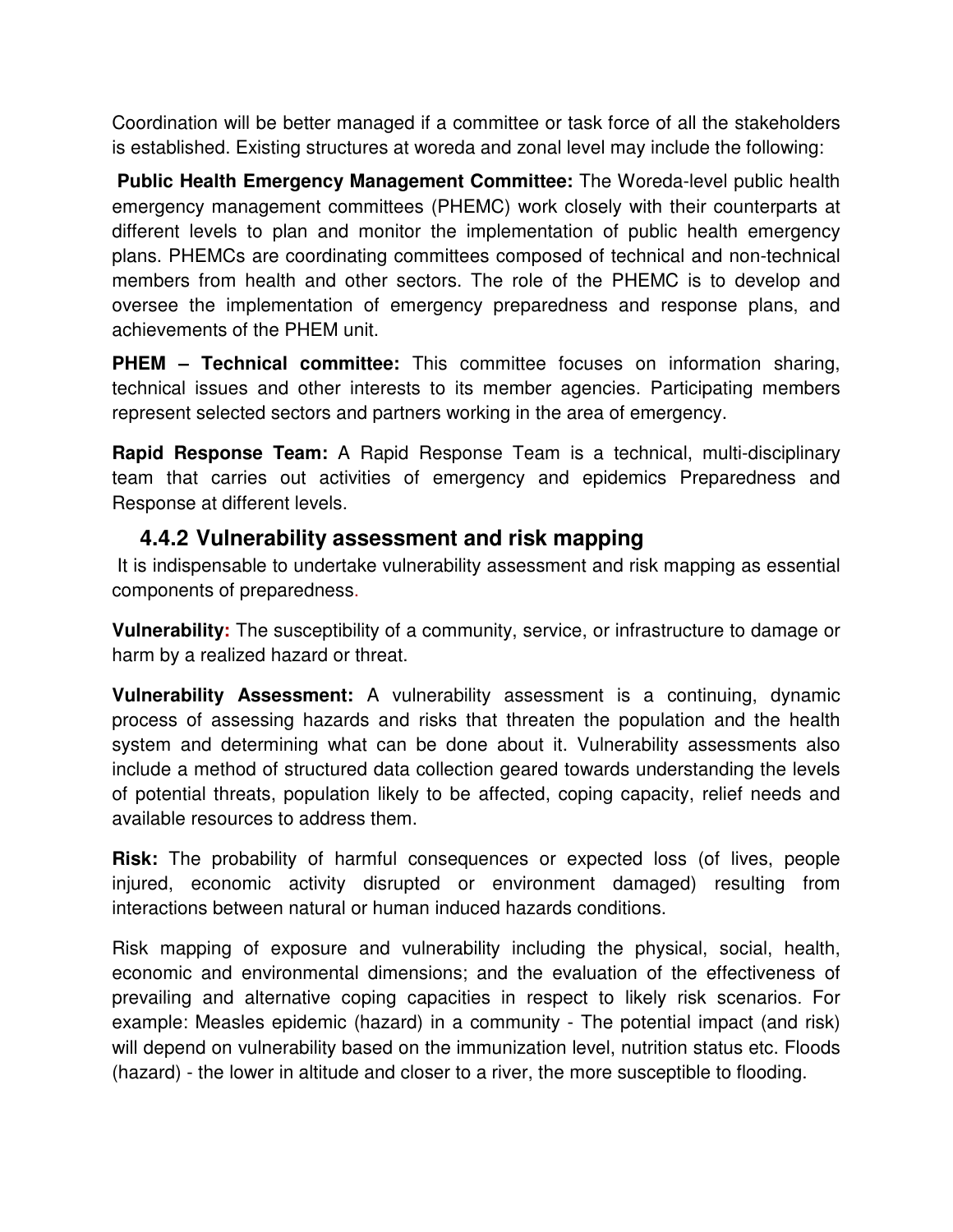#### **Steps for conducting vulnerability assessment and risk mapping**

#### **Step 1: Contextualization**

Contextualization is a matter of looking at the impact severity of hazards in the sector's area of concern. It needs to define the physical, social, environmental and statutory environment within which the risk exists. It should take into account all the stakeholders relevant to the risk management. It also requires describing the relevant characteristics of the area for which the risk assessment is being completed as this will influence the likelihood and the impact of an emergency on the community. The MOH may need to consider some or all of the following aspects of its area, identifying emerging trends and possible future events, in addition to recording the current situation: however this module has only included the health aspect. For the details trainees are encouraged to read the PHEM guideline from page 8-14.

For example: for assessing the context of health the following points need to be considered

What is the current health status of the community? Does it have any particular vulnerability in health terms (e.g. high level of chronic malnutrition, large population of elderly people)? What health facilities are available in the area, and would they be able to cope with the scale of event envisaged?

#### **Step 2: Hazard identification**

Each level of the health system should identify those hazards that, in its view, present significant risks (i.e. could give rise to an emergency) in functional areas for which they have lead responsibility

#### **Step 3: Risk analysis**

#### **Assessing the likelihood of hazards**

The likelihood of a hazard in a particular geographical area or function in Ethiopia may vary .For example, the likelihood of an infectious disease epidemic in humans might vary from place to place. Similarly the likelihood of flooding is very dependent on the geography and hydrology of a particular area. While a national likelihood assessment forms a useful starting point for a regional, zone or woreda level likelihood assessment, each level needs to carry out their own assessment.

Assessments of the likelihood of the hazards occurring within the next two years should always be done .When assessing the likelihood of a hazard it is necessary to refer to the description of an outcome of an incident. The outcome can be defined in various ways. For flooding, it may be appropriate to talk in terms of the area flooded. For many incidents it may be necessary to use numbers of fatalities or population affected. Although both measures – area flooded and fatalities – are consequences of the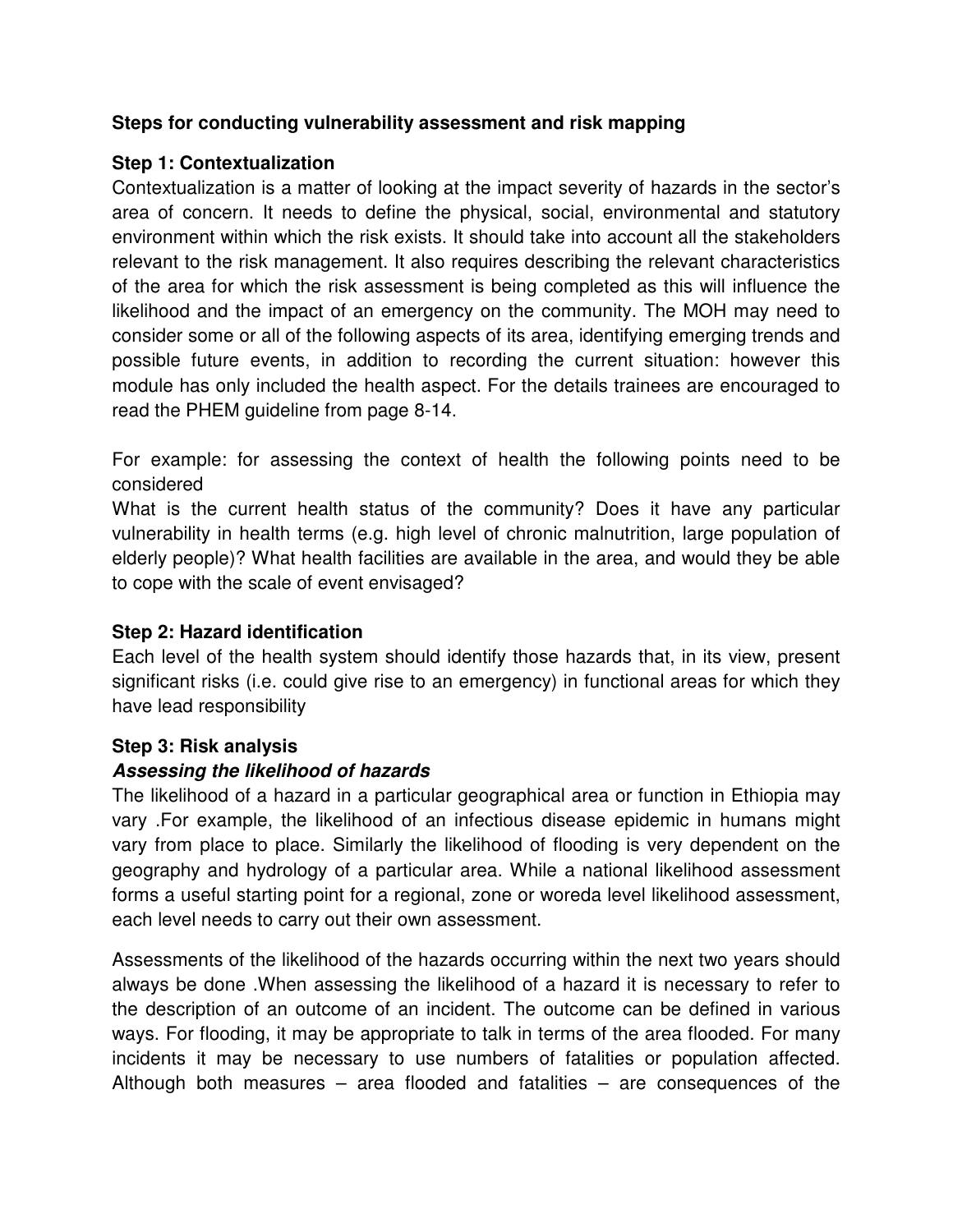hazards, they are immediate or primary consequences that can be used as proxy measures to describe the outcome of the hazard.

#### **Assessing the impact of hazards**

The potential impact of each hazard is assessed in four different categories, health, social, economic, and environment. The health sector is primarily concerned with the first category although other categories may have indirect impact (loss of income leads to malnutrition for instance). Rating the severity of health impacts should make every effort to back up what is a subjective judgment with evidence (for example measures from a previous similar incident) and to record what assumptions have been made.

A risk graph will be created based on the calculation of impact and likelihood. The hazards can be written in the next table to show the risk ranking.

| level        | <b>Descriptor</b>                                      | <b>Categories</b><br><b>of</b><br>Impact | <b>Description of impact</b>                                                                                                                                                                                                                     |
|--------------|--------------------------------------------------------|------------------------------------------|--------------------------------------------------------------------------------------------------------------------------------------------------------------------------------------------------------------------------------------------------|
| 1            | Insignificant<br>(likelihood<br>over 2 years > 0.005%) | <b>Health risks</b>                      | Insignificant number of injuries or impact<br>on health                                                                                                                                                                                          |
| $\mathbf{2}$ | Minor (likelihood over 2<br>years > 0.05%)             | <b>Health risks</b>                      | Small number of people affected, no<br>fatalities, and small number of minor<br>injuries with first aid treatment                                                                                                                                |
| 3            | Moderate<br>(likelihood<br>over 2 years > 0.5%)        | <b>Health risks</b>                      | Sufficient number of fatalities with some<br>causality requiring hospitalization and<br>medical treatment. Activation of major<br>incident procedures in one<br>more<br><b>or</b><br>hospitals                                                   |
| 4            | Significant<br>(likelihood<br>over 2 years > 5%)       | Health risks                             | Significant number of people in the<br>affected area impacted with multiple<br>fatalities, multiple serious or extensive<br>injuries. Significant hospitalization and<br>activation of major incident procedures<br>across a number of hospitals |
| 5            | Catastrophic (Likelihood<br>over 2 years > 50%)        | <b>Health risks</b>                      | Very large number of people affected<br>impacted<br>(s)<br>with<br>significant<br>area<br>number of fatalities, large<br>number of<br>requiring hospitalization with<br>people<br>serious injuries with long term effects                        |

N.B. This example focuses only on health for a broader impact of hazard assessment; you are advised to refer PHEM guideline, page 11.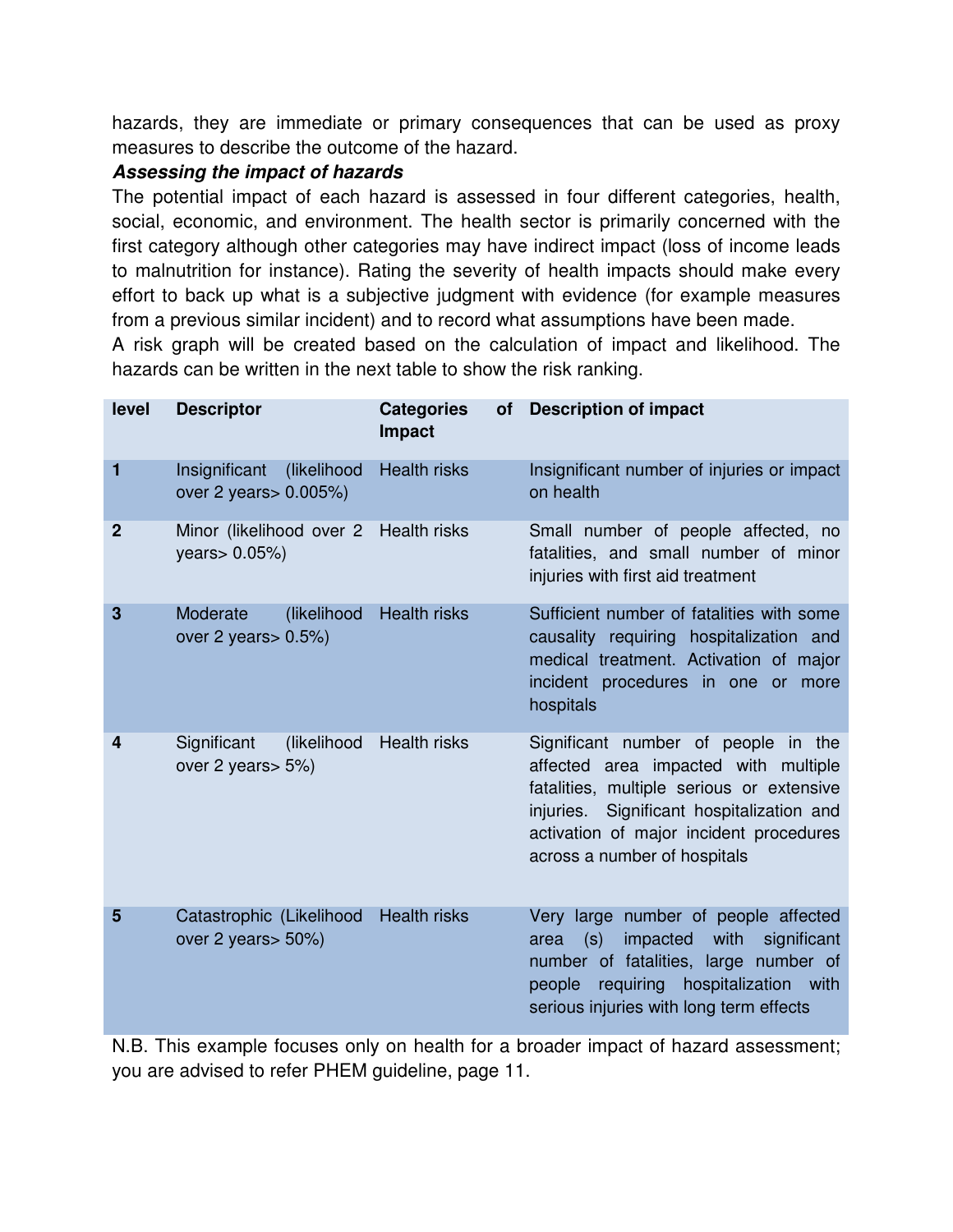#### **Step 4: Risk Evaluation**

Risk assessments are produced by combining the assessed likelihood and impact scores of a hazard or threat by plotting them on a risk matrix. The preparation of a risk matrix is an essential part of the risk assessment process. The formula used to combine likelihood and impact scores varies from one risk assessment approach to another. The guidance presented here is consistent with a number of the major standards and consistent in the application of this risk matrix is essential if the results of the local risk assessments are to be easily compared.

**Very High Risk** – these are classed as primary or critical risks requiring immediate attention. They may have a high or low likelihood of occurrence, but their potential consequences are such that they must be treated as a high priority.

**High Risk** – these risks are classed as significant. They may have high or low likelihood of occurrence, but their potential consequences are sufficiently serious to warrant appropriate consideration after those risks classed as 'very high'.

**Medium Risk** – these risks are less significant, but may cause upset and inconvenience in the short-term. These risks should be monitored to ensure that they are being appropriately managed and consideration given to their being managed under generic emergency planning arrangements.

**Low Risk** – these risks are both unlikely to occur and impact. They should be managed using normal or generic planning arrangements and require minimal monitoring and control unless subsequent risk assessments show a substantial change, prompting a move to another risk category.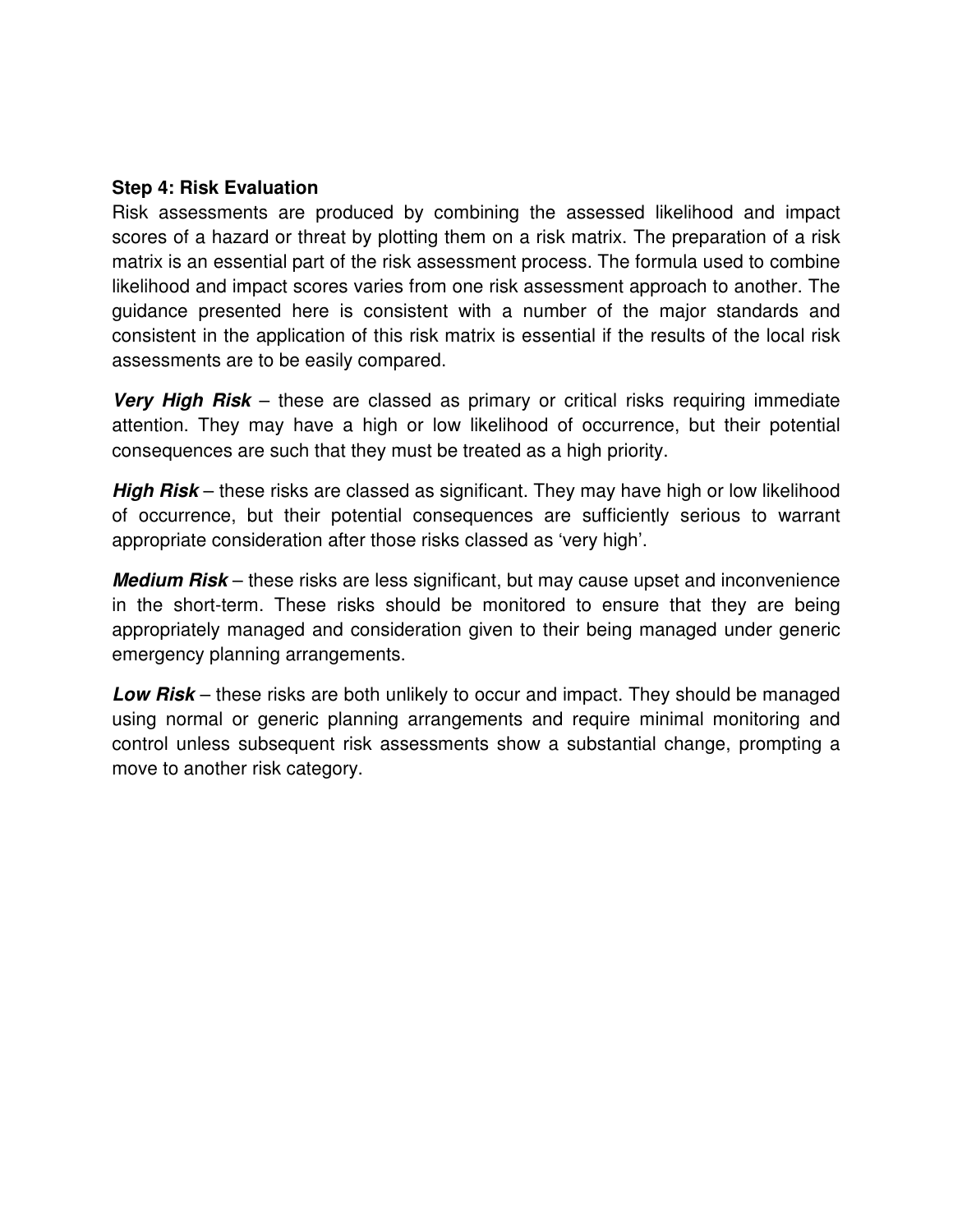

**Figure 2-1Risk Matrix** 

#### **Step 5: Risk Reduction**

Risk assessments are not an end in themselves. Assessments allow their contingencies activities on an objective basis and to measure the effect actions in reducing risk or making response plans. Therefore at the risk reduction stage of the process, sectors should prioritize their own risk reduction measures in accordance with the size of the risks and the gaps in the capabilities priority will be expressed on a 1-5 scale with 1 as the lowest priority and 5 as the highest risk priority.

The process of risk reduction has a number of stages that are described below:

- Assess the type and extent of the capabilities (equipment, trained staff, facilities, plans) required for managing and responding to the hazards.
- Identify the capabilities that are already in place
- Identify the additional resources needed with a priority order keeping in mind the economic reality of the region.
- Identify what other organizations may contribute.
- Align actions with what is available at hand and other organizations' contributions to minimize or fill gaps.

#### **Step 6: Monitoring, reviewing and publishing**

Risks and risk treatment programs should be reviewed regularly:

#### **4.4.3 Preparing an epidemic preparedness and response plan**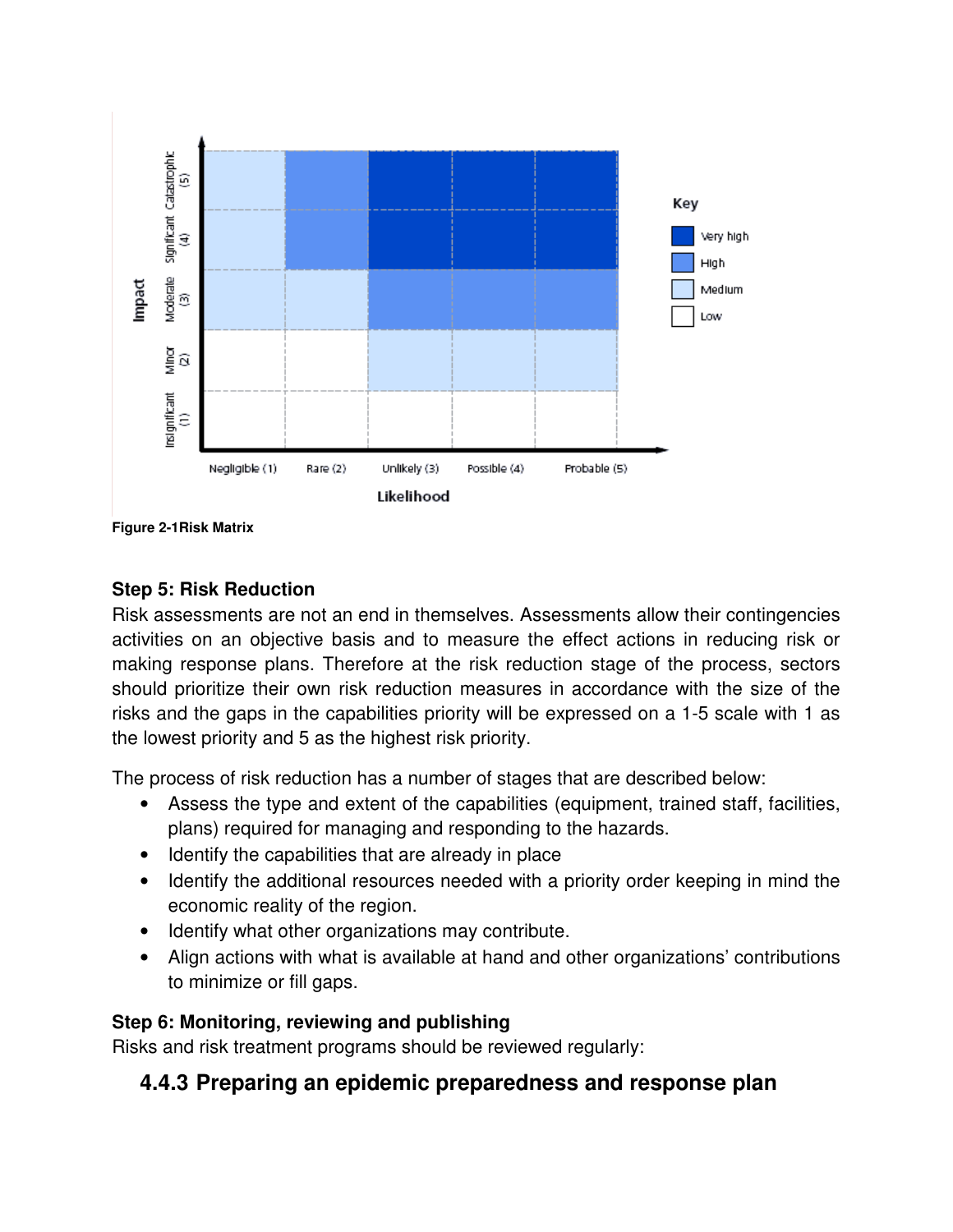Planning is the theme of the whole emergency preparedness exercise. Plans should be updated regularly especially following major incidents and mock exercises to include lessons learned. The plans should form the basis of estimation of required resources for predictable emergencies including training. It should be exercised periodically to ensure that partners are familiar with the plan and able to execute their assigned role

The activities and steps in the process of planning include:

- Identify and convene preparedness planning team(s)/experts from different sectors including partners,
- Coordinate and integrate all response and recovery agencies/organizations in the planning process,
- Identify needs required to respond to potential emergencies,
- Discuss with partners to endorse and agree on their roles and responsibilities,
- Develop plans, to prevent, protect against, respond to, and recover from natural and man-made disasters,
- Prepare monitoring mechanisms and tools to ensure preparedness plan is operationalized,
- Ensure the integration of the plan in the sector regular plan.

## **4.4.4 Capacity Building**

Capacity building activities shall be carried out in order to effectively mitigate, prepare for identified risks, and respond to any occurrence of PHE events. The capacity building activity could focus on establishing and/or strengthening system and human resource needs related to PHEM: surveillance system, communication, laboratory and logistics.

## **4.4.4.1 Planning for Logistic**

The logistic part focuses on stockpiling drugs, vaccines (buffer stocks), personal protection equipment (PPE), emergency health kits, medical supplies required for prevention and control of epidemics, and nutritional supplements. This has to be augmented with securing funds for related operational activities.

## **4.4.4.2 System Development**

- Strengthen the inflow of gathered information from all sources in a timely fashion,
- Develop/strengthen communication procedures, and systems that support required communications with all levels,
- Provide ICT support to early warning sub process,
- Coordinate procurement and placement of communication systems based on a gap analysis of requirements versus existing capabilities

## **4.4.4.3 Human resource needs**

• The woreda health office identifies the health workers by profession, number and placement.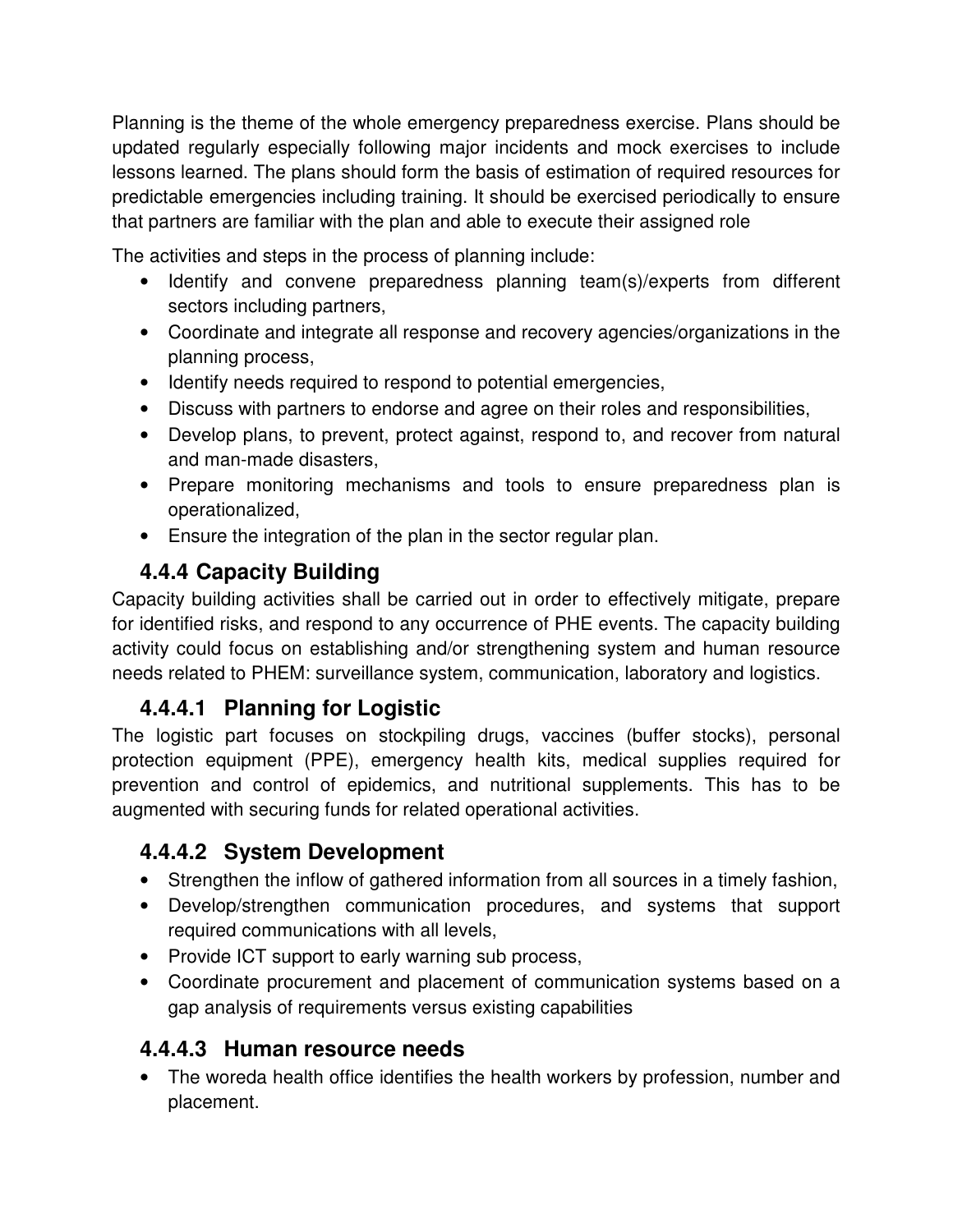- The woreda health office forecasts and conducts planning of the human resource needs for emergency and identifies the gaps.
- Increases the proficiency of volunteers and staff performing collateral duties in performing epidemiology investigation and mass prophylaxis support tasks
- Increase the number of physicians/health officers and other providers with experience and/or skills in in the diagnosis and treatment of infectious, chemical, or radiological diseases or conditions possibly resulting from a terrorismassociated event who may serve as consultants during a public health emergency
- Plan to mobilize additional human resource from other sources as deemed necessary
- Provide appropriate training for the health workers and RRTs

## **4.4.5 Monitoring and Evaluation of PHEM preparedness**

Measuring the level of preparedness of the PHEM system at different levels is critical to know the capacity of the program to handle outbreaks and any other emergencies in effective manner

**Monitoring:** It is a routine and continuous tracking of planned activities over the process. This activity focuses on monitoring the implementation of identified activities indicated in the sub-process. Operationalizing developed plans through exercising, training, and real world events, and use after-action reports to support validation and revision of operational and Epidemic Preparedness and Response Plan (EPRP) is also a major activity that contributes to identifying flaws in our plan.

**Evaluation:** Assesses whether the objectives set are achieved or not**.** 

#### **Examples of monitoring indicators for preparedness**

- a. Coordination and collaboration
	- Number of coordination forum activity reports
	- Number of coordinated responses given to health emergencies
- b. Vulnerability assessment and risk mapping
	- List of hot spot areas identified by type of hazard
	- Vulnerable groups identified by type of hazards
- c. Planning
	- Preparedness plan available
	- Number of Rehearsal exercise per year
- d. Capacity building
	- Proportion of zones, and woredas with PHEM structure
	- Number of need-based trainings conducted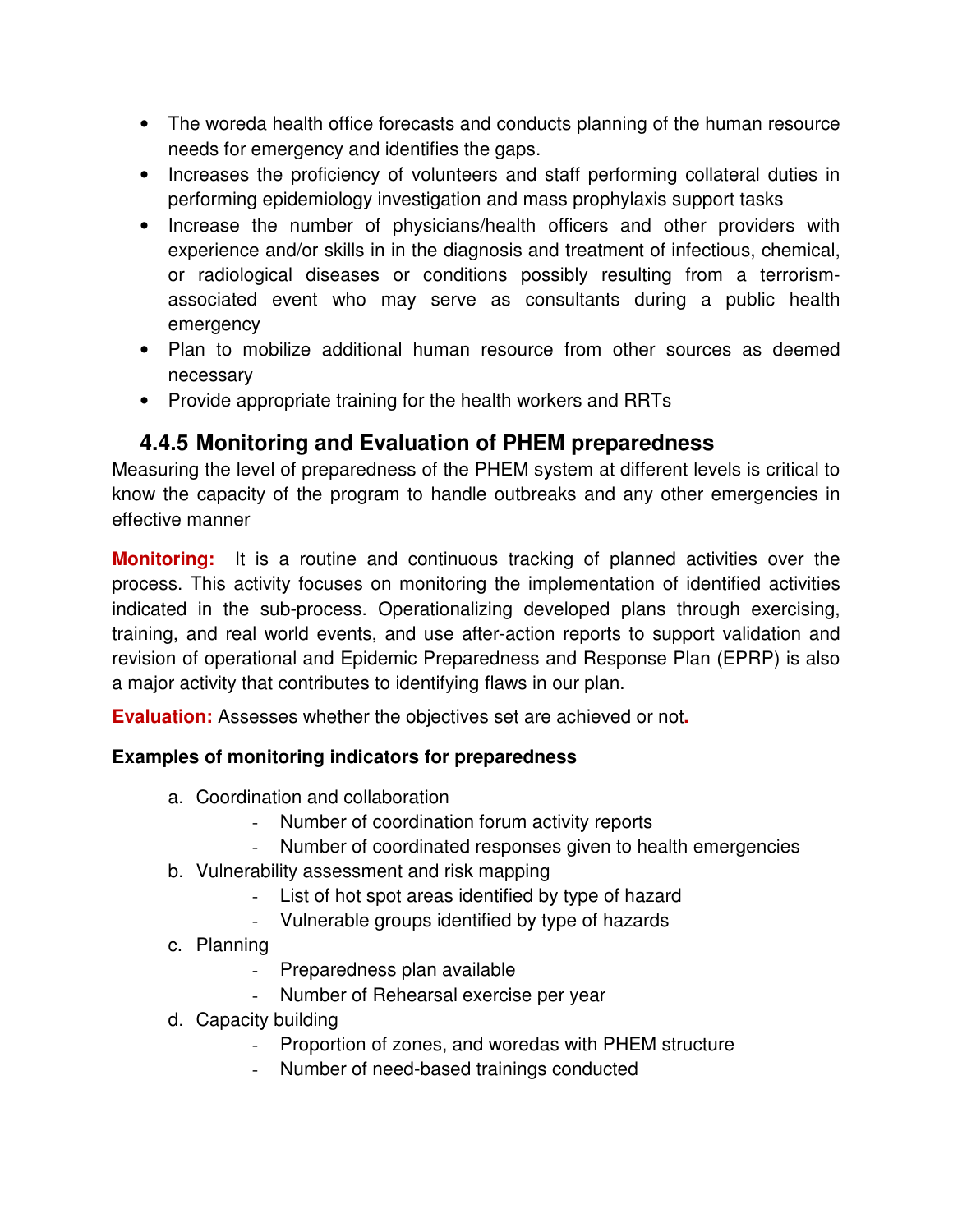- Proportion of ,zone, and woredas with available stockpile to cover at least one month at lower levels

## **4.5 Practical Exercises**

#### **Exercise 4 .1: Coordination and Collaboration**

In this exercise, you will share your experiences by answering the questions given below. First document your individual experiences. Second share your experiences with smaller group. Third each small group selects the best experience and present to the larger group.

- 1. What is your experience in public health emergency?
- 2. What structures do exist with regard to collaboration and coordination?
- 3. Who should be included as members of the emergency management committee? What will be their roles?
- 4. Who should the Woreda health Office send to the field to investigate? What was the role of RRT?
- 5. What do you want to improve?

#### **Exercise 4.2: Vulnerability assessment and risk mapping and planning**

In this exercise, you will share your experiences by answering the questions given below.

- 1. Document your individual experiences by listing risks in your woreda
- 2. Analyze the risks and prioritize using impact and likelihood table
- 3. Conduct risk evaluation using the risk matrix and develop EPRP plan.
- 4. Each small group selects the best exampled woreda and present to larger group

#### **Exercise 4.3: Capacity Building**

Your woreda has 8 kebeles, with a population as follow:-Kebele Aa= 45000, Bb= 35000,  $Cc = 45000$ , Dd=50000, Ee= 30000, Ff=10000, Gg=80000, &Hh = 55000

The tables below provide a national assumption and can give you a general approach on how to estimate of the amount of supplies needed according to the number of people in area at risk. Construct a simple excel spread sheet to calculate the logistic, human resource, operational budget and supplies that are required for your planning exercise.

At risk woredas = woredas affected at least once

Attack Rate = 0.2% (National attack rate) Depends on the region (you can calculate the exact figure if you have previous data )

Severe cases= 20% (you can calculate the exact figure if you have previous data)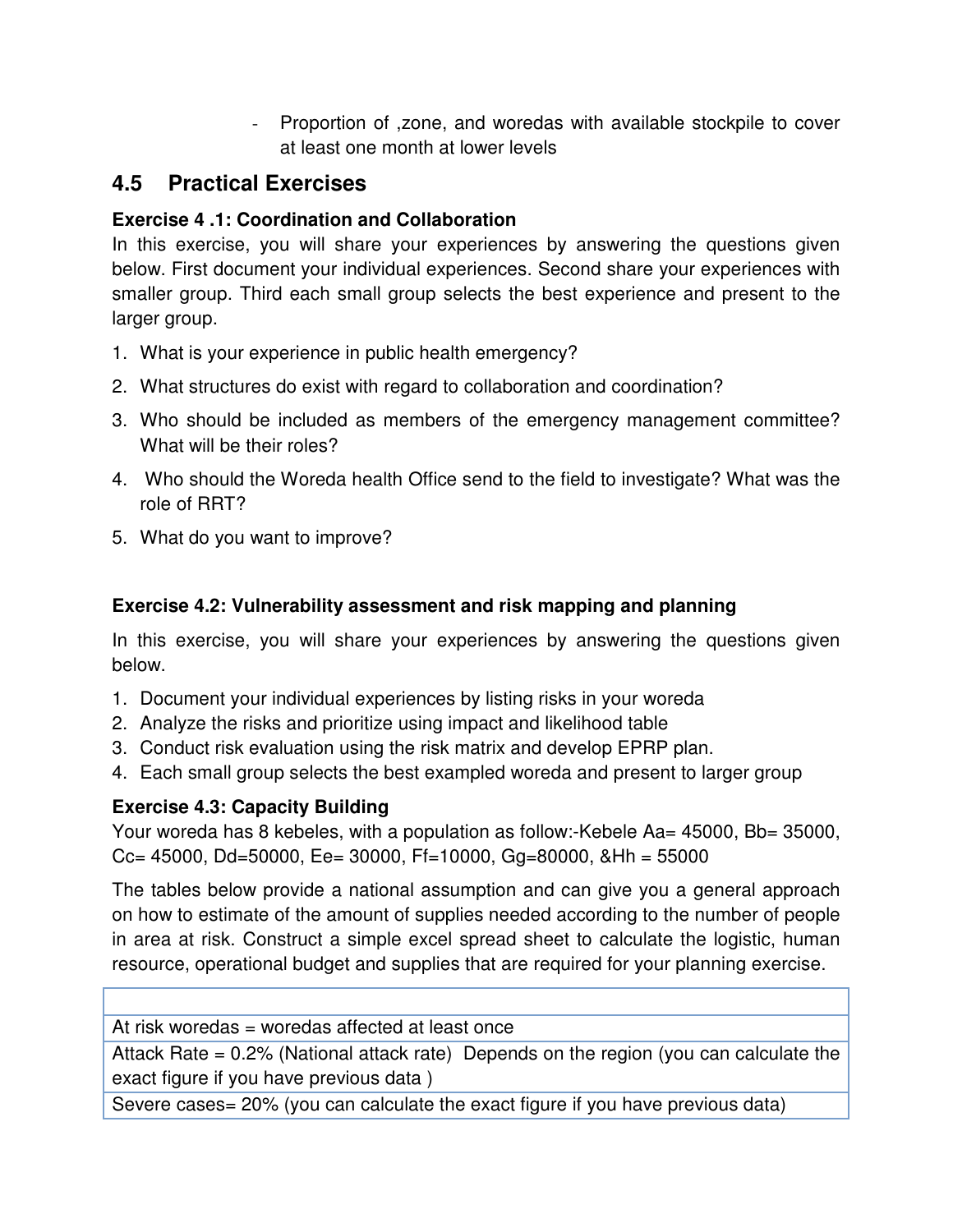| Adult = $85%$                                                                           |
|-----------------------------------------------------------------------------------------|
| Children $U5 = 15%$                                                                     |
| Pregnancy = $2\%$                                                                       |
| $RL = 120$ bag per 20 severe cases                                                      |
| ORS sachet (for 1 liter each) = 650 sachets for 100 cases                               |
| Doxycycline = 3 capsules per one severely ill case                                      |
| Amoxicillin, 250 mg/5ml susp, 100ml/bottle= one bottle for one severely ill CHILD case  |
| Erythromycin, 250 mg= 12 capsuls for 1 severely ill Pregnant case                       |
| Tetracycline (TTc), 250 mg= 24 capsules for 1 severely ill case                         |
| IV cannuala = one cannula for sever case                                                |
| Scalp vein sets = one cannual for one sever case and $50\%$ require it.                 |
| Adult Nasogastric Tube ( $NGT$ ) = one for one sever case, & 15% require it.            |
| Pediatric Nasogastric Tube (NGT) = One tube for one severe case, & 15% requir it        |
| Large water dispensers with tap (marked at 5 & 10 liter level) for making ORS soluation |
| in Bulk= $2$ for every 100 patients                                                     |
| Bottles (1 liter) for ORS e.g empty IV bottles) = 20 for sever 100 patients             |
| Bottles (0.5 liter) for ORS = 20 for sever 100 patients                                 |
| Tumblers, 200 ml = 40 for every 100 patients                                            |
| Wastage factor = $15%$                                                                  |
| $CTC = 1$ CTC with 10 bed. Bed occupancy rate 3 days                                    |

#### **Table 2.1 Sample 'excel' worksheet to estimate required supplies for management of cholera**

| AWD supply plan |     |                                |             |                                  |                                                                                                  |        |                                                                   |                                                     |                                                        |                              |                                                |        |                                           |       |             |
|-----------------|-----|--------------------------------|-------------|----------------------------------|--------------------------------------------------------------------------------------------------|--------|-------------------------------------------------------------------|-----------------------------------------------------|--------------------------------------------------------|------------------------------|------------------------------------------------|--------|-------------------------------------------|-------|-------------|
| S. No Kebele    | Pop | <b>Total Expected</b><br>cases | sever cases | ORS [satchets]                   | (children)                                                                                       | 1000ml | Zinc 20mg tablets RL/NS bag of Doxacycline 100<br>m, tab (Adults) | Amoxicillin 250mg<br>disp.tab/PAC-100<br>(children) | Tetracycline 20mg, Tetracycline 20mg, PNGT<br>tab (PW) | tab (PW)                     |                                                | ANGT   | IV Cannula Scalp Vein                     |       | CTC         |
|                 | А   | B                              | c<br>U      | D                                | E                                                                                                | г      | G                                                                 | H                                                   |                                                        |                              | Κ                                              |        | M                                         | Ν     | 0           |
|                 |     | B=0.2% XA                      |             | $C = 20\%$ XB $D = 6.5$ xB x1.15 | $E = B \times 15\% \times 10$ $F = C \times 6 \times 1.15$ $G = 3 \times C \times 85\%$<br>x1.15 |        | x1.15                                                             | $H = C x 15% x 12x$<br>1.15                         | $I = C x 2\% x 12 x$<br>1.15                           | $J = C x 2\% x 24 x$<br>1.15 | $K = 15\% \times C L = 85\% \times C$<br>x1.15 | Cx1.15 | $M = 1.15\% \times N = 0.5 \times C$<br>С | x1.15 | $O = C/100$ |
|                 |     |                                |             |                                  |                                                                                                  |        |                                                                   |                                                     |                                                        |                              |                                                |        |                                           |       |             |
|                 |     |                                |             |                                  |                                                                                                  |        |                                                                   |                                                     |                                                        |                              |                                                |        |                                           |       |             |
|                 |     |                                |             |                                  |                                                                                                  |        |                                                                   |                                                     |                                                        |                              |                                                |        |                                           |       |             |
|                 |     |                                |             |                                  |                                                                                                  |        |                                                                   |                                                     |                                                        |                              |                                                |        |                                           |       |             |
|                 |     |                                |             |                                  |                                                                                                  |        |                                                                   |                                                     |                                                        |                              |                                                |        |                                           |       |             |
|                 |     |                                |             |                                  |                                                                                                  |        |                                                                   |                                                     |                                                        |                              |                                                |        |                                           |       |             |
|                 |     |                                |             |                                  |                                                                                                  |        |                                                                   |                                                     |                                                        |                              |                                                |        |                                           |       |             |
| Total           |     |                                |             |                                  |                                                                                                  |        |                                                                   |                                                     |                                                        |                              |                                                |        |                                           |       |             |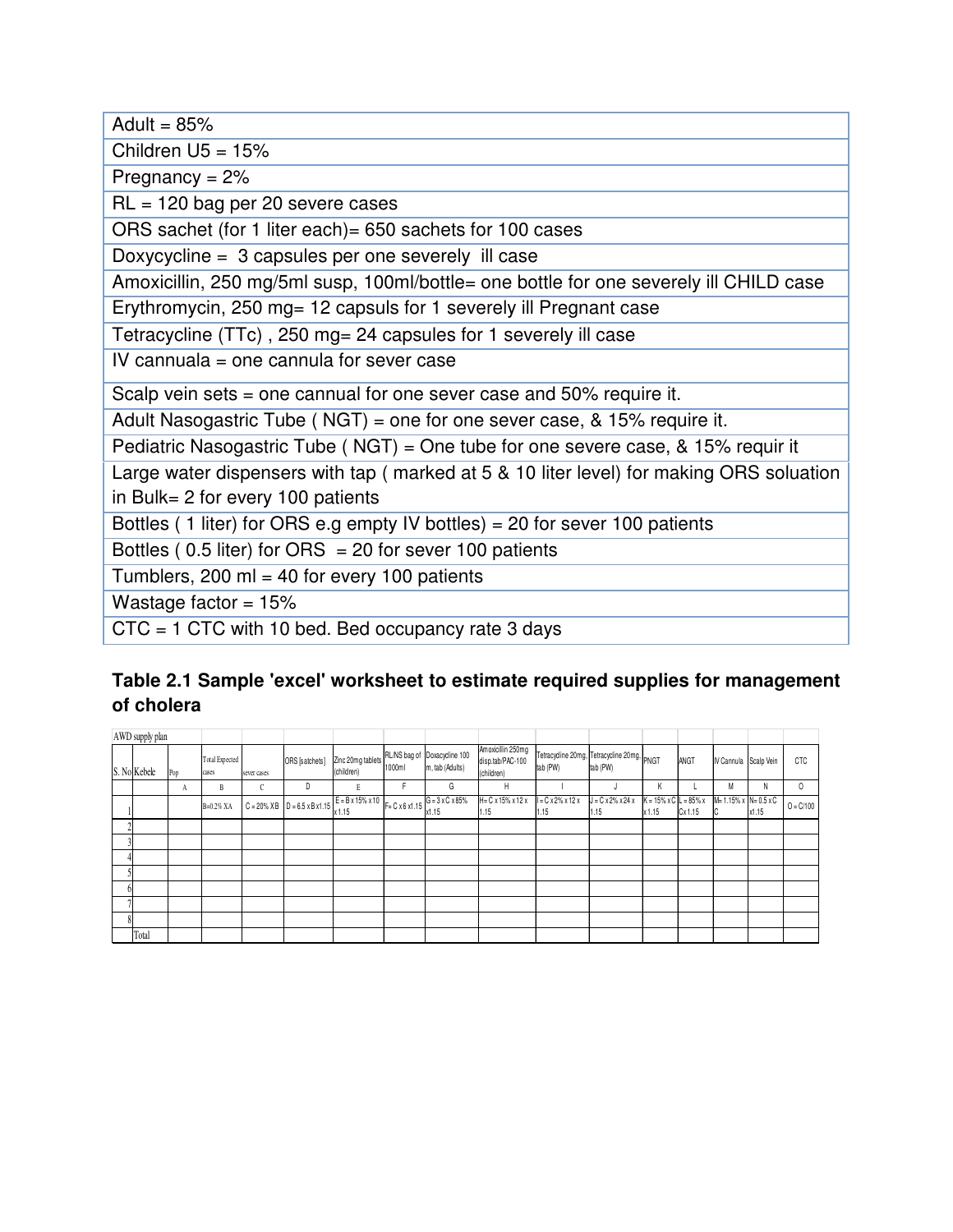## **Module 5: Recovery from Public Health Emergency**

## **1.1 Introduction**

Recovery is defined as the process of rebuilding, restoring, and rehabilitating the community following an emergency, but it is more than simply the replacement of what has been destroyed and the rehabilitation of those affected. It is a complex social and developmental process rather than just a remedial process. The manner in which recovery processes are undertaken is critical to their success. Recovery is best achieved when the affected community is able to exercise a high degree of selfdetermination.

The recovery phase should begin at the earliest opportunity following the onset of an emergency, running in cycle with the response to the emergency. It continues until the disruption has been rectified, demands on services have returned to normal levels, and the needs of those affected have been met.

## **1.2 Learning Objectives**

- Define recovery, rehabilitation and reconstruction
- Define major public health emergencies
- Understand post emergency assessment process
- Identify the possible intervention after public health emergencies

## **1.3 Teaching Methods and Resources**

#### **1.3.1 Teaching Methods**

- Brainstorming
- Lecture presentation
- Exercises
- Group presentations

#### **1.3.2 Teaching resources**

- Participants Basic Level PHEM Training Module
- PHEM guideline
- LCD projector
- Computer
- Flip chart
- Marker
- Notebook and pen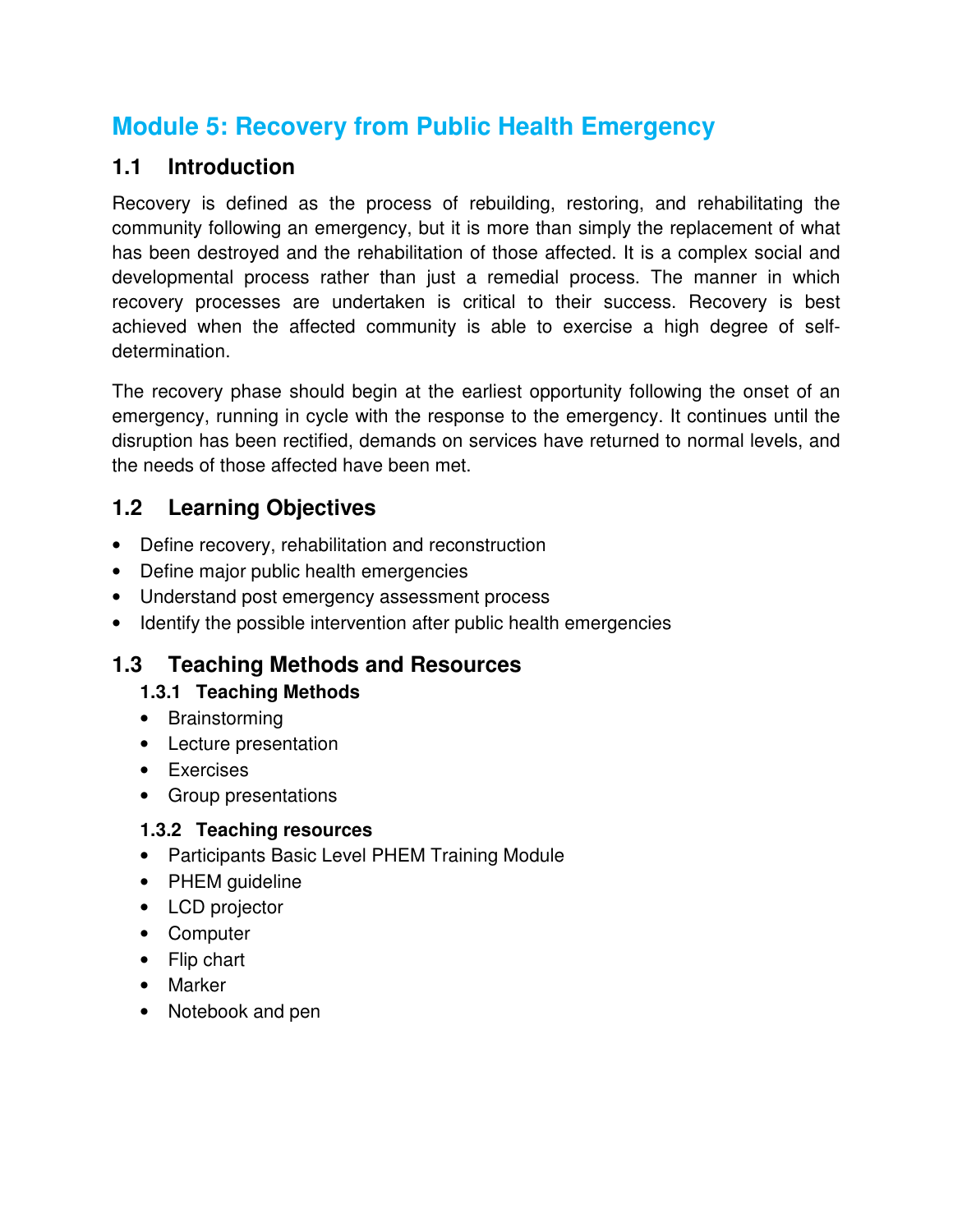### **1.4 Contents of the module**

The major contents of this module are the following:

- Definition of Terms
- Purpose of Recovery from Public Health Emergencies
- When to Conduct recovery activities
- Scope and challenge
- Post Epidemic Assessment and its interventions
- Practical Exercises

#### **1.4.1 Definition of Terms**

Read the following definition of terms

**Disaster:** A disaster is a serious disruption of the functioning of a society, causing widespread human, material, or environmental losses which exceed the ability of affected society to copy using only its own resources. Disasters are often classified according to their speed of onset (sudden or slow), or according to their cause (natural or man-made).

**Recovery:** Recovery is defined as the process of rebuilding, restoring, and rehabilitating the community following an emergency, but it is more than simply the replacement of what has been destroyed and the rehabilitation of those affected. It is a complex social and developmental process rather than just a remedial process. Actions taken during the period following the emergency phase is often defined as the recovery phase, which encompasses both rehabilitation and reconstruction. Recovery is a complex and long running process that will involve many more sectors and participants.

**Rehabilitation:** It refers to the actions taken in the aftermath of a disaster to enable basic services to resume functioning, assist victims' self-help efforts to repair physical damage and community facilities, revive economic activities and provide support for the psychological and social wellbeing of the survivors. It focuses on enabling the affected population to resume more-or-less normal (pre-disaster) patterns of life. It may be considered as a transitional phase between immediate relief and more major, long-term development.

**Psychosocial Support:** Psychosocial support is an approach to victims of disaster, catastrophe or violence to foster resilience of communities and individuals. It aims at easing resumption of normal life; facilitate affected people participation to their convalescence and preventing pathological consequences of potentially traumatic situations.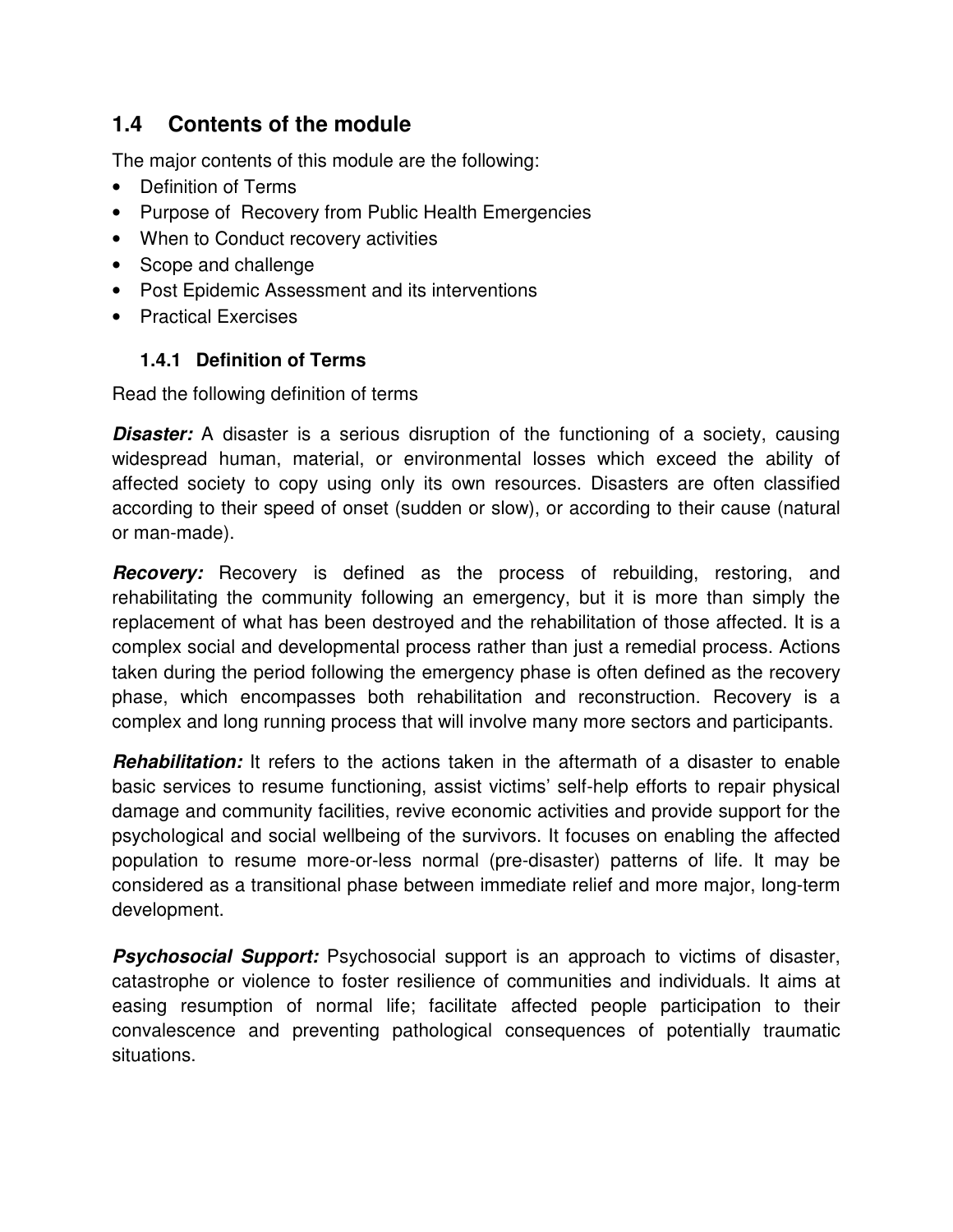**Major public health incident:** It is defined as the occurrence of an outbreak or another disaster which disrupted the social, cultural, and psychological integrity of the community, interrupted health service provision or required additional health manpower and requires attention of the health sector.

**Post Epidemic Assessment**: It is the process of determining the impact of a disaster on a society. It is an interdisciplinary process undertaken in phases and involving onthe-spot surveys and the collation, evaluation and interpretation of information from various sources.

#### **1.4.2 Purpose of Recovery from Public Health Emergencies**

- To rebuild, restore, and rehabilitate the community following an emergency
- To reduce pathological consequences of potentially traumatic situations
- To identifying the extent of damage caused by an incident thorough conducting post-event assessments
- To determining and providing the support needed to minimize future loss from a similar event.

#### **1.4.3 When to Conduct recovery activities**

For the purpose of PHEM, the recovery phase is needed when a major public health incident occur. When the emergency disrupted the social, cultural, and psychological integrity of the community, interrupted health service provision or required additional health manpower and requires attention of the health sector.

#### **1.4.4 Scope and challenge**

The scope of the recovery activities range from identifying the extent of damage caused by an incident, conducting thorough post-event assessments and determining and providing the support needed for recovery and restoration activities to minimize future loss from a similar event.

The challenge is to find the right balance in restoring the system to its previous level and how much better it needs to be rebuilt. This will depend on the status of development of a country and what a country can afford to sustain. For a detail, read page 68 on the PHEM guideline.

#### **1.4.5 Post Epidemic Assessment and its interventions**

The primary objective of assessment is to provide a clear, concise picture of the postdisaster situation, to identify relief needs and to develop strategies for recovery. It determines options for humanitarian assistance, how best to utilize existing resources, or to develop requests for further assistance. Define the actions and resources needed to reduce immediate threats to health and safety and to pre-empt future serious problems. The assessment must also identify the local response capacity, including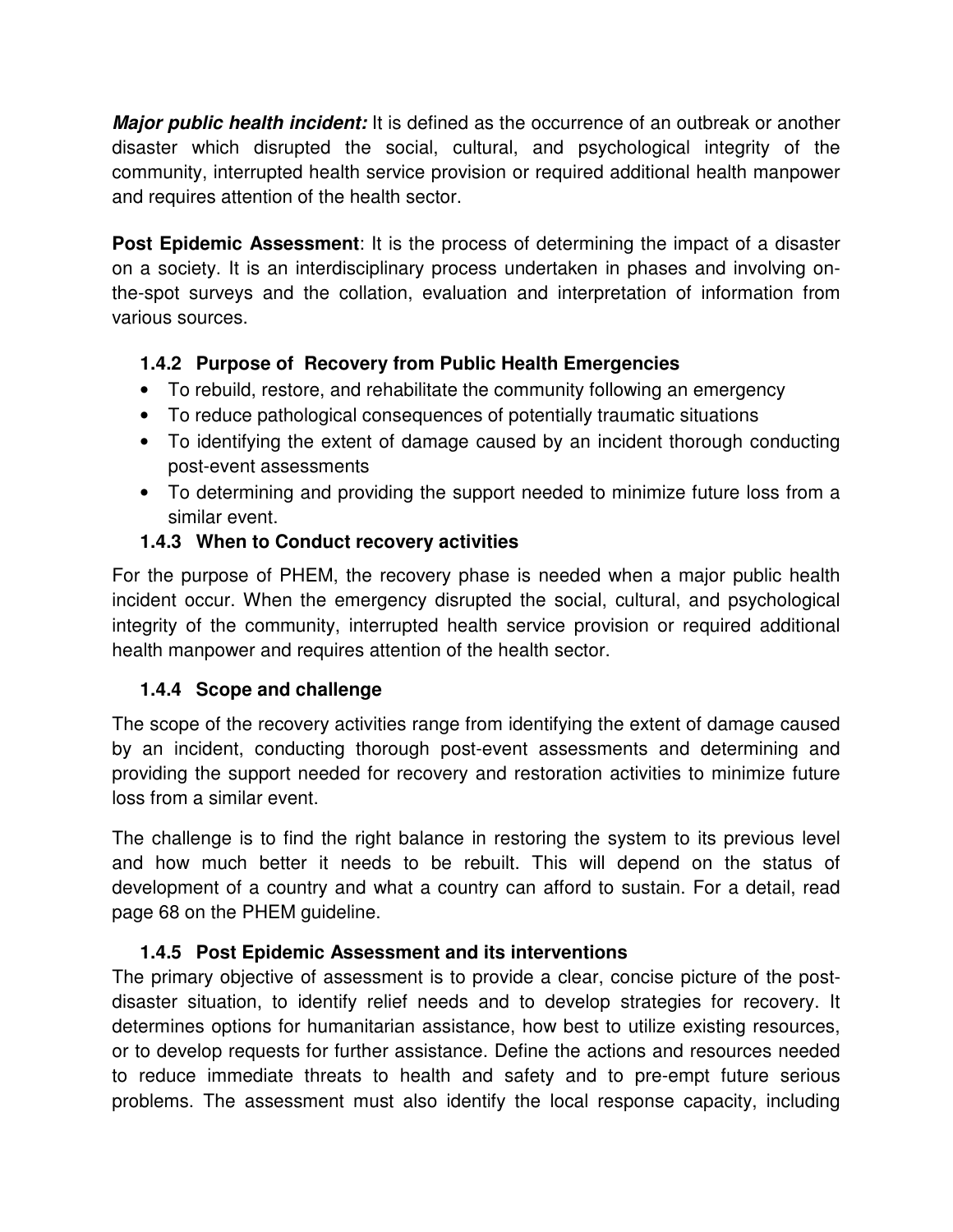organizational, medical, and logistical resources. The assessment must help decide how best to use existing resources for relief. It must also identify the priorities of the affected people themselves. Knowledge of base line data is essential to identify the "starting point" for post-epidemic needs.

Read the following sections from PHEM Guideline (page 70-76)

- Health system framework
- Health sector PEA and analysis matrix
- Using the analytical matrix for the assessment and monitoring
- Managing the PEA process and its outputs
- Staffing requirements and logistics for PEA health team
- Data collection process, assessment tools, methods and indicators
- Capacity assessment
- Links to other sectors and cross cutting issues

#### **1.4.6 Monitoring and Evaluation of Recovery and Rehabilitation**

Read monitoring and evaluation section of recovery and rehabilitation from PHEM Guideline page 89.

#### **1.5 Practical Exercises**

#### **Case Study 1**

**Scenario 1:** On 26 Nehase 2004 heavy rain fell in Town A. The rain fell for 24 hours and the environment was over flooded. Hundreds of thousands of people were stuck in office buildings, homes and bus stations around the town. The flood damaged living houses, schools, health centers, bridges and disrupted businesses, traffic and transportation, telephone and internet service. More than 100 people in and around the town lost their lives while thousands were left homeless and stranded with no food and supplies. Drinking water schemes were also damaged. Drug medical supply store was destroyed and taken by flood. Finally, after huge social and economic disruption the flood come back to normal. The town administration office reports the situation to Woreda health office.

- 1. If you were Woreda PHEM officer, what first action you could take at this moment?
- 2. How you identify priority for recovery activities
- 3. If you need to conduct Post disaster assessment, list the possible steps you need to follow?
- 4. Health center was disrupted and health service was interrupted by flood, what could you do to continuous the service?
- 5. What kind of health threats you might suspect and why?